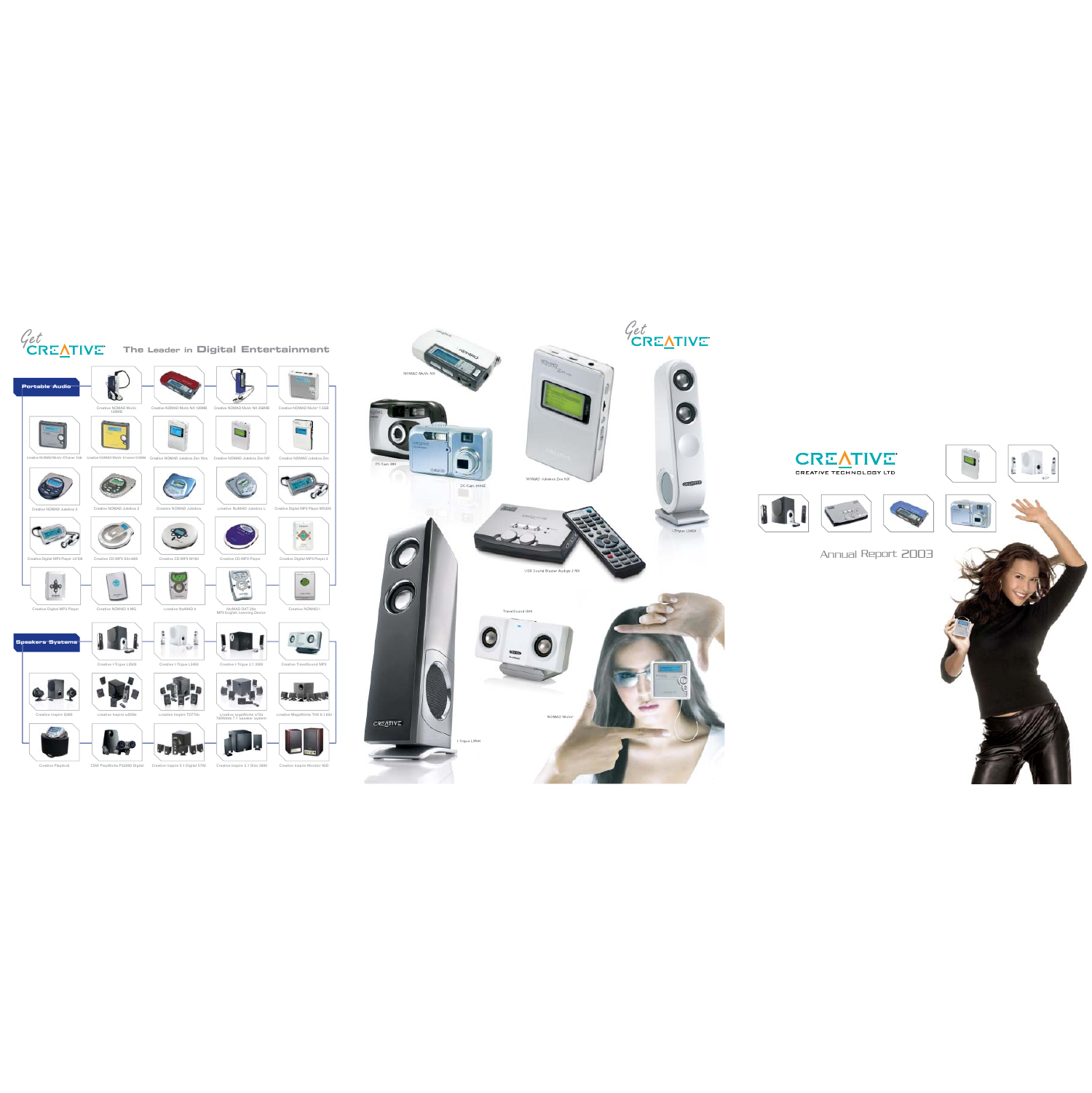# *CONTENTS*

p.

п

| Chairman's Message                                                                       | 2              |
|------------------------------------------------------------------------------------------|----------------|
| Selected Consolidated Financial Data                                                     | $\overline{4}$ |
| Management's Discussion and Analysis of<br>Financial Condition and Results of Operations | 6              |
| Report of Independent Accountants                                                        | 17             |
| Consolidated Balance Sheets                                                              | 18             |
| Consolidated Statements of Operations                                                    | 19             |
| Consolidated Statements of Cash Flows                                                    | 20             |
| Consolidated Statements of Shareholders' Equity                                          | 22             |
| Notes to Consolidated Financial Statements                                               | 23             |
| Stock Market Information                                                                 | 45             |
| The Creative Network                                                                     | 46             |
| Corporate Directory                                                                      | 48             |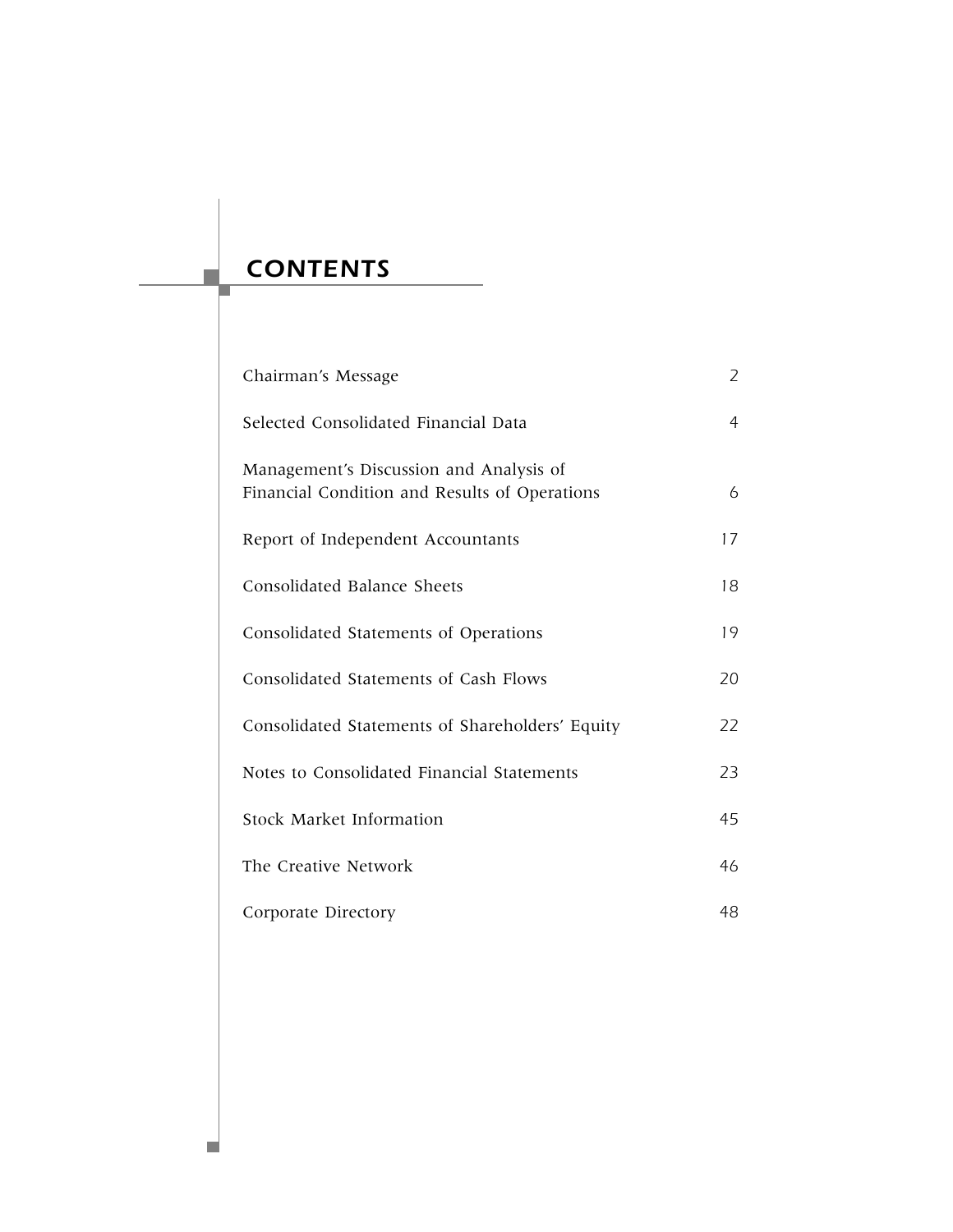### *CHAIRMAN'S MESSAGE*

Dear Shareholders,

Creative is at an inflection point.

The Personal Digital Entertainment (PDE) market that we pioneered five years ago has finally achieved "critical mass". It has reached a self-sustaining rapid growth stage and is about to explode.

For the past three years, while we focused on cutting costs to tackle the tough macro-economic situation, we did not neglect investing in and growing new resources and capabilities. In fact, I am proud to say that we were able to cut our costs back to 1997 levels, while at the same time we developed many more products and entered several new markets.

The PC market and Consumer Electronics markets are also at their inflection points. The battle has begun. The head-on collision of these two giant markets will be phenomenal and have great consequences. There will be surprising new winners and losers, and it will create many new opportunities for those who are quick and nimble.

We are fortunate that we had prepared ourselves well over these past few years. With the new capabilities we acquired in PDE, Speakers, and 3D-Graphics, and solidly backed by our massive experience and unrivaled leadership in the PC audio arena, I believe we are well positioned and fully prepared to take on this new and exciting challenge.

The strategy going forward and direction ahead of us are very clear. The targets are visibly lined up ahead; we just need to aim and shoot. We need to shoot accurately, though. In one word: we need to EXECUTE.

Creative must execute well to take on the new convergence market, whatever that may be. The electronics market is in a mini-boom now, with component shortages in a few areas. This is being driven by the consumer market, or more precisely by the digital entertainment market. New external devices like cell phones with cameras, digital cameras and of course, MP3 players like the NOMAD® MuVo® and NOMAD Jukebox have all reached their critical masses.

If Creative can take full advantage of this new inflection point, we could be entering another era of rapid growth. But we must run very, very fast, because the competition scrambling for this new space will not wait. There will be a lot of new players, and the old dominant incumbents from the consumer electronics side will not step aside without a fight.

Can Creative live up to the challenge?

Before I deal with this big question, I would like to give you a review of the fiscal year behind us.

Fiscal 2003 was an operationally solid and profitable year for Creative. This performance was achieved despite very tough economic and market conditions.

Revenues declined further in fiscal 2003 as we continued to be impacted by the uncertain global economic environment, particularly in the global technology markets, and other negative events during the year such as the port closures in the US West Coast, the military conflict in Iraq and the outbreak of SARS.

However, even with the reduction in revenues, we continued to achieve operating profits and improve gross margins. We achieved our highest gross margin percentage in many years, reflecting the results of the initiatives we had taken over the past two years to re-direct our strategy toward a focus on profitability, moving away from lower margin, higher risk products and concentrating on the higher-margin core audio, speakers and PDE products. The higher gross margins and the on-going cost reduction and expense control measures we have instituted over the past two years in all aspects of the business were key contributors to our achieving operating profits in all four quarters of the fiscal year.

Sales for fiscal year 2003 were \$702 million, a reduction of 13% compared to \$806 million for the fiscal year 2002. Gross profit as a percentage of sales was 35% in fiscal 2003 compared to 33% in fiscal 2002. Net income for fiscal 2003 was \$23 million, compared to a net loss of \$20 million in fiscal 2002. Net income for fiscal 2003 included net investment losses of \$6 million, while the loss for fiscal 2002 included net investment losses of \$45 million and a one-time charge of \$26 million for in-process technology relating to the acquisition of 3Dlabs. Excluding these investment losses and other charges, the results would have been a net income of \$29 million for fiscal 2003 and \$52 million for fiscal 2002.

Now, to answer the "big question" raised earlier on whether Creative can live up to the challenge, I would like to put forward some points for your assessment.

Besides the success of our focus on profitability, as reflected in the financial results, what is perhaps more significant are the successes and achievements we had on the product and technology fronts during the fiscal year. We have made strong progress on our strategy of leveraging our enormously strong brand name within the PC industry, increasing the breadth of our product lines, and moving more of our new product offerings outside of the PC box where we can offer great visual industrial design (ID) and appeal to a broader base of potential customers. We have focused our R&D resources on innovation in both technical product design and the visual ID of our products, as we significantly increased the overall number of product offerings. We have also dedicated substantial development resources to completely remodeling our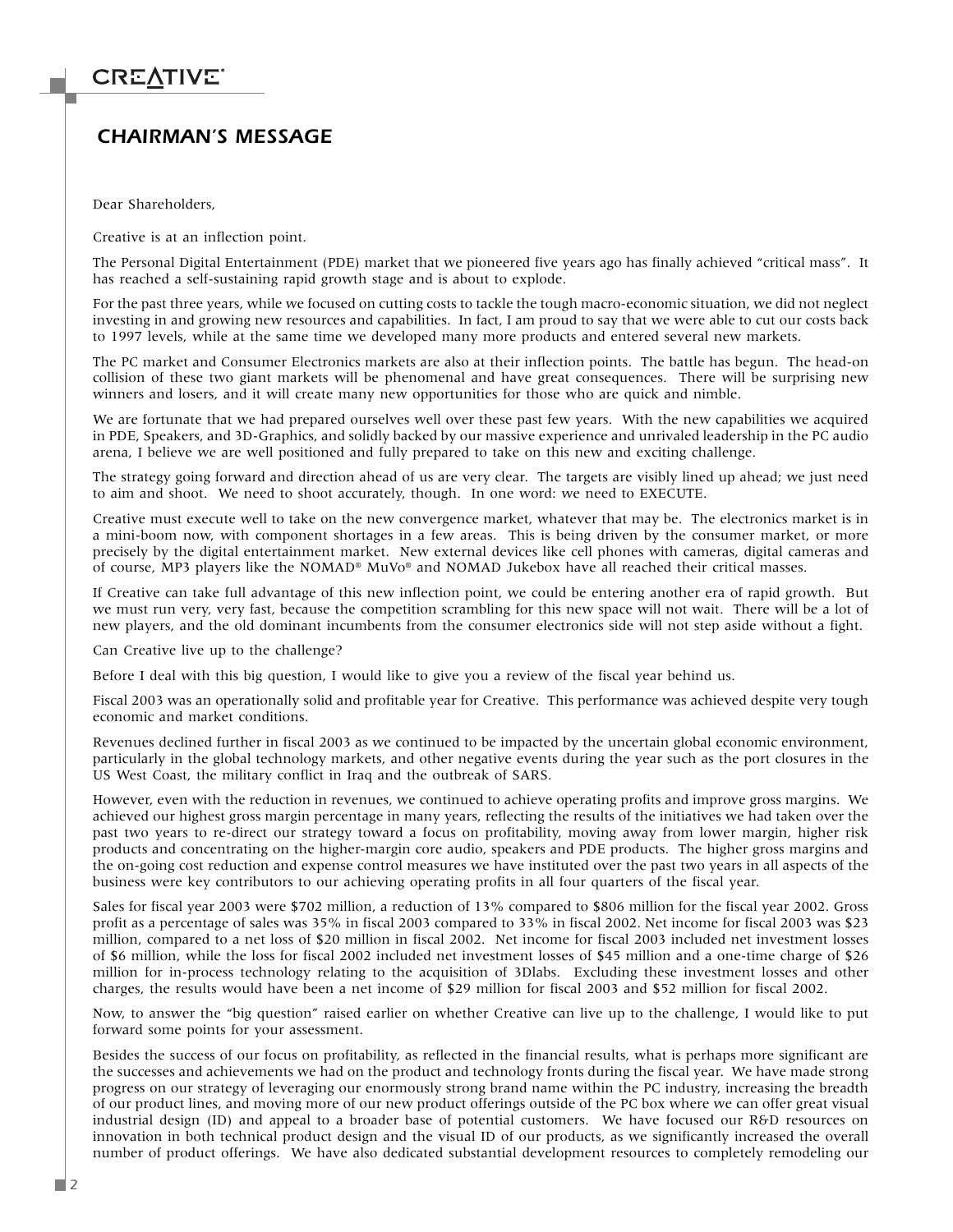product lines and our business with the goal of extending our leadership position in the PDE market – a market we pioneered. We believe there are long term growth opportunities as we continue to introduce PDE products with great visual ID and award-winning functionality that work with and away from the PC.

We have significantly expanded the breadth of our product lines, with the introduction of more new products than in any other period in our history. In the first half of the new fiscal year, we plan to launch over 90 products, the most in our history, across all of our product categories. With the launch of these new products, we have what is probably our most exciting and innovative line of products to date.

The new products that I am most excited and proud of include the **Creative NOMAD Jukebox Zen NX**, **NOMAD MuVo NX**, **NOMAD MuVo2** , and the **Creative I-Trigue™ L3500**/**L3450** speakers.

The **Creative NOMAD Jukebox Zen NX**, is our flagship hard disk-based, pocket-size digital audio player. It is the slimmest, lightest NOMAD Jukebox ever, with huge storage capacity of 20GB, 30GB or 60GB, and superfast USB 2.0 connectivity. The stylish NOMAD Jukebox Zen NX can store tens of thousands of MP3 and WMA songs and play back high-fidelity music at 98dB SNR for up to 14 hours on one full battery charge. Our patented technology allows significantly longer battery life than the competition, and the removable battery module allows the user to have even longer playtime by carrying spares.

The tiny, flash memory-based **NOMAD MuVo NX**, introduced in July 2003, improves on the classic design of the original **NOMAD MuVo,** and introduces a cool blue backlit LCD screen, a built-in microphone for voice recording, graphic equalizer and other additions to the original feature set. The NOMAD MuVo NX can also be connected directly to Creative speaker systems, such as the new Creative I-Trigue™ speaker line, via an M-PORT™ interface for instant music playback. There are patents pending worldwide on the MuVo's technology, and the US patent application was published by the United States Patent & Trademark Office in September, 2003.

The **NOMAD MuVo<sup>2</sup>** was launched in September, 2003 as a brand new line of ultra-compact and lightweight MP3 players, available in both hard drive- and flash memory-based models. The hard drive-based model, the **NOMAD MuVo2 1.5GB**, comes with 1.5GB storage capacity, and is Creative's smallest hard-drive based MP3 player ever. The rugged flash memory version, the **NOMAD MuVo2 X-Trainer**, comes with 512MB or 1GB capacity, and is designed specifically for the digital music consumer with an active lifestyle. All versions are extremely compact and feature high-capacity removable and rechargeable Li-Ion batteries, unparalleled audio quality, super fast USB 2.0 connectivity and simple drag and drop functionality.

Creative made a big statement with its new **Creative I-Trigue L3500**/**L3450** speakers, which combine an exterior design that looks simply stunning with cutting-edge technology such as Lateral Firing Transducers for a wider soundstage and richer listening experience. Each new Creative I-Trigue speaker system features bi-amplification for optimum performance in specific frequency ranges and more accurate sound reproduction.

The full list of Creative's new products is far too long to incorporate into this letter, but it includes many offerings in sound cards, external audio, speakers, digital audio players, cameras, workstation graphics, communications, keyboards and mice.

To have a comprehensive view of the breadth and beauty of Creative's products, I would like to invite you to visit the Creativex Showroom at our Singapore Headquarters and our www.Creative.com web site.

Creative is now a much leaner company with an improved cost structure, yet our expanded product development capabilities afford us the ability to respond rapidly to changes in business conditions and to pursue new business opportunities which were not feasible with our previous cost structure. We are ready to focus on growth again through our remodeled product lines and businesses. With a large majority of our many new products functioning external to the PC box, we are no longer solely dependent on the PC market and add-in cards.

As we continue to move the company into new, higher growth markets outside of the PC box and our core audio product category, the growth opportunities we see are not limited to our traditional retail channels, but also include opportunities to further build our direct-to-consumer business, our OEM business, and to develop new ODM relationships. We believe that with our new operating cost structure, we can aggressively pursue these OEM and ODM channels for incremental revenue and profit — and we have already made progress on this front with a major customer.

We believe our downturn in revenues has bottomed out, and that we are now poised to reap the benefits of our hard work over the past two years to remodel our product lines and businesses.

Yes. Creative is ready to live up to the challenge.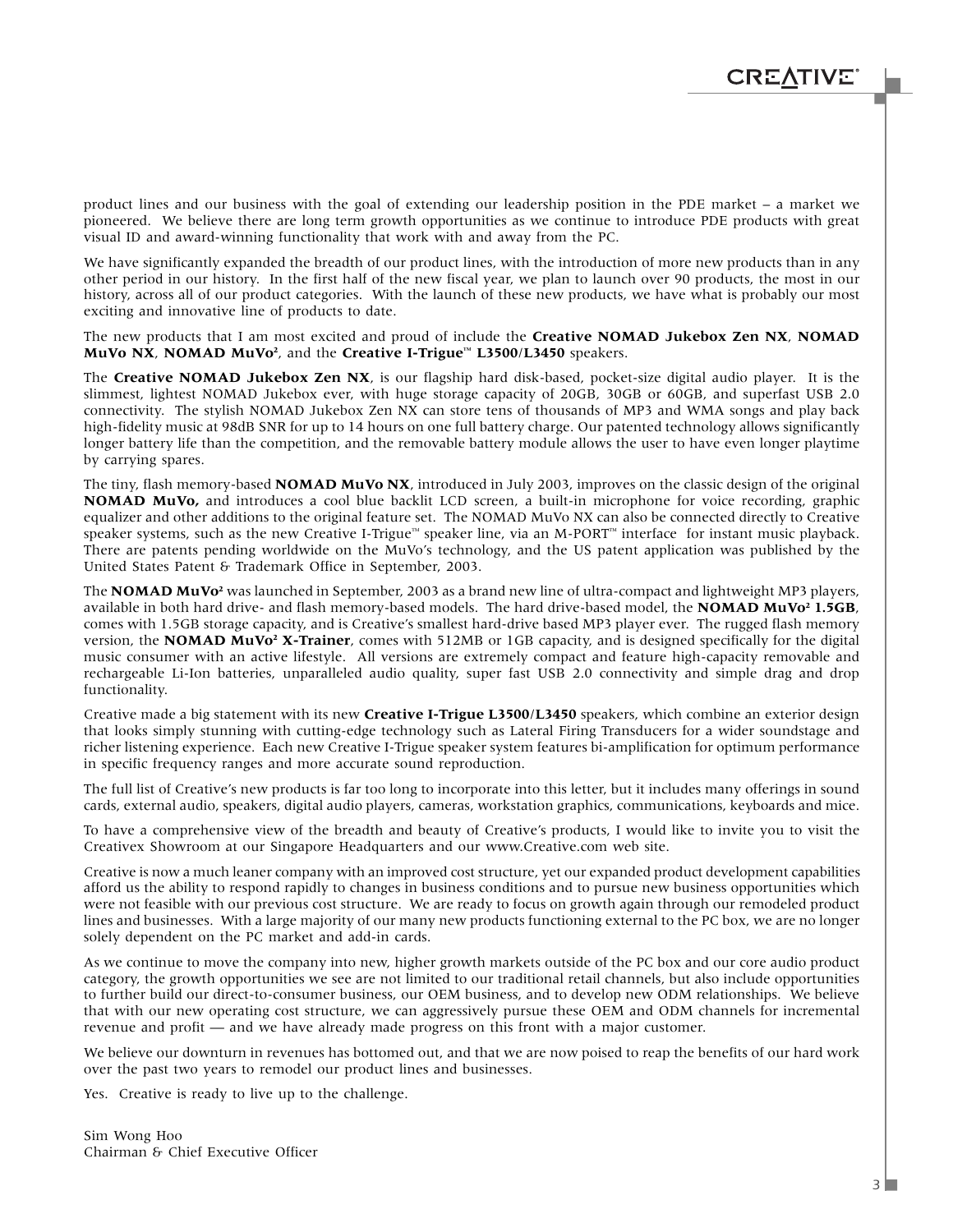### *SELECTED CONSOLIDATED FINANCIAL DATA*

The following table contains selected data from Creative's Consolidated Statements of Operations for the five years ended June 30, 2003. The data for the three years ended June 30, 2003 is derived from and should be read in conjunction with, the consolidated financial statements and related notes thereto included elsewhere in this Annual Report. The data for the two years ended June 30, 2000 are derived from the audited financial statement which are not included in this annual report.

#### **CONSOLIDATED STATEMENTS OF OPERATIONS DATA (US\$'000, EXCEPT PER SHARE DATA):**

|                                                                        | For the years ended June 30 |         |    |           |    |             |    |             |    |             |
|------------------------------------------------------------------------|-----------------------------|---------|----|-----------|----|-------------|----|-------------|----|-------------|
|                                                                        |                             | 2003    |    | 2002(1)   |    | 2001        |    | 2000        |    | 1999        |
| Sales, net (2)                                                         | \$                          | 701,769 | \$ | 805,905   |    | \$1,226,068 |    | \$1,342,192 |    | \$1,296,403 |
| Cost of goods sold                                                     |                             | 452,952 |    | 543,382   |    | 894,236     |    | 947,157     |    | 944,499     |
| Gross profit                                                           |                             | 248,817 |    | 262,523   |    | 331,832     |    | 395,035     |    | 351,904     |
| Operating expenses:                                                    |                             |         |    |           |    |             |    |             |    |             |
| Selling, general and administrative (2)                                |                             | 162,839 |    | 170,122   |    | 230,417     |    | 252,321     |    | 209,534     |
| Research and development                                               |                             | 58,775  |    | 38,248    |    | 54,022      |    | 60,428      |    | 46,725      |
| Other charges (3)                                                      |                             |         |    | 26,080    |    | 22,814      |    | 20,000      |    |             |
| <b>Operating income</b>                                                |                             | 27,203  |    | 28,073    |    | 24,579      |    | 62,286      |    | 95,645      |
| (Loss) gain from investments, net                                      |                             | (6,049) |    | (45, 414) |    | (148, 490)  |    | 103,443     |    | 15,048      |
| Interest income and other, net                                         |                             | 4,864   |    | 5,155     |    | 2,416       |    | 5,287       |    | 14,621      |
| Income (loss) before income                                            |                             |         |    |           |    |             |    |             |    |             |
| taxes and minority interest                                            |                             | 26,018  |    | (12, 186) |    | (121, 495)  |    | 171,016     |    | 125,314     |
| Provision for income taxes (4)                                         |                             | (2,720) |    | (5,698)   |    | (8, 409)    |    | (9, 472)    |    | (9,920)     |
| Minority interest in loss (income)                                     |                             | 79      |    | (1, 843)  |    | (469)       |    | (532)       |    | (312)       |
| Net income (loss)                                                      | \$.                         | 23,377  | S  | (19, 727) | S  | (130,373)   | \$ | 161,012     | S  | 115,082     |
| Basic earnings (loss) per share                                        | \$                          | 0.30    |    | (0.27)    | \$ | (1.65)      | \$ | 1.96        | \$ | 1.28        |
| Weighted average ordinary shares                                       |                             |         |    |           |    |             |    |             |    |             |
| outstanding ('000)                                                     |                             | 79,202  |    | 73,182    |    | 79,049      |    | 82,028      |    | 89,818      |
| Diluted earnings (loss) per share                                      | S                           | 0.29    | \$ | (0.27)    | \$ | (1.65)      | \$ | 1.86        | \$ | 1.25        |
| Weighted average ordinary shares<br>and equivalents outstanding ('000) |                             | 80,851  |    | 73,182    |    | 79,049      |    | 86,612      |    | 92,241      |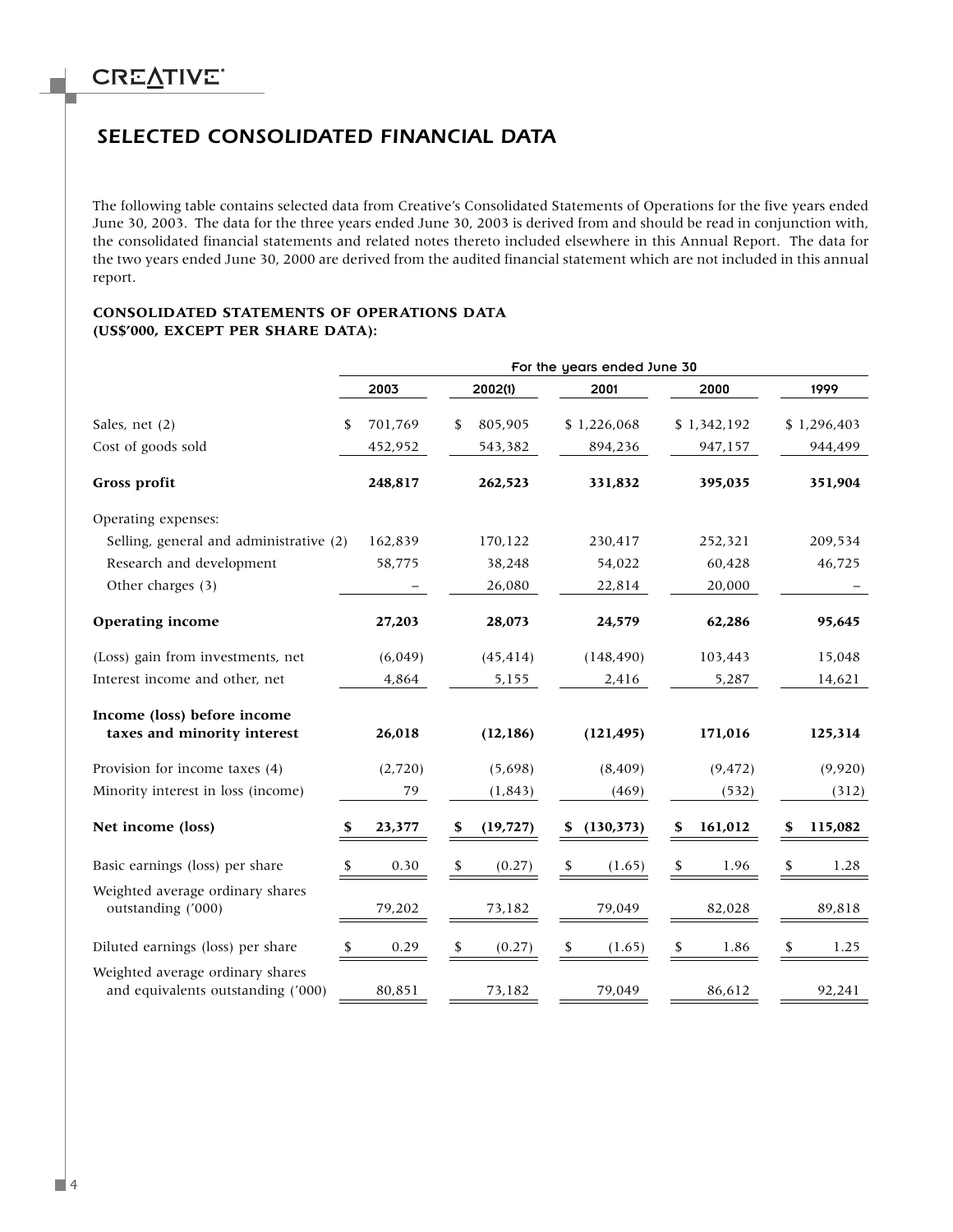|                                              | As of June 30 |         |    |         |  |         |    |           |    |         |
|----------------------------------------------|---------------|---------|----|---------|--|---------|----|-----------|----|---------|
|                                              |               | 2003    |    | 2002(1) |  | 2001    |    | 2000      |    | 1999    |
| Cash and cash equivalents                    | \$            | 232,053 | \$ | 166,917 |  | 168.157 | \$ | 285,757   | \$ | 318,990 |
| Working capital                              |               | 209,389 |    | 165,945 |  | 203,180 |    | 331,414   |    | 400,998 |
| Total assets                                 |               | 646,843 |    | 666,378 |  | 673,980 |    | 1,176,459 |    | 805,689 |
| Long-term debt, net of<br>current maturities |               | 39.027  |    | 16,782  |  | 22,560  |    | 27.051    |    | 28,642  |
| Shareholders' equity                         |               | 428,837 |    | 423,952 |  | 381,886 |    | 778,638   |    | 560,261 |

#### **CONSOLIDATED BALANCE SHEET DATA (US\$'000):**

#### **Notes:**

- (1) Financial data for fiscal 2002 includes the results of 3Dlabs Inc., Ltd ("3Dlabs"), see Note 16 of "Notes to Consolidated Financial Statements," acquired during fiscal 2002, from the date the acquisition was completed.
- (2) In fiscal 2002, Creative adopted Emerging Issues Task Force ("EITF") Issue No. 01-9, "Accounting for Consideration Given by a Vendor to a Customer (Including a Reseller of the Vendor's Products)." As a result, certain consideration paid to distributors and resellers of its products has been reclassified as a revenue offset rather than as selling, general and administrative expense. Prior years' financial statements have been reclassified to conform to this presentation.
- (3) Included in the results of operations are other charges of: \$26.1 million in fiscal 2002 for write-off of in-process technology arising from the acquisition of 3Dlabs, see Note 16 of "Notes to Consolidated Financial Statements;" \$22.8 million in fiscal 2001 which comprised \$8.4 million restructuring charges, \$3.2 million fixed assets impairment write-downs and \$11.2 million write-off of other assets acquired from Aureal Semiconductor, Inc. ("Aureal"), see Note 13 of "Notes to Consolidated Financial Statements;" and in fiscal 2000, the \$20.0 million charge relates to the settlement of all outstanding litigation claims between Aureal and Creative.
- (4) As described in Note 10 of "Notes to Consolidated Financial Statements," Creative was granted a Pioneer Certificate in 1990 under which income classified as pioneer status income is exempt from tax in Singapore, subject to certain conditions. The Pioneer Certificate expired in March 2000. Such status had the effect of reducing Creative's provision for income taxes by approximately \$15.4 million and \$26.4 million, or \$0.18 and \$0.29 per share, for fiscal 2000 and 1999. The corporate income tax rate in Singapore, which would otherwise be applicable, would have been 25.5% for fiscal year 2000 and 26% for fiscal year 1999.

Creative has applied for a separate and new Pioneer Certificate. If Creative is awarded this new Pioneer Certificate, profits under the new Pioneer Certificate will be exempted from tax in Singapore. For fiscal 2000 (covering period from April 1, 2000 to June 30, 2000), 2001, 2002 and 2003, corporate tax was provided for in full based on the standard tax rates of 25.5% and 24.5% for fiscal 2000 and 2001 respectively and 22.0% for 2002 and 2003 as the terms and agreements of the new Pioneer Certificate is currently still under negotiation as at to date. When awarded, the new Pioneer Certificate is expected to result in the reduction of Creative's provision for income taxes, subject to the terms and agreement by the Singapore Comptroller of Income Tax. See Management's Discussion and Analysis of Financial Condition and Results of Operations ("MD&A") for further discussion.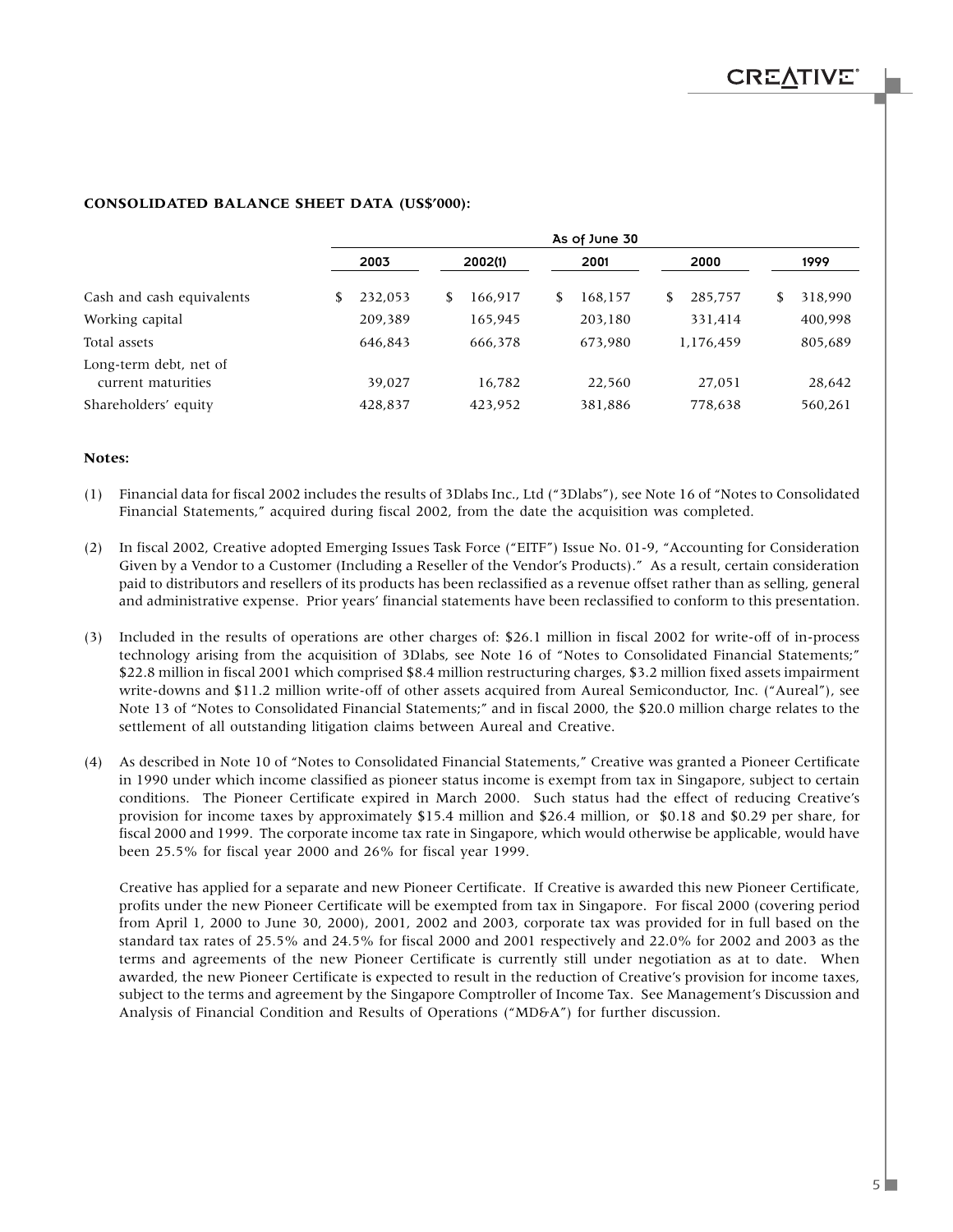### *MANAGEMENT'S DISCUSSION AND ANALYSIS OF FINANCIAL CONDITION AND RESULTS OF OPERATIONS*

#### **SAFE HARBOR STATEMENTS UNDER THE PRIVATE SECURITIES LITIGATION REFORM ACT OF 1995**

Except for the historical information contained herein, the matters set forth herein are forward-looking statements within the meaning of the safe harbor provisions of The Private Securities Litigation Reform Act of 1995. These forward-looking statements involve risks and uncertainties that could cause Creative's actual results to differ materially. Such risks and uncertainties include: Creative's ability to timely develop new products that gain market acceptance and to manage frequent product transitions; competitive pressures in the marketplace; Creative's ability to successfully integrate acquisitions; potential fluctuations in quarterly results due to the seasonality of Creative's business and the difficulty of projecting such fluctuations; possible disruption in commercial activities caused by factors outside of Creative's control, such as terrorism, armed conflict and labor disputes; a reduction in demand for computer systems, peripherals and related consumer products as a result of poor economic conditions, social and political turmoil and major health concerns, such as the spread of Severe Acute Respiratory Syndrome, or SARS; the proliferation of sound functionality in new products from competitors at the application software, chip and operating system levels; the failure of cost-cutting measures to achieve anticipated cost reduction benefits; the deterioration of global equity markets; exposure to excess and obsolete inventory; Creative's reliance on sole sources for many of its chips and other key components; component shortages which may impact Creative's ability to meet customer demand; Creative's ability to protect its proprietary rights; a reduction or cancellation of sales orders for Creative products; accelerated declines in the average selling prices of Creative's products; the vulnerability of certain markets to current and future currency fluctuations; the effects of restricted fuel availability and rising costs of fuel; fluctuations in the value and liquidity of Creative's investee companies; and the potential decrease in the trading volume and value of Creative's Ordinary Shares as a result of Creative's intended delisting from NASDAQ and elimination of its U.S. public reporting obligations. For further information regarding the risks and uncertainties associated with Creative's business, please refer to its filings with the SEC, including its Form 20-F for fiscal 2002 filed with the SEC. Creative undertakes no obligation to update any forward-looking statement to conform the statement to actual results or changes in Creative's expectations.

### **CRITICAL ACCOUNTING POLICIES AND ESTIMATES**

#### **GENERAL**

Management's Discussion and Analysis of Financial Condition and Results of Operations are based upon Creative's Consolidated Condensed Financial Statements, which have been prepared in accordance with accounting principles generally accepted in the United States of America. The preparation of these financial statements requires management to make estimates and assumptions that affect the reported amounts of assets, liabilities, revenues and expenses, and related disclosure of contingent assets and liabilities. Management bases its estimates on historical experience and on various other assumptions that are believed to be reasonable under the circumstances, the results of which form the basis for making judgements about the carrying values of assets and liabilities that are not readily apparent from other sources. Actual results may differ from these estimates under different assumptions or conditions.

Management believes the following critical accounting policies affect its more significant estimates and assumptions used in the preparation of its consolidated financial statements:

Revenue recognition; Allowances for doubtful accounts, returns and discounts; Valuation of inventories; Valuation of investments; Valuation of goodwill and other intangible assets; Assessment of the probability of the outcome of current litigation; and Accounting for income taxes.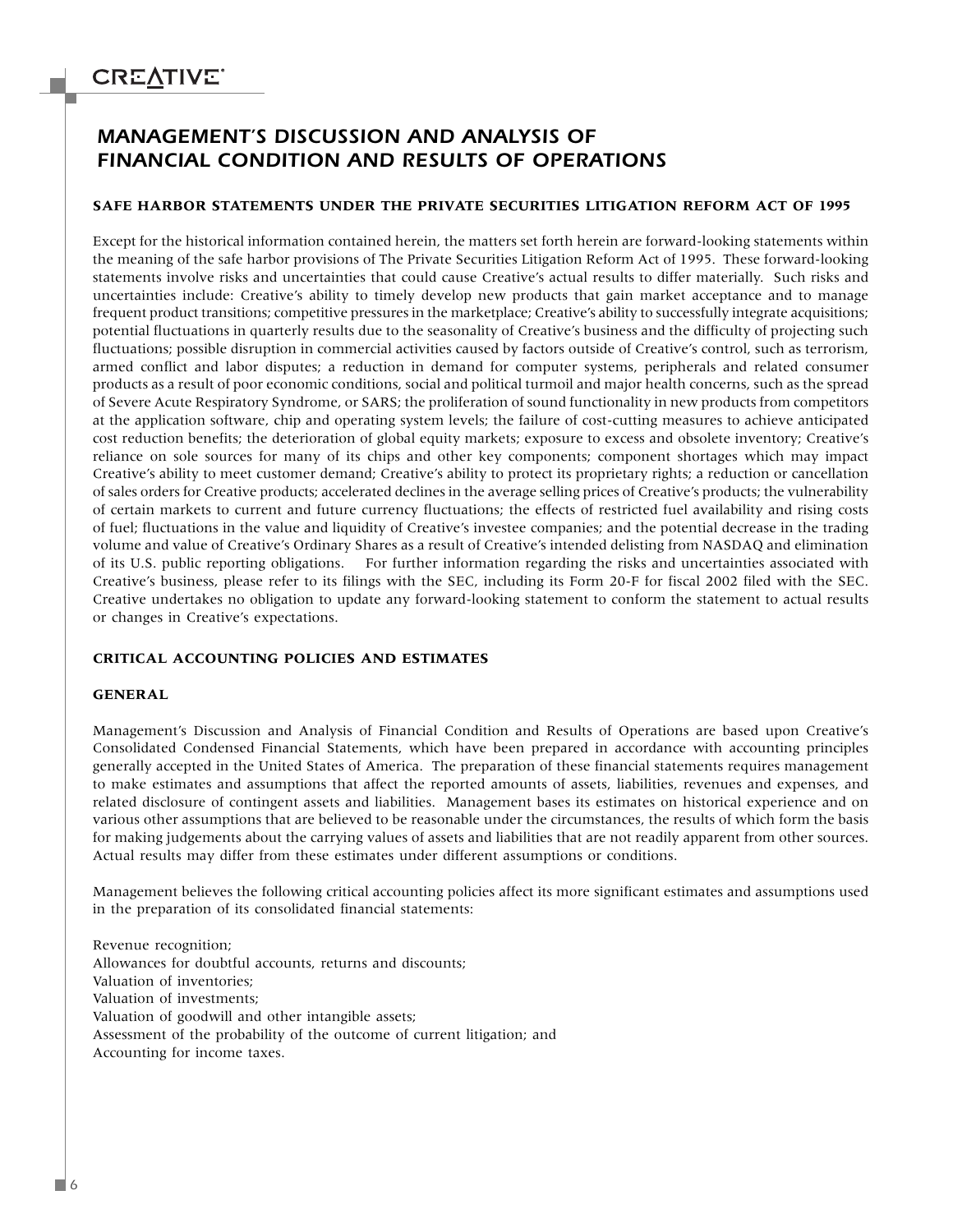#### **REVENUE RECOGNITION**

Revenue from product sales is recognised when persuasive evidence of an arrangement exists, title and risk of loss transferred, delivery has occurred, price is fixed or determinable, and collectibility is probable. Allowances are provided for estimated returns, discounts and warranties. Management analyzes historical returns, current economic trends and changes in customer demand and acceptance of its products when evaluating the adequacy of the sales returns allowance. Such allowances are adjusted periodically to reflect actual and anticipated experience. When recognizing revenue, Creative records estimated reductions to revenue for customer and distributor programs and incentive offerings, including price protection, promotions, other volume-based incentives and rebates. Creative may take action to increase customer incentive offerings, possibly resulting in an incremental reduction of revenue at the time the incentive is offered. Significant management judgement and estimates must be used in connection with establishing these allowances in any accounting period. If market conditions were to decline, Creative may take action to increase customer incentive offerings, possibly resulting in an incremental reduction of revenue at the time the incentive is offered.

#### **ALLOWANCES FOR DOUBTFUL ACCOUNTS, RETURNS AND DISCOUNTS**

Creative establishes allowances for doubtful accounts, returns and discounts for specifically identified doubtful accounts, returns and discounts based on credit profiles of its customers, current economic trends, contractual terms and conditions and historical payment, return and discount experience. Management performs ongoing credit evaluations of customers' financial condition and uses letters of credit in certain circumstances. Credit insurance coverage is obtained when coverage is available and feasible. However, Creative is not able to procure credit insurance coverage for all customers as insurers have excluded certain customers and geographic markets. In the event actual returns, discounts and bad debts differ from these estimates, or Creative adjust these estimates in future periods, its operating results and financial position could be adversely affected.

#### **VALUATION OF INVENTORIES**

Creative states inventories at the lower of cost or market. Management performs a detailed assessment of inventory at each balance sheet date to establish provisions for excess and obsolete inventories. Evaluation includes a review of, among other factors, historical sales, current economic trends, forecasted sales, demand requirements, product lifecycle and product development plans, quality issues, and current inventory levels. In the event that Creative adjusts its estimates, such as forecasted sales and expected product lifecycles, its operating results and financial position could be adversely affected.

#### **VALUATION OF INVESTMENTS**

Creative holds equity investments in various companies from less than 1% to 100% of the issuer's outstanding capital stock. Investments in companies in which Creative acquires more than 50% of the outstanding capital stock, or which are under Creative's effective control, are treated as investments in subsidiaries, and the balance sheets and results of operations are fully consolidated after making an allowance for any minority interests. Companies in which Creative's investments total between 20% and 50% of such company's capital stock are treated as associated companies and recorded on an equity basis, whereby the cost of investment is adjusted to recognise Creative's share of all post acquisition results of operations.

As for investments of less than 20%, non-quoted investments are carried at cost, less provisions for permanent impairment where necessary, and quoted investments are reported at fair value with the unrealised gains and losses included as a separate component of shareholders' equity. The investment portfolio is monitored on a periodic basis for impairment. Creative's investments in these companies are inherently risky because the markets for the technologies or products they have under development are typically in the early stages and may never develop. In the event that the carrying value of an investment exceeds its fair value and the decline in value is determined to be other-than-temporary, an impairment charge is recorded and a new cost basis for the investment is established. Fair values for investments in public companies are determined using quoted market prices. Fair values for investments in privately-held companies are estimated based upon one or more of the following: pricing models using historical and forecasted financial information and current market rates, liquidation values, the values of recent rounds of financing, or quoted market prices of comparable public companies.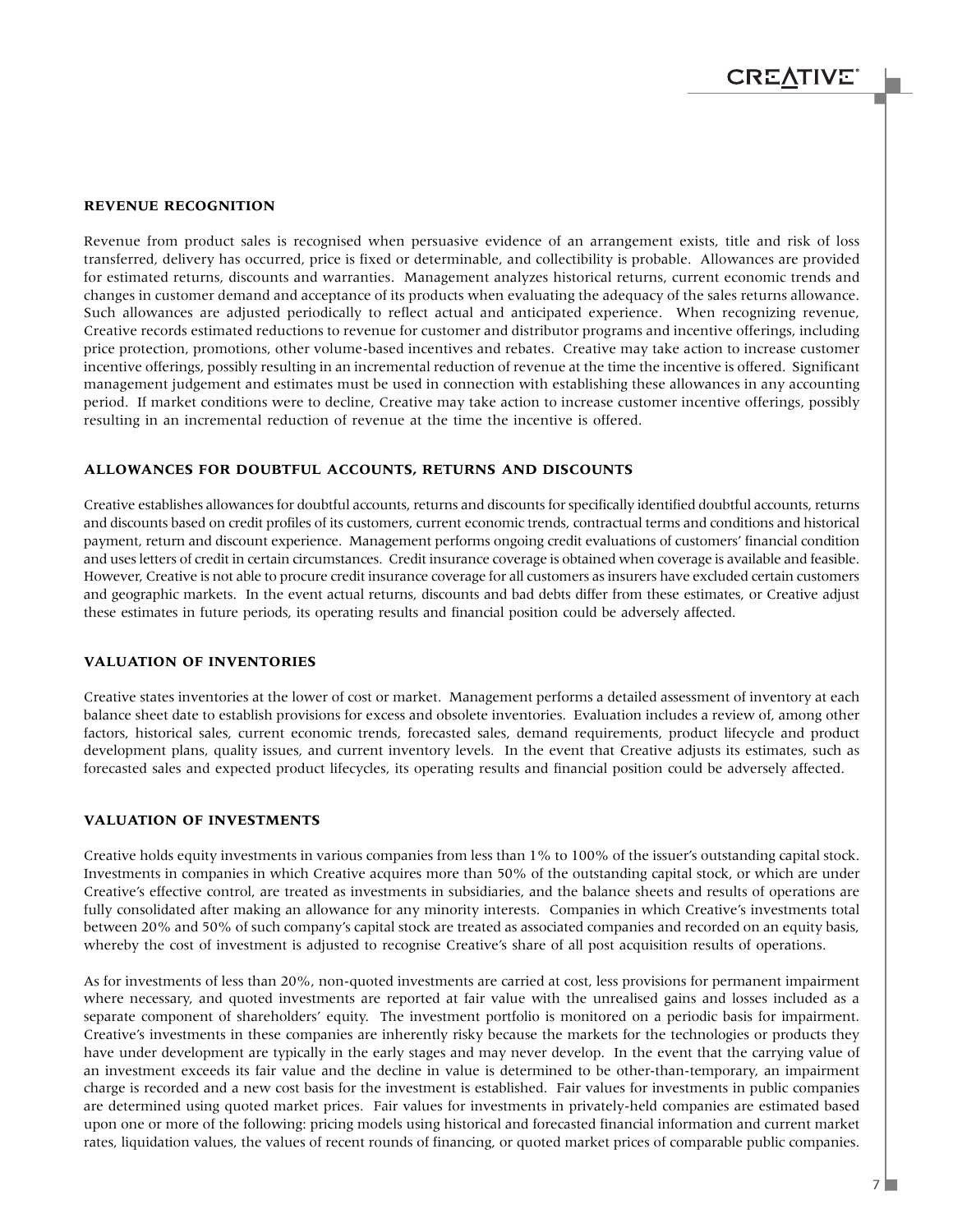### *MANAGEMENT'S DISCUSSION AND ANALYSIS OF FINANCIAL CONDITION AND RESULTS OF OPERATIONS*

#### **VALUATION OF INVESTMENTS (Cont'd)**

In order to determine whether a decline in value is other-than-temporary, Creative evaluates, among other factors: the duration and extent to which the fair value has been less than the carrying value; the financial condition of and business outlook for the company, including key operational and cash flow metrics, current market conditions and future trends in the company's industry, and the company's relative competitive position within the industry; and Creative's intent and ability to retain the investment for a period of time sufficient to allow for any anticipated recovery in fair value.

#### **VALUATION OF GOODWILL AND OTHER INTANGIBLE ASSETS**

Creative uses the purchase method of accounting for business combinations, in line with Financial Accounting Standards Board's ("FASB") Statement of Financial Accounting Standard ("SFAS") No. 141 "Business Combinations." The purchase method of accounting for acquisitions requires extensive use of accounting estimates and judgments to allocate the purchase price paid to the fair value of the net tangible and intangible assets acquired, including in-process technology. The allocation of the purchase price was based on independent appraisals. The amounts and useful lives assigned to intangible assets could impact future amortization; the amount assigned to in-process technology is expensed immediately. If the assumptions and estimates used to allocate the purchase price are not correct, purchase price adjustments or future asset impairment charges could be required.

Creative reviews for impairment of goodwill on an annual basis. Reviews for impairment of goodwill and other intangible assets are also conducted whenever events indicate that the carrying amount might not be recoverable. Factors that Creative may consider important which could trigger an impairment review include the followings:

- significant under performance relative to expected historical or projected future operating results;
- significant changes in the manner of use of the acquired assets or the strategy for Creative's overall business;
- significant negative industry or economic trends;
- significant decline in Creative's stock price for a sustained period; and
- Creative's market capitalization relative to net book value.

When the existence of one or more of the above factors indicate that the carrying value of goodwill and other intangibles assets may be impaired, Creative measures the amount of impairment based on a projected discounted cash flow method using a discount rate determined by the management to be commensurate with the risk inherent in Creative's current business model.

#### **ASSESSMENT OF THE PROBABILITY OF THE OUTCOME OF CURRENT LITIGATION**

Creative records accruals for loss contingencies when it is probable that a liability has been incurred and the amount of loss can be reasonably estimated.

#### **ACCOUNTING FOR INCOME TAXES**

In preparation of the financial statements, Creative estimates its income taxes for each of the jurisdictions in which it operates. This involves estimating the actual current tax exposure and assessing temporary differences resulting from differing treatment of items, such as reserves and accruals for tax and accounting purposes. These differences result in deferred tax assets and liabilities, which are included within Creative's consolidated balance sheet. Significant management judgment is required in determining the provision for income taxes, deferred tax assets and liabilities and future taxable income for purposes of assessing the ability to realize any future benefit from its deferred tax assets. Valuation allowance is provided for Creative's deferred tax assets as management believes substantial uncertainty exists regarding the realizability of these assets.

The Singapore corporate income tax rate is currently at 22.0%, the rate at which Creative is providing taxes on Singapore income. Creative was granted a Pioneer Certificate in 1990 under which income classified as pioneer status income is exempt from tax in Singapore, subject to certain conditions. As the Pioneer Certificate expired in March 2000, Creative has applied for a separate and new Pioneer Certificate. If Creative is awarded this new Pioneer Certificate, the effective tax rate will be reduced as profits under the new Pioneer Certificate will be exempted from tax in Singapore.

In the event that actual results differ from these estimates or Creative adjust these estimates in future periods, its operating results and financial position could be materially affected.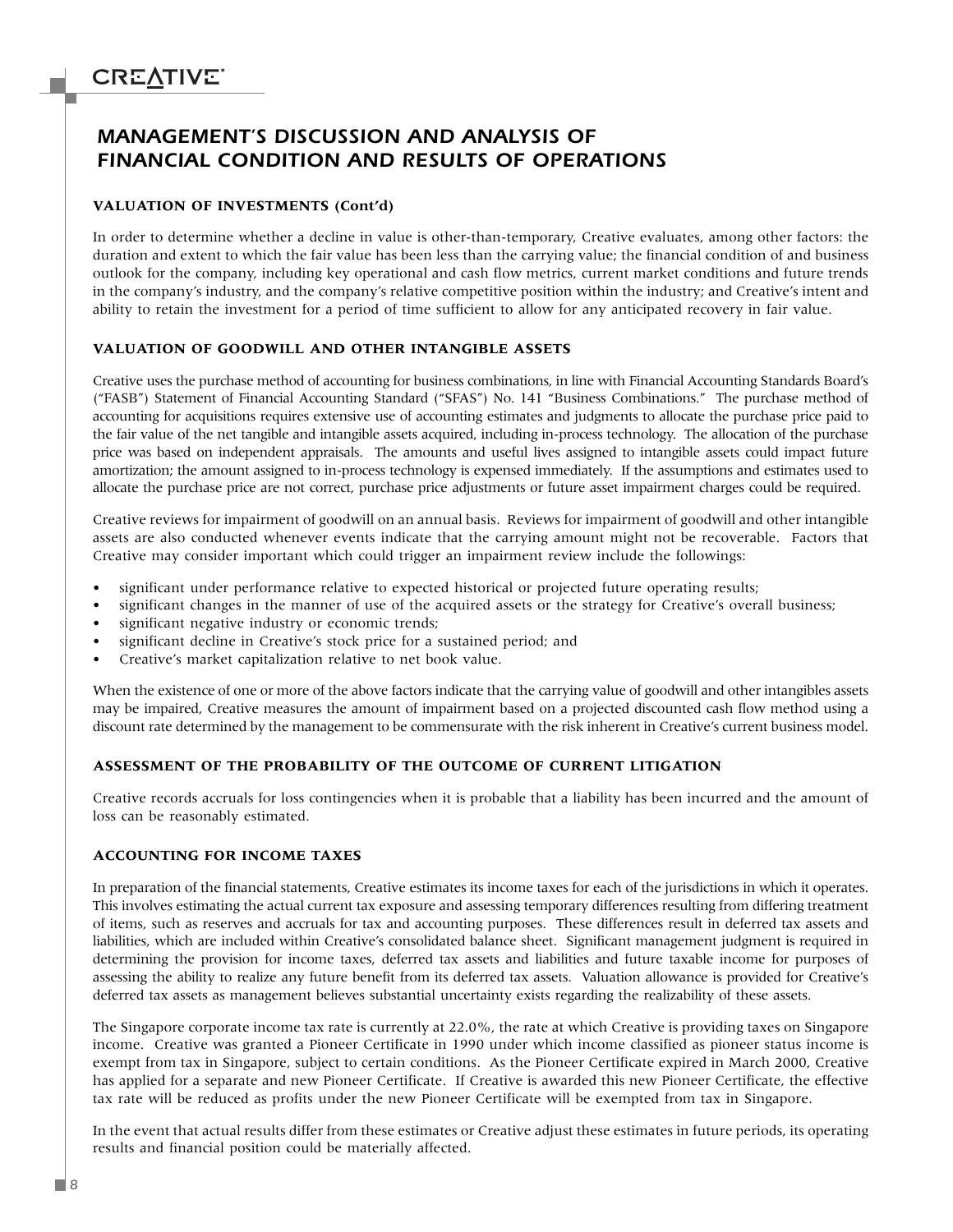### **RESULTS OF OPERATIONS**

The following table sets forth, for the periods indicated, selected statement of operations data as a percentage of sales:

|                                                         | Years ended June 30 |             |              |  |  |  |
|---------------------------------------------------------|---------------------|-------------|--------------|--|--|--|
|                                                         | 2003                | 2002        | 2001         |  |  |  |
| Sales, net                                              | 100 %               | 100 %       | 100 %        |  |  |  |
| Cost of goods sold                                      | 65                  | 67          | 73           |  |  |  |
| Gross profit                                            | 35                  | 33          | 27           |  |  |  |
| Operating expenses:                                     |                     |             |              |  |  |  |
| Selling, general and administrative                     | 23                  | 21          | 19           |  |  |  |
| Research and development                                | 8                   | 5           | 4            |  |  |  |
| Other charges                                           |                     | 3           | 2            |  |  |  |
| <b>Operating income</b>                                 | 4                   | 4           | $\mathbf{2}$ |  |  |  |
| Loss from investments, net                              | (1)                 | (6)         | (12)         |  |  |  |
| Interest income and other, net                          | 1                   | 1           |              |  |  |  |
| Income (loss) before income taxes and minority interest | 4                   | (1)         | (10)         |  |  |  |
| Provision for income taxes                              | (1)                 | (1)         | (1)          |  |  |  |
| Minority interest in loss (income)                      |                     |             |              |  |  |  |
| Net income (loss)                                       | 3 %                 | $\%$<br>(2) | $\%$<br>(11) |  |  |  |

Creative's net sales, by product category, for the past three fiscal years were as follows:

|                                | Percentage of Net Sales<br>for fiscal years ended June 30 |        |        |  |  |  |
|--------------------------------|-----------------------------------------------------------|--------|--------|--|--|--|
|                                | 2003                                                      | 2002   | 2001   |  |  |  |
| Audio products                 | $33\%$                                                    | 44 %   | 41 %   |  |  |  |
| Speakers                       | $23\%$                                                    | $21\%$ | $12\%$ |  |  |  |
| Personal Digital Entertainment | $18\%$                                                    | $9\%$  | $9\%$  |  |  |  |
| Graphics & Video products      | $12\%$                                                    | $6\%$  | $6\%$  |  |  |  |
| Multimedia Upgrade Kits        | $1\%$                                                     | $5\%$  | $22\%$ |  |  |  |
| Communication / Other products | $13\%$                                                    | $15\%$ | $10\%$ |  |  |  |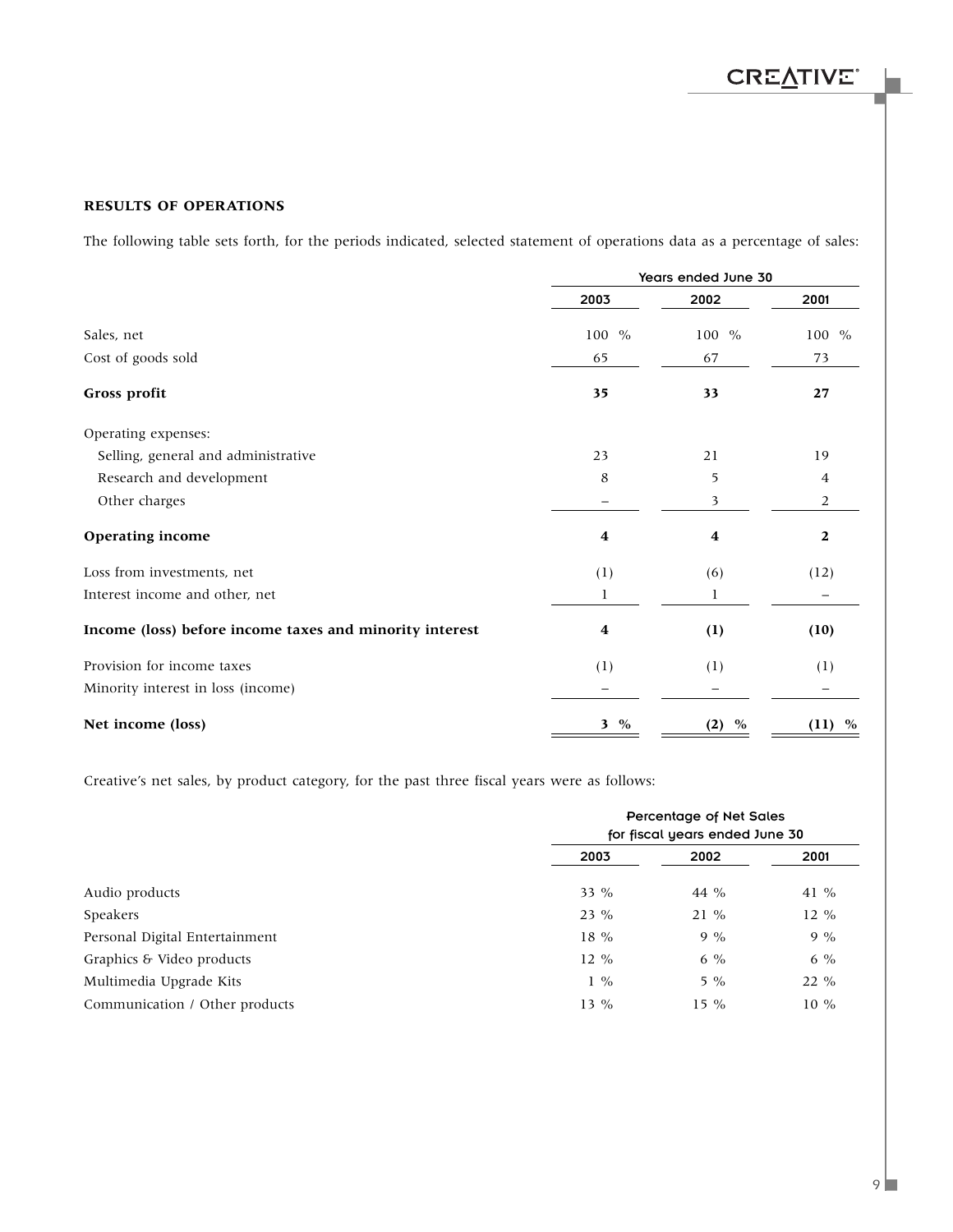### *MANAGEMENT'S DISCUSSION AND ANALYSIS OF FINANCIAL CONDITION AND RESULTS OF OPERATIONS*

### **YEAR ENDED JUNE 30, 2003 COMPARED TO YEAR ENDED JUNE 30, 2002**

Net sales for the year ended June 30, 2003 decreased by 12.9% compared to the year ended June 30, 2002. The lower net sales was mainly attributed to the difficult global economic climate where several major U.S. retailers have encountered slowing sales. Audio product sales, which include Sound Blaster audio cards and chipsets, for fiscal year 2003 decreased by 34% compared to fiscal year 2002, and as a percentage of total sales, decreased from 44% in fiscal 2002 to 33% in fiscal 2003. The decrease in audio product sales was primarily due to the decline in sales to the system integrator market and a drop off in sales of low-end audio products. Sales of speakers in fiscal 2003 decreased marginally by 4% compared to fiscal 2002, mainly due to reduced sales of non-multimedia speakers offset by higher demand for new models of multimedia speakers. Speakers represented 23% of sales in fiscal 2003 compared with 21% of sales in fiscal 2002. Sales of personal digital entertainment ("PDE") products, which includes digital audio players and digital cameras, increased by 71% in fiscal 2003 compared to fiscal 2002 and represented 18% of sales in fiscal 2003 as compared to 9% of sales in fiscal 2002. The significant increase was driven by strong demand for the NOMAD MuVo and the introduction of the NOMAD Jukebox Zen in fiscal 2003. Sales of graphics and video products increased by 78% in fiscal 2003 compared to fiscal 2002 and represented 12% of sales in fiscal 2003 compared with 6% of sales in fiscal 2002. The significant increase in graphic card sales was primarily due to sales of graphic cards by 3Dlabs, which was acquired by Creative in May 2002. Sales of multimedia upgrade kits ("MMUK"), which includes data storage devices, decreased by 82% in fiscal 2003 compared to fiscal 2002 and comprised 1% of sales compared to 5% of sales in the prior fiscal year. The reduction in MMUK sales in fiscal 2003 is in line with Creative's current business strategy of de-emphasizing lower margin products. Sales of other products, which includes accessories, music products, communication products and other miscellaneous items, decreased by 27% in fiscal 2003 compared to fiscal 2002 and represented 13% of sales in fiscal 2003 compared to 15% of sales in the prior fiscal year. This decrease in other product sales was primarily due to a decrease in sales of communication products.

Gross profit in fiscal 2003 increased to 35% of net sales, compared to 33% in fiscal 2002. This improvement in gross profit was primarily a result of Creative's business strategy of shifting away from low-margin and high-risk products and focusing on audio products, speakers and PDE products.

Selling, general and administrative ("SG&A") expenses in fiscal 2003 declined by 4% compared to fiscal 2002. As a percentage of sales, SG&A expenses were 23% of sales for fiscal 2003 and 21% for fiscal 2002. Creative has been focusing on reducing its operating expenses, but the increase in SG&A expenses as a percentage of sales was primarily due to the addition of operating expenses incurred by 3Dlabs. SG&A expenses incurred by 3Dlabs include amortization of other intangible assets of \$8.0 million in fiscal 2003 and \$2.5 million in fiscal 2002. Research and development ("R&D") expenses increased from 5% of sales in fiscal 2002 to 8% of sales in fiscal 2003, mainly due to the higher R&D expenses incurred by 3Dlabs which was acquired in May 2002.

Other charges of \$26.1 million in fiscal 2002 relates to the write off of acquired in-process technology arising from the acquisition of 3Dlabs and represented 3% of sales in fiscal 2002. See Note 16 of "Notes to Consolidated Financial Statements."

Net investment loss of \$6.0 million in fiscal year 2003 included permanent write-downs of quoted and unquoted investments by \$13.6 million offset partially by net gains from sale of quoted investments of \$7.6 million. The \$45.4 million net investment loss in fiscal year 2002 comprised \$49.3 million in write-downs of investments, offset partially by a \$3.9 million net gain from sales of investments and marketable securities. Net interest and other income decreased by \$0.3 million to \$4.8 million in fiscal 2003 compared to \$5.1 million in the prior fiscal year. This decrease was primarily due to a reduction in interest income by \$1.0 million resulting from lower interest rates, increase in share of associates' losses by \$1.0 million, offset partially by increase in exchange gain of \$1.5 million.

Creative's provision for income taxes for fiscal 2003 as a percentage of operating income was 10% compared to 20% in fiscal 2002. The higher tax provision in fiscal 2002 was primarily due to changes in the mix of taxable income arising from various geographical regions and other charges of \$26.1 million in fiscal 2002 which Creative has considered it a non-tax deductible expense.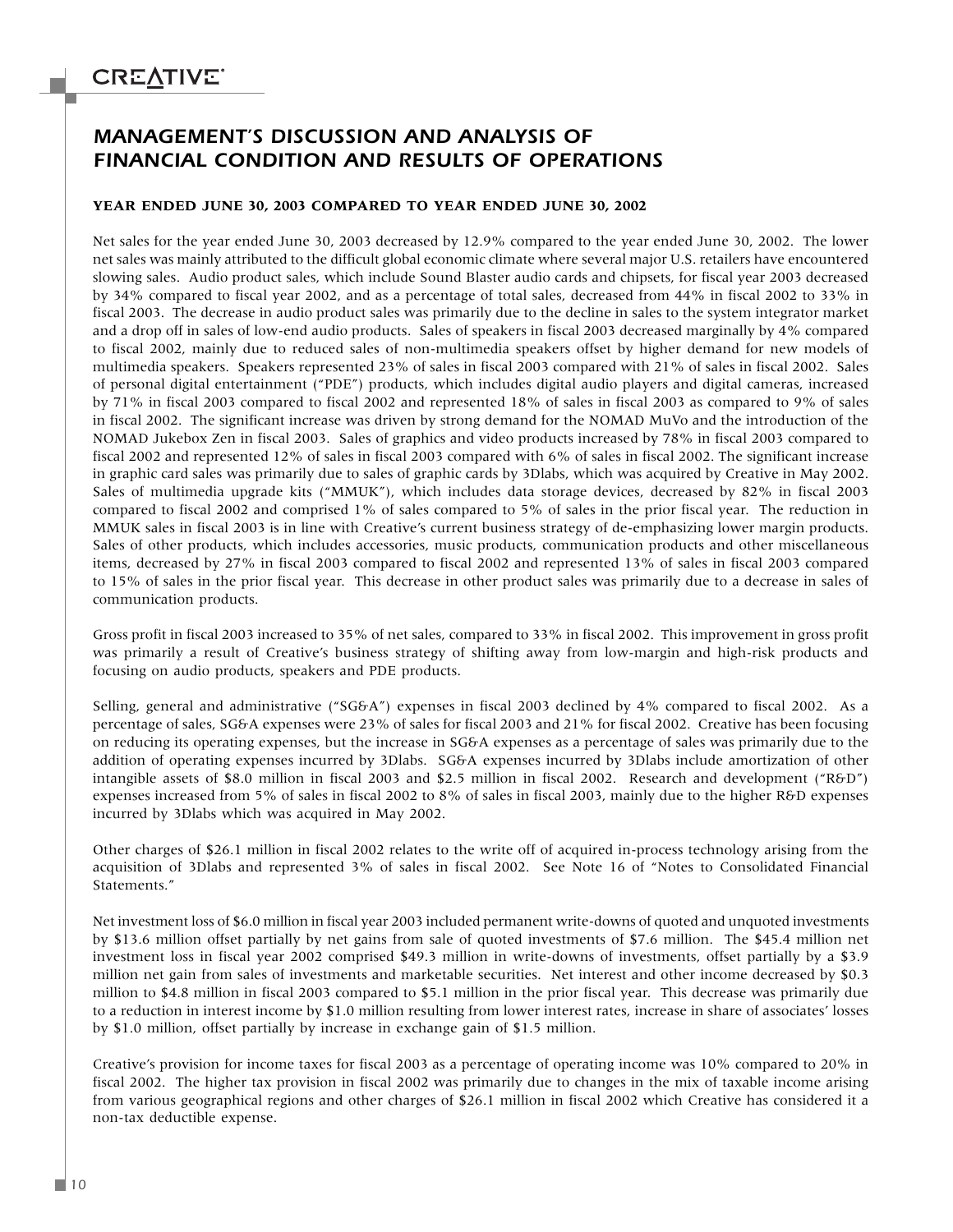#### **YEAR ENDED JUNE 30, 2002 COMPARED TO YEAR ENDED JUNE 30, 2001**

Net sales for the year ended June 30, 2002 decreased by 34% compared to the year ended June 30, 2001. The substantially lower revenues in fiscal year 2002, was a result of the strategic shift by Creative to focus on its core products and to deemphasize lower margin products and the difficult global economic climate. Audio product sales for fiscal year 2002 decreased by 30% compared to fiscal year 2001, but as a percentage of total sales, increased from 41% in fiscal 2001 to 44% in fiscal 2002. Sales of speakers increased by 10% and represented 21% of sales in fiscal 2002 compared with 12% of sales in fiscal 2001. The improvement in speaker sales was primarily a result of the introduction of new models of multi-media speakers. Sales of PDE products decreased by 31% and represented 9% of sales in fiscal 2002 and fiscal 2001. Sales of MMUKs decreased by 84% in fiscal 2002 compared to fiscal 2001 and comprised 5% of sales compared to 22% of sales in the prior fiscal year. The reduction in MMUK sales in fiscal 2002 is in line with Creative's current business strategy of de-emphasizing lower margin products. Similarly, in line with this current strategy, sales of graphics and video products decreased by 36% and represented 6% of sales in both fiscal years 2002 and 2001. Sales of other products, which includes accessories, music products, communication products and other miscellaneous items, increased by 4% and represented 15% of sales in fiscal 2002 compared to 10% of sales in the prior fiscal year. This increase in other product sales was primarily due to an increase in sales of communication products.

Gross profit in fiscal 2002 increased to 33% of net sales, compared to 27% in fiscal 2001. This improvement in gross profit was primarily a result of the strategic shift in business, with emphasis on Creative's core audio products, speakers and PDE products.

SG&A expenses in fiscal 2002 declined by 26% due to management's cost cutting efforts to correspond to the revised revenue expectations. As a percentage of sales, SG&A expenses were 21% of sales for fiscal 2002 and 19% for fiscal 2001. R&D expenses were 5% of sales in fiscal 2002 and 4% of sales in fiscal 2001.

Other charges of \$26.1 million in fiscal 2002 relates to the write-off of acquired in-process technology arising from the acquisition of 3Dlabs and represented 3% of sales in fiscal 2002 compared to 2% of sales in fiscal 2001. See Note 16 of "Notes to Consolidated Financial Statements."

Net investment loss of \$45.4 million in fiscal year 2002 comprised \$49.3 million in write-downs of investments, offset partially by a \$3.9 million net gain from sales of investments and marketable securities. Net investment loss of \$148.5 million in fiscal 2001 included \$200.3 million in write-downs of investments, offset partially by a \$51.8 million net gain from sales of investments and marketable securities. Net interest and other income increased by \$2.7 million to \$5.1 million in fiscal 2002 compared to \$2.4 million in the prior fiscal year. This increase was primarily due to an exchange gain of \$3.9 million in fiscal 2002 versus an exchange loss of \$3.7 million in fiscal 2001, offset partially by lower interest income resulting from lower interest rates and lower average cash balances.

Creative's provision for income taxes for fiscal 2002 as a percentage of operating income was 20% compared to 34% in fiscal 2001. The higher tax provision in fiscal 2001 was primarily due to changes in the mix of taxable income arising from various geographical regions and a lower other charges in fiscal 2001 compared to fiscal 2002 which Creative has considered it a non-tax deductible expense.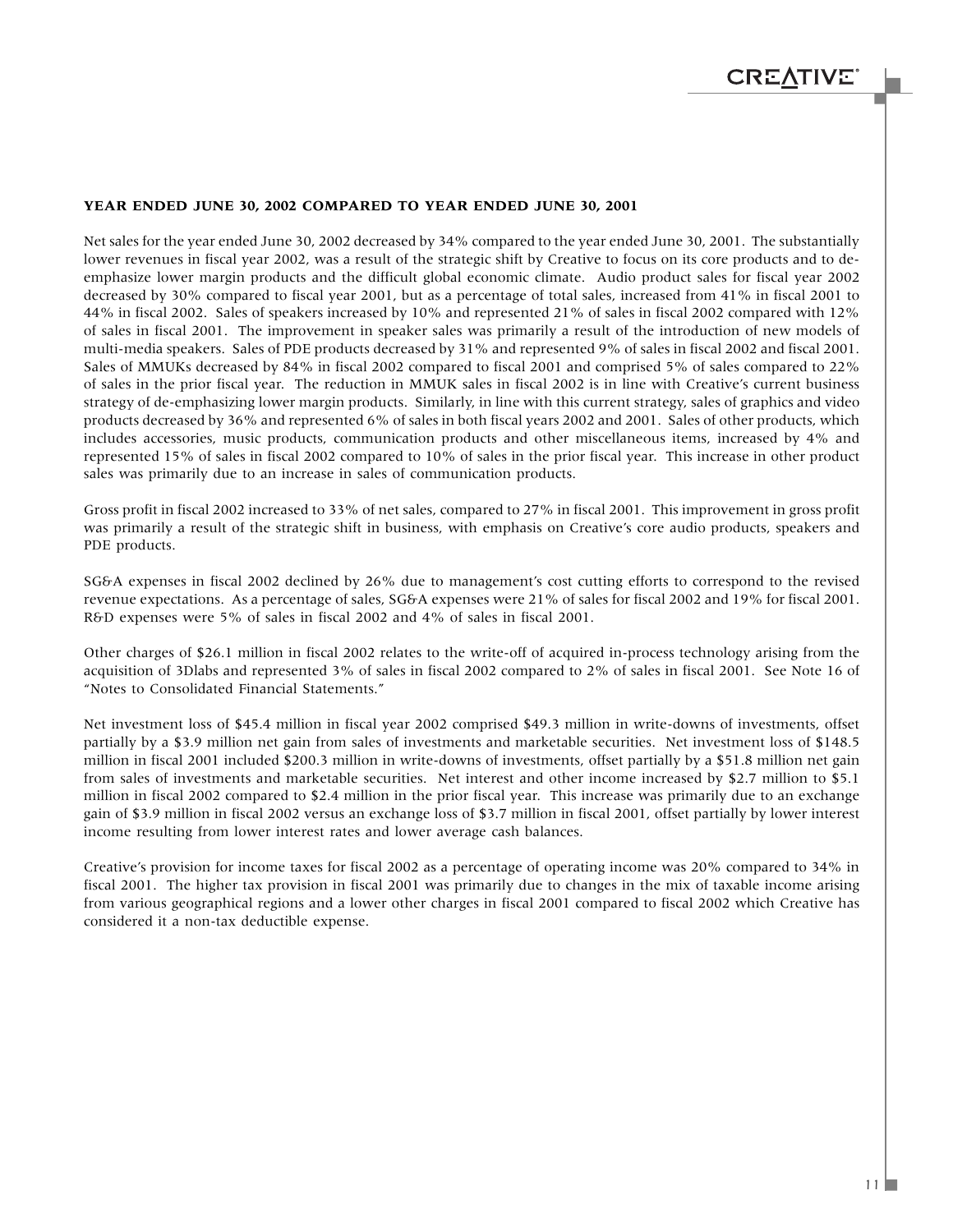### *MANAGEMENT'S DISCUSSION AND ANALYSIS OF FINANCIAL CONDITION AND RESULTS OF OPERATIONS*

#### **QUARTERLY RESULTS**

The following is a summary of Creative's unaudited quarterly results for the eight quarters ended June 30, 2003, together with the percentage of sales represented by such results. Consistent with the PC peripheral market, demand for Creative's products is generally stronger in the quarter ended December 31, compared to any other quarter of the fiscal year due to consumer buying patterns. In management's opinion, the results detailed below have been prepared on a basis consistent with the audited financial statements and include all adjustments, consisting only of normal recurring adjustments, necessary for a fair presentation of the information for the periods presented when read in conjunction with the financial statements and notes thereto contained elsewhere herein. Creative's business is seasonal in nature and the quarterly results are not necessarily indicative of the results to be achieved in future quarters.

|                                                                           | Unaudited data for quarters ended (in US\$'000 except per share data) |                                                             |                       |                |                                      |                       |                       |                       |
|---------------------------------------------------------------------------|-----------------------------------------------------------------------|-------------------------------------------------------------|-----------------------|----------------|--------------------------------------|-----------------------|-----------------------|-----------------------|
|                                                                           | Jun 30<br>2003                                                        | <b>Mar 31</b><br>2003                                       | <b>Dec 31</b><br>2002 | Sep 30<br>2002 | Jun 30<br>2002                       | <b>Mar 31</b><br>2002 | <b>Dec 31</b><br>2001 | <b>Sep 30</b><br>2001 |
| Sales, net (1)                                                            | \$149,589                                                             | \$160,617 \$230,940 \$160,623 \$182,572 \$193,385 \$249,506 |                       |                |                                      |                       |                       | \$180,442             |
| Cost of goods sold                                                        | 96,788                                                                | 104,365                                                     | 149,169               | 102,630        | 122,291                              | 129,209               | 167,353               | 124,529               |
| Gross profit                                                              | 52,801                                                                | 56,252                                                      | 81,771                | 57,993         | 60,281                               | 64,176                | 82,153                | 55,913                |
| Operating expenses:                                                       |                                                                       |                                                             |                       |                |                                      |                       |                       |                       |
| Selling, general and<br>administrative (1)                                | 34,266                                                                | 37,379                                                      | 49,039                | 42,155         | 42,815                               | 38,737                | 45,143                | 43,427                |
| Research and development                                                  | 15,583                                                                | 14,646                                                      | 13,279                | 15,267         | 10,748                               | 8,412                 | 9,480                 | 9,608                 |
| Other charges (2)                                                         |                                                                       |                                                             |                       |                | 26,080                               |                       |                       |                       |
| Operating income (loss)                                                   | 2,952                                                                 | 4,227                                                       | 19,453                | 571            | (19, 362)                            | 17,027                | 27,530                | 2,878                 |
| Net gain (loss) from investments                                          | 10                                                                    | 85                                                          | 172                   | (6, 316)       | (29, 845)                            | 128                   | 728                   | (16, 425)             |
| Interest income (expense)                                                 |                                                                       |                                                             |                       |                |                                      |                       |                       |                       |
| and other, net                                                            | 1,972                                                                 | 886                                                         | 1,199                 | 807            | 2,289                                | 151                   | 1,291                 | 1,424                 |
| Income (loss) before income<br>taxes and minority interest                | 4,934                                                                 | 5,198                                                       | 20,824                | (4,938)        | (46,918)                             | 17,306                | 29,549                | (12, 123)             |
| Provision for income taxes                                                | (295)                                                                 | (423)                                                       | (1, 945)              | (57)           | (1,012)                              | (1,703)               | (2, 753)              | (230)                 |
| Minority interest in<br>(income) loss                                     | (12)                                                                  | 73                                                          |                       | 18             | (436)                                | (423)                 | (489)                 | (495)                 |
| Net income (loss)                                                         | 4,627<br>S                                                            | 4,848 \$<br>\$                                              | 18,879 \$             |                | $(4.977)$ \$ $(48.366)$ \$ 15.180 \$ |                       |                       | 26,307 \$ (12,848)    |
| Basic earnings (loss) per share                                           | 0.06<br>\$                                                            | \$<br>$0.06 \text{ }$ \$                                    | $0.24 \text{ } $$     | $(0.06)$ \$    | $(0.65)$ \$                          | $0.21 \text{ }$ \$    | $0.36$ \$             | (0.17)                |
| Weighted average ordinary<br>shares outstanding ('000)                    | 79,527                                                                | 79,377                                                      | 79,026                | 78,877         | 74,375                               | 72,134                | 72,366                | 73,854                |
| Diluted earnings (loss) per share                                         | 0.06<br>\$                                                            | 0.06~\$<br>-S                                               | $0.23$ \$             | $(0.06)$ \$    | $(0.65)$ \$                          | 0.20<br>\$            | 0.36 <sup>5</sup>     | (0.17)                |
| Weighted average ordinary<br>shares and equivalents<br>outstanding ('000) | 80,906                                                                | 80,557                                                      | 80,699                | 78,877         | 74,375                               | 76,323                | 73,664                | 73,854                |
|                                                                           |                                                                       |                                                             |                       |                |                                      |                       |                       |                       |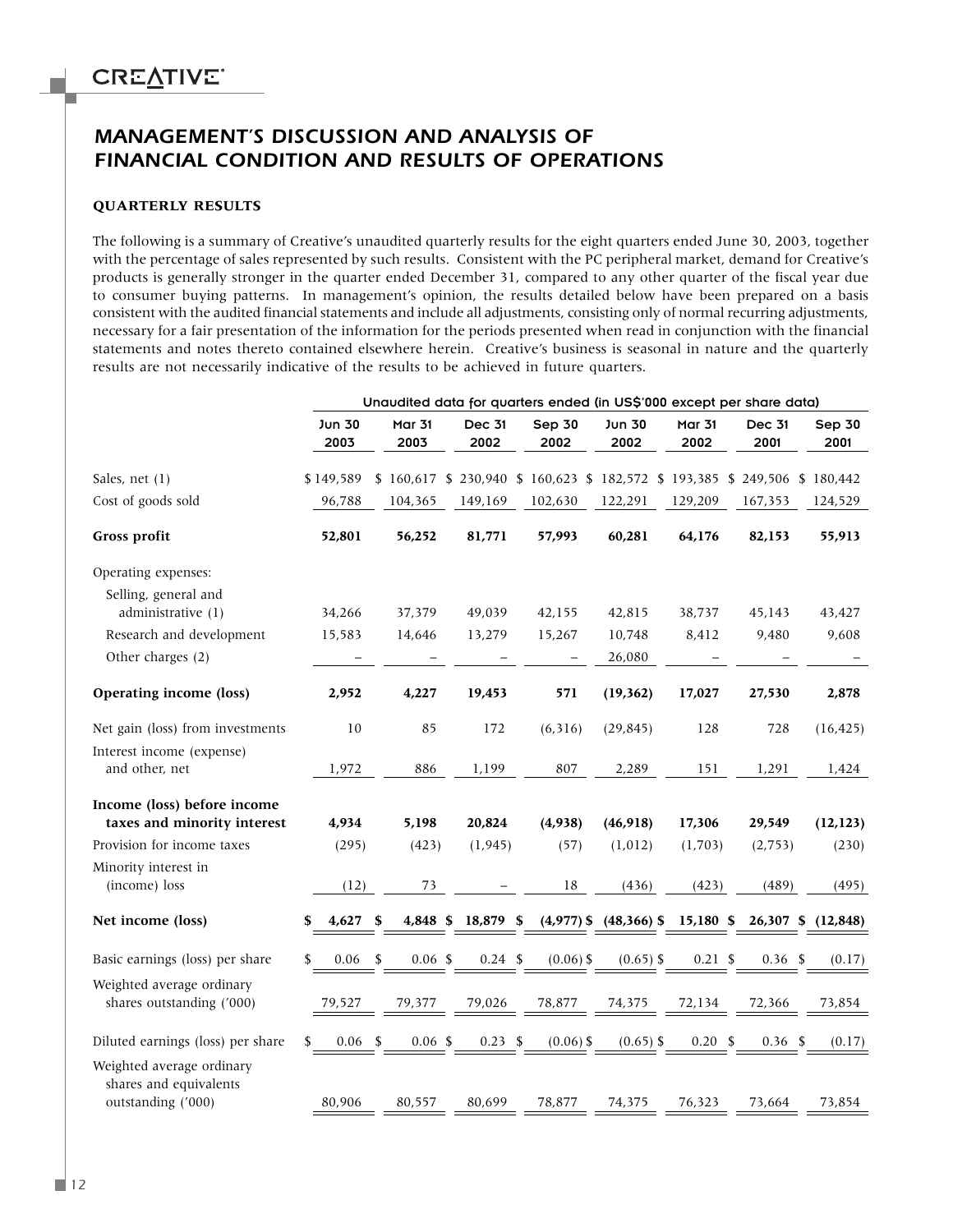|                                                            | Unaudited data for quarters ended (as a percentage of sales) |                       |                       |                |                |                       |                       |                          |  |  |
|------------------------------------------------------------|--------------------------------------------------------------|-----------------------|-----------------------|----------------|----------------|-----------------------|-----------------------|--------------------------|--|--|
|                                                            | Jun 30<br>2003                                               | <b>Mar 31</b><br>2003 | <b>Dec 31</b><br>2002 | Sep 30<br>2002 | Jun 30<br>2002 | <b>Mar 31</b><br>2002 | <b>Dec 31</b><br>2001 | Sep 30<br>2001           |  |  |
| Sales, net $(1)$                                           | 100 %                                                        | 100 %                 | 100 %                 | 100 %          | 100 %          | 100 %                 | 100 %                 | 100 %                    |  |  |
| Cost of goods sold                                         | 65                                                           | 65                    | 65                    | 64             | 67             | 67                    | 67                    | 69                       |  |  |
| Gross profit                                               | 35                                                           | 35                    | 35                    | 36             | 33             | 33                    | 33                    | 31                       |  |  |
| Operating Expenses:                                        |                                                              |                       |                       |                |                |                       |                       |                          |  |  |
| Selling, general and<br>administrative $(1)$               | 23                                                           | 23                    | 21                    | 26             | 24             | 20                    | 18                    | 24                       |  |  |
| Research and development                                   | 10                                                           | 9                     | 6                     | 10             | 6              | 4                     | $\overline{4}$        | 5                        |  |  |
| Other charges (2)                                          | —                                                            |                       |                       |                | 14             |                       |                       | $\overline{\phantom{m}}$ |  |  |
| Operating income (loss)                                    | 2                                                            | $\mathbf{3}$          | 8                     |                | (11)           | 9                     | 11                    | $\mathbf{2}$             |  |  |
| Net gain (loss) from investments                           |                                                              |                       |                       | (4)            | (16)           |                       |                       | (9)                      |  |  |
| Interest income (expense)<br>and other, net                |                                                              | 1                     | 1                     | 1              | 1              |                       | 1                     |                          |  |  |
| Income (loss) before income<br>taxes and minority interest | 3                                                            | 4                     | 9                     | (3)            | (26)           | 9                     | 12                    | (7)                      |  |  |
| Provision for income taxes                                 |                                                              | (1)                   | (1)                   |                | (1)            | (1)                   | (1)                   |                          |  |  |
| Minority interest in (income) loss                         |                                                              |                       |                       |                |                |                       |                       |                          |  |  |
| Net income (loss)                                          | $3\%$                                                        | $3\%$                 | $8\%$                 | (3) %          | (27) %         | 8 %                   | 11 %                  | (7) %                    |  |  |

(1) For the quarter ended March 31, 2002, Creative has adopted EITF Issue No. 01-9, "Accounting for Consideration Given by a Vendor to a Customer (Including a Reseller of the Vendor's Products)." As a result, certain consideration paid to distributors and resellers of its products has been reclassified as a revenue offset rather than as selling, general and administrative expense. Prior quarters' financial data have been reclassified to conform to this presentation.

(2) Other charges for the quarter ended June 30, 2002 relates to the write-off of in-process technology arising from the acquisition of 3Dlabs.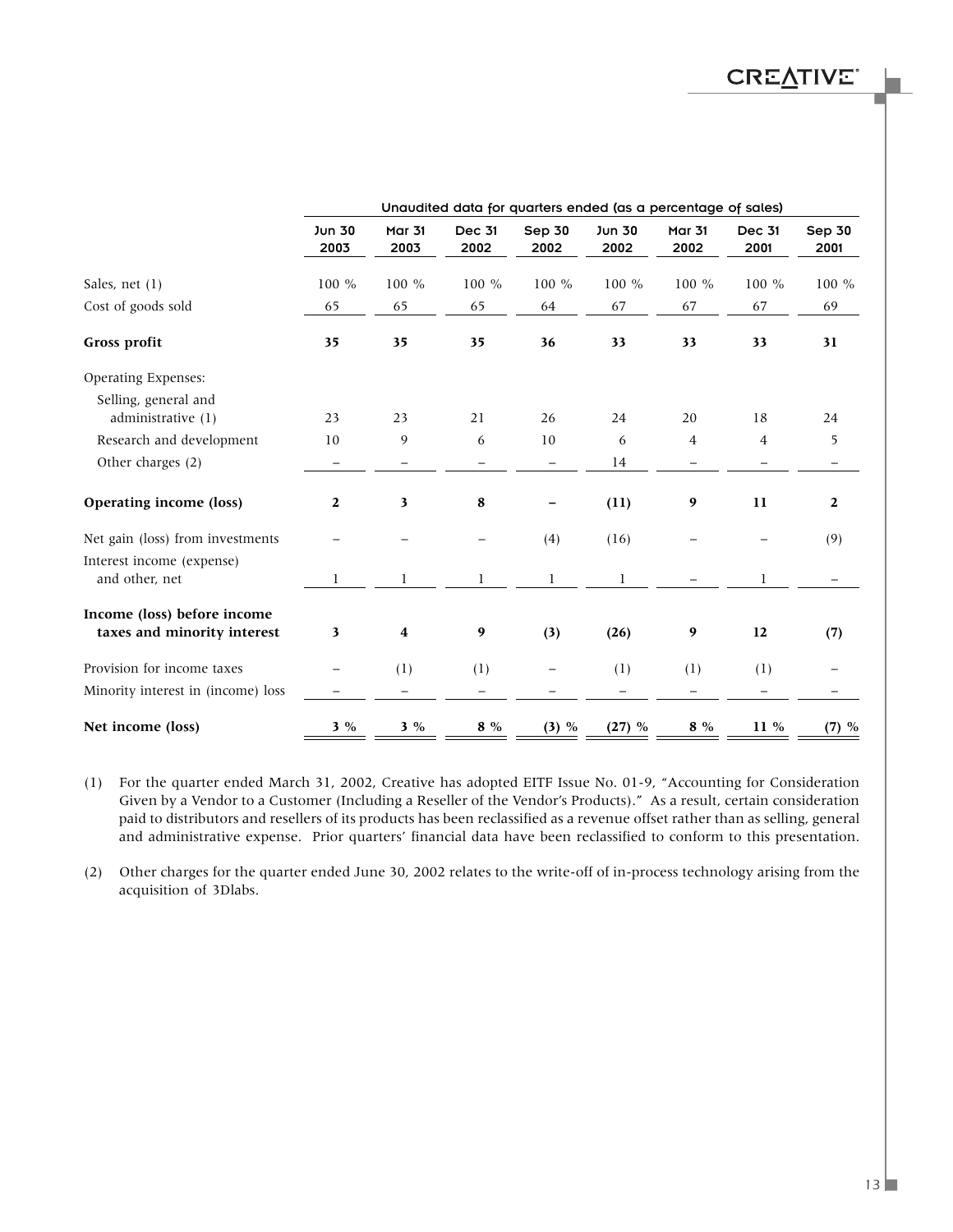### *MANAGEMENT'S DISCUSSION AND ANALYSIS OF FINANCIAL CONDITION AND RESULTS OF OPERATIONS*

#### **LIQUIDITY AND CAPITAL RESOURCES**

Cash and cash equivalents at June 30, 2003 were \$232.0 million, an increase of \$65.1 million compared to the balance of \$166.9 million at June 30, 2002.

#### **Operating Activities:**

Net cash generated from operating activities during fiscal 2003 was \$99.7 million compared with \$89.4 million in fiscal 2002. The cash generated during fiscal 2003 primarily resulted from net income of \$23.4 million, net adjustments of \$39.8 million for non-cash items, a net decrease in accounts receivable and other assets and prepaid of \$30.3 million, a net decrease in inventory of \$28.2 million, which is in line with lower sales and management's decision to maintain a lower inventory level, and a decrease in marketable securities of \$1.4 million. The cash contributions were offset partially by a decrease in accounts payable and accrued and other liabilities of \$15.1 million and a decrease in income taxes including deferred tax of \$8.3 million. The \$39.8 million of adjustments of non-cash items to net income include depreciation of fixed assets of \$19.1 million, amortization of intangible assets of \$9.1 million, write downs of investments and other non-current assets of \$13.6 million and net gain from investments of \$7.8 million.

Net cash generated from operating activities during fiscal 2002 was \$89.4 million compared with \$77.5 million in fiscal 2001. The cash generated during fiscal 2002 primarily resulted from the net loss of \$19.7 million offset by net adjustments of \$105.9 million for non-cash items including depreciation and amortization of \$29.9 million, write off of in-process technology acquired from 3Dlabs amounting to \$26.1 million (see Note 16 of "Notes to Consolidated Financial Statements"), investments and other non-current asset write downs of \$49.3 million, and net gain from investments of \$5.3 million. Also contributing to the cash generated from operating activities were net decreases in accounts receivable of \$18.2 million and inventory of \$50.6 million which was in line with the management's decision to maintain a lower inventory level. However, the positive cash flow was offset partially by a net reduction in accounts payable, other accrued liabilities and income taxes including deferred tax of \$69.1 million, resulting in the net cash generated of \$89.4 million.

#### **Investing Activities:**

Net cash used for investing activities during fiscal 2003 was \$12.3 million compared with \$50.0 million in fiscal 2002. The amount used in fiscal 2003 comprises \$15.7 million in capital expenditures, \$5.5 million to purchase investments, and \$4.9 million for the acquisition of other non-current assets. The cash used in investing activities was offset in part by the proceeds from the sale of fixed assets and quoted investments amounting to \$2.6 million and \$11.2 million, respectively.

Net cash used for investing activities during fiscal 2002 was \$50.0 million compared with \$69.4 million in fiscal 2001. The amount used in fiscal 2002 comprises \$25.8 million for the acquisition of 3Dlabs, net of cash acquired (see Note 16 of "Notes to Consolidated Financial Statements"), purchase of investments of \$9.2 million, capital expenditures of \$8.7 million, and the acquisition of other non current assets of \$20.6 million. The cash used in investing activities was offset in part by the proceeds from sale of quoted investments amounting to \$13.9 million.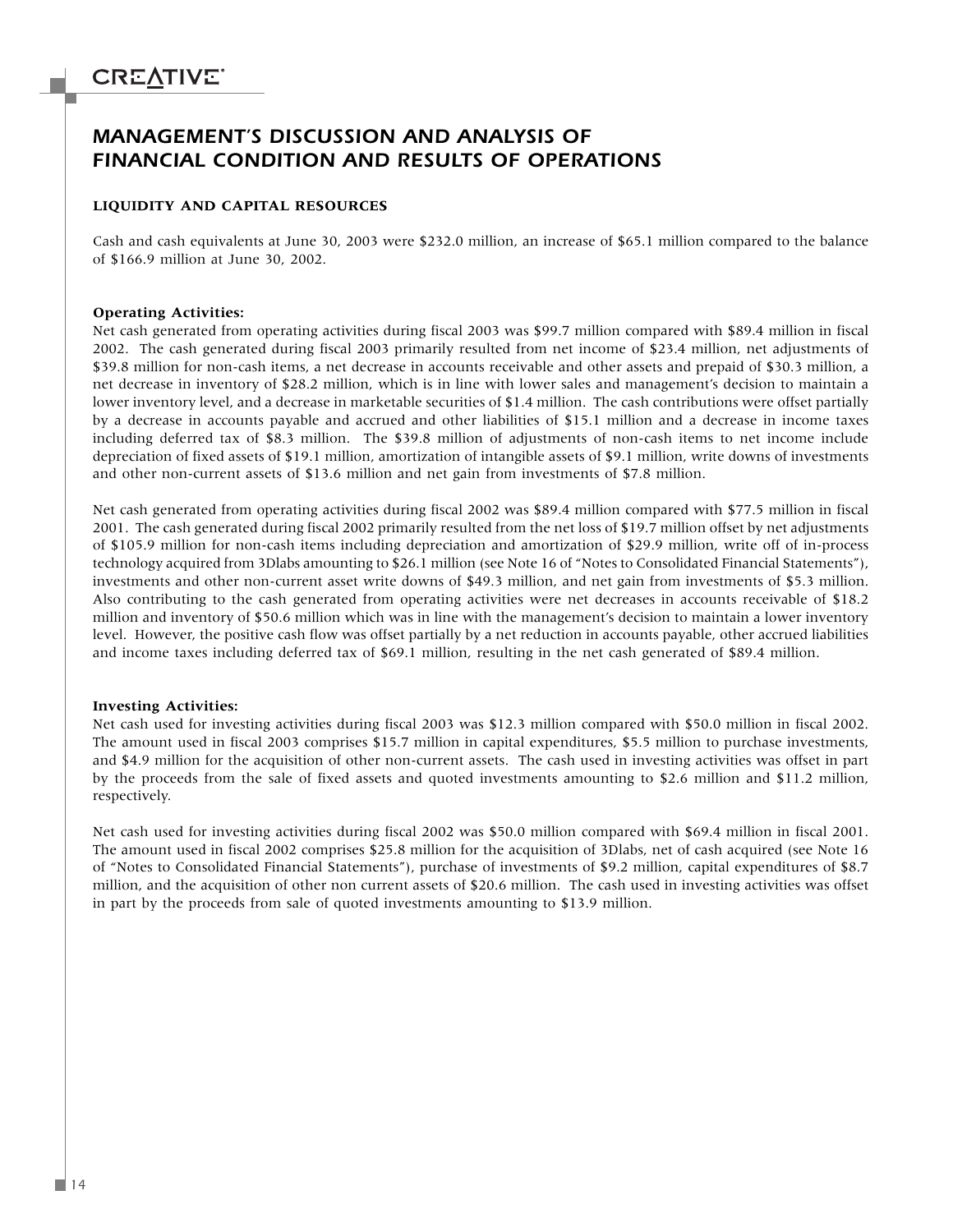#### **Financing Activities:**

During fiscal 2003, \$22.3 million was used for financing activities compared with \$40.7 million in fiscal 2002. Cash used for financing activities included a \$6.7 million decrease in minority shareholders' loan and equity balance, a \$4.0 million buyout of minority interest, \$21.7 million repayments of debt obligations, \$2.9 million repayments of capital leases and dividends payment of \$21.9 million (see Note 8 of "Notes to Consolidated Financial Statements") to shareholders and minority interest. The cash used in financing activities was offset partially by cash generated from exercises of stock options to purchase Creative ordinary shares, which amounted to \$4.1 million and \$30.8 million proceeds from debt obligations.

During fiscal 2002, \$40.7 million was used for financing activities compared with \$125.7 million in fiscal 2001. Cash used for financing included \$18.0 million to purchase and retire 2.7 million Creative ordinary shares (see Note 7 of "Notes to Consolidated Financial Statements"), \$18.0 million for dividends paid (see Note 8 of "Notes to Consolidated Financial Statements"), \$10.0 million to buyout a subsidiary's preference shares issued to minority interests (see Note 12 of "Notes to Consolidated Financial Statements"), and \$2.8 million to repay debt obligations. The cash used in financing activities was offset partially by cash generated from exercises of stock options to purchase Creative ordinary shares amounting to \$8.2 million.

As of June 30, 2003, in addition to cash reserves and excluding long term loans, Creative has credit facilities totaling \$92.5 million for overdrafts, guarantees, letters of credit and fixed short-term loans, of which approximately \$87.9 million were unutilized. Creative continually reviews and evaluates investment opportunities, including potential acquisitions of, and investments in, companies that can provide Creative with technologies, subsystems or complementary products that can be integrated into or offered with its existing product range. Creative generally satisfies its working capital needs from internally generated cash flows. Management believes that Creative has adequate resources to meet its projected working capital and other cash needs for at least the next twelve months. To date, inflation has not had a significant impact on Creative's operating results.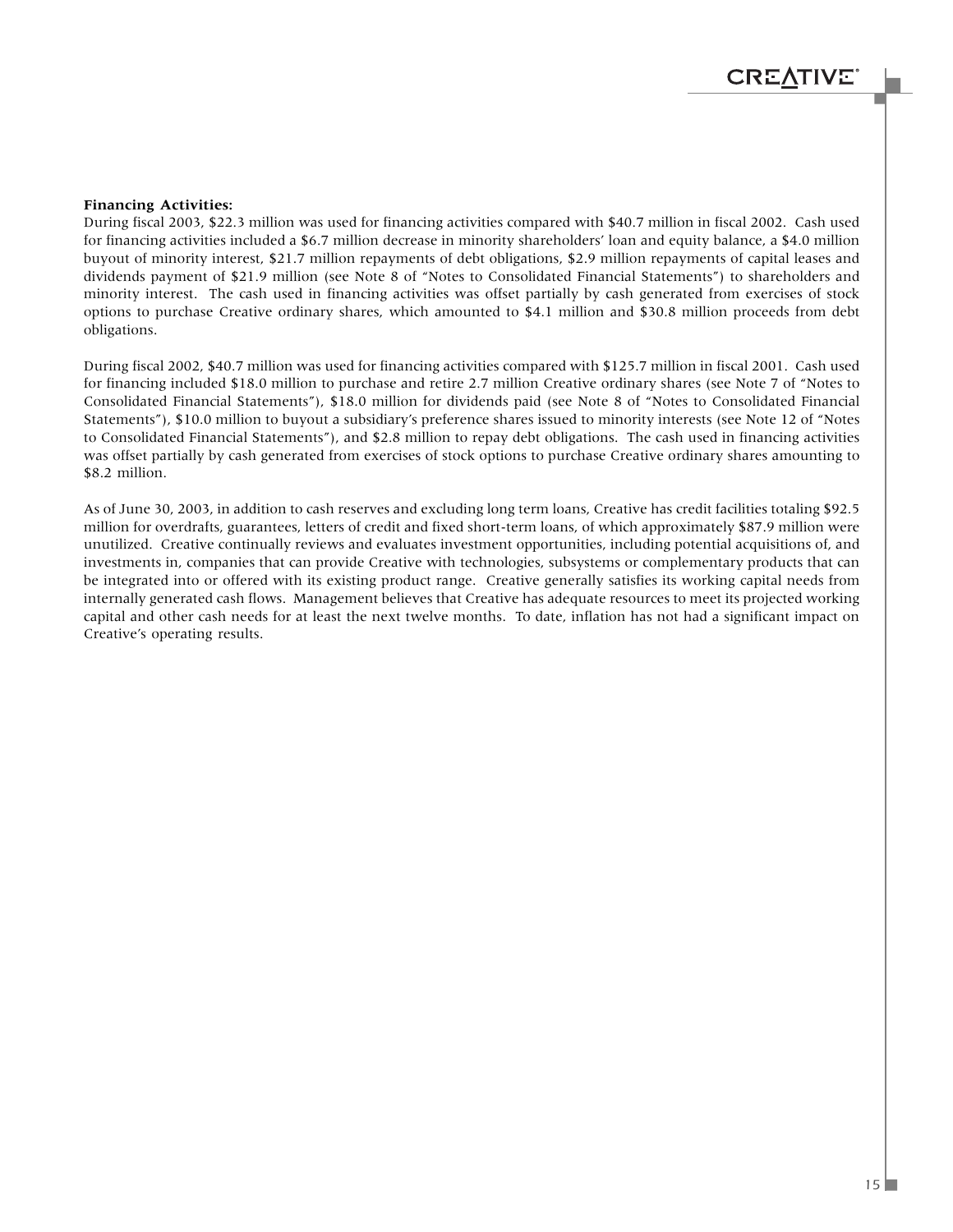### *MANAGEMENT'S DISCUSSION AND ANALYSIS OF FINANCIAL CONDITION AND RESULTS OF OPERATIONS*

#### **CONTRACTUAL OBLIGATIONS AND COMMERCIAL COMMITMENTS**

The following table presents the contractual obligations and commercial commitments of Creative as of June 30, 2003:

|                                           | Payments Due by Period (US\$'000) |         |    |                     |    |                   |    |                   |    |                  |
|-------------------------------------------|-----------------------------------|---------|----|---------------------|----|-------------------|----|-------------------|----|------------------|
| <b>Contractual Obligations</b>            |                                   | Total   |    | Less than<br>1 year |    | 1 to $3$<br>years |    | 4 to $5$<br>years |    | After 5<br>years |
| Long Term Debt                            | \$                                | 29.091  | \$ | 3,423               | \$ | 6,845             | \$ | 6.845             | S. | 11,978           |
| Convertible Note                          |                                   | 8,764   |    |                     |    | 8,764             |    |                   |    |                  |
| Capital Lease Obligations                 |                                   | 3,433   |    | 1,949               |    | 1,439             |    | 45                |    |                  |
| <b>Operating Leases</b>                   |                                   | 40,939  |    | 9.976               |    | 14,027            |    | 3.832             |    | 13,104           |
| Unconditional Purchase Obligations        |                                   | 49.470  |    | 49.470              |    |                   |    |                   |    |                  |
| Other Obligations                         |                                   | 522     |    | 522                 |    |                   |    |                   |    |                  |
| <b>Total Contractual Cash Obligations</b> |                                   | 132,219 |    | 65,340              |    | 31,075            | \$ | 10,722            |    | 25,082           |

As of June 30, 2003, Creative has utilized approximately \$4.6 million under guarantees, letters of credit, overdraft and short-term loan facilities.

#### **RECENTLY ISSUED ACCOUNTING PRONOUNCEMENTS**

Please refer to Note 1 of "Notes to Consolidated Financial Statements" for the discussion of recently issued accounting pronouncements.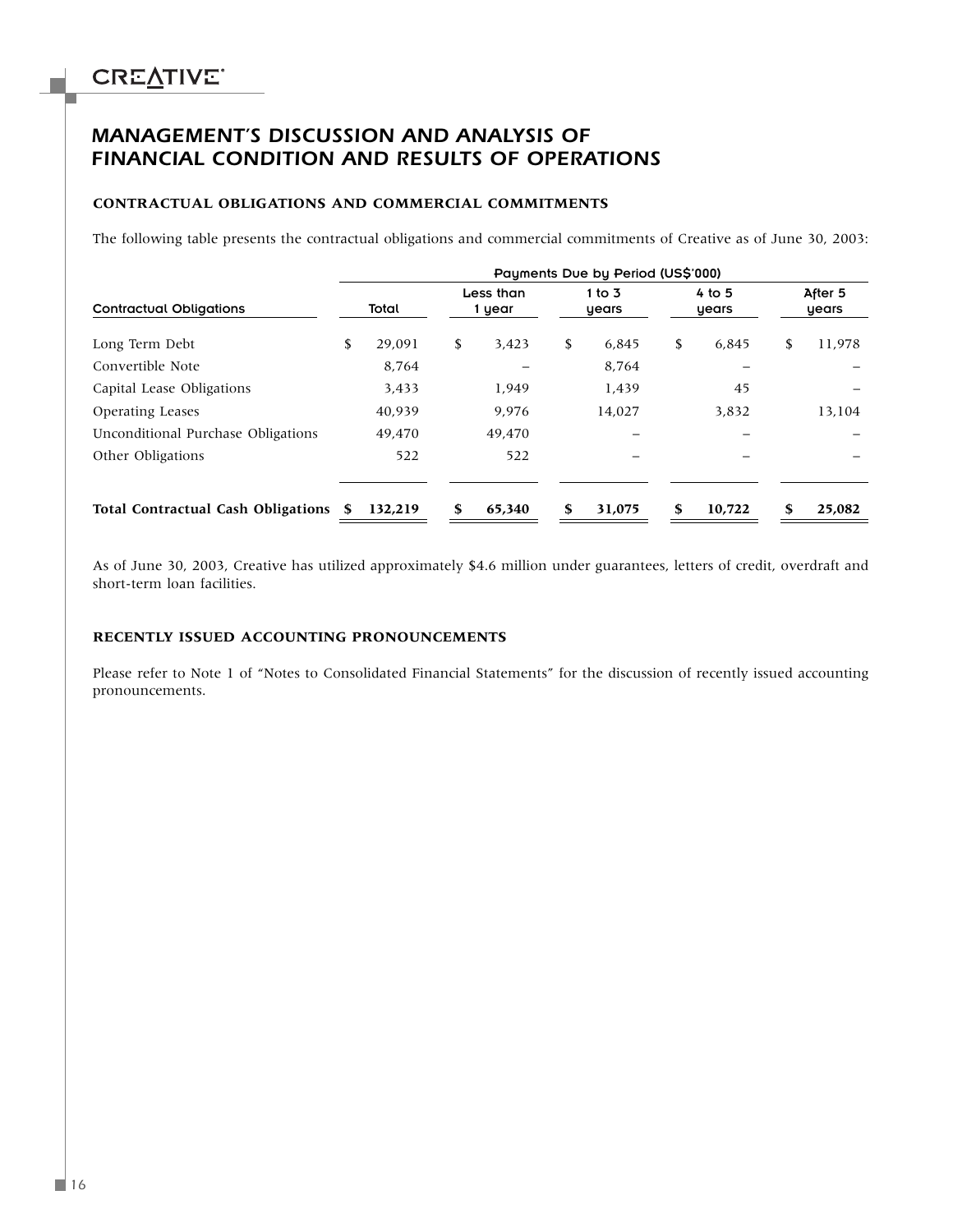### *REPORT OF INDEPENDENT ACCOUNTANTS*

#### **TO THE BOARD OF DIRECTORS AND SHAREHOLDERS OF CREATIVE TECHNOLOGY LTD.**

In our opinion, the accompanying consolidated balance sheets and the related consolidated statements of operations, of cash flows and of shareholders' equity present fairly, in all material respects, the financial position of Creative Technology Ltd. and its subsidiaries at June 30, 2003 and 2002, and the results of their operations and their cash flows for each of the three years in the period ended June 30, 2003 in conformity with accounting principles generally accepted in the United States of America. These financial statements are the responsibility of Creative's management; our responsibility is to express an opinion on these financial statements based on our audits. We conducted our audits of these statements in accordance with auditing standards generally accepted in the United States of America, which require that we plan and perform the audit to obtain reasonable assurance about whether the financial statements are free of material misstatement. An audit includes examining, on a test basis, evidence supporting the amounts and disclosures in the financial statements, assessing the accounting principles used and significant estimates made by management, and evaluating the overall financial statement presentation. We believe that our audits provide a reasonable basis for our opinion.

PricewaterhouseCoopers Singapore August 5, 2003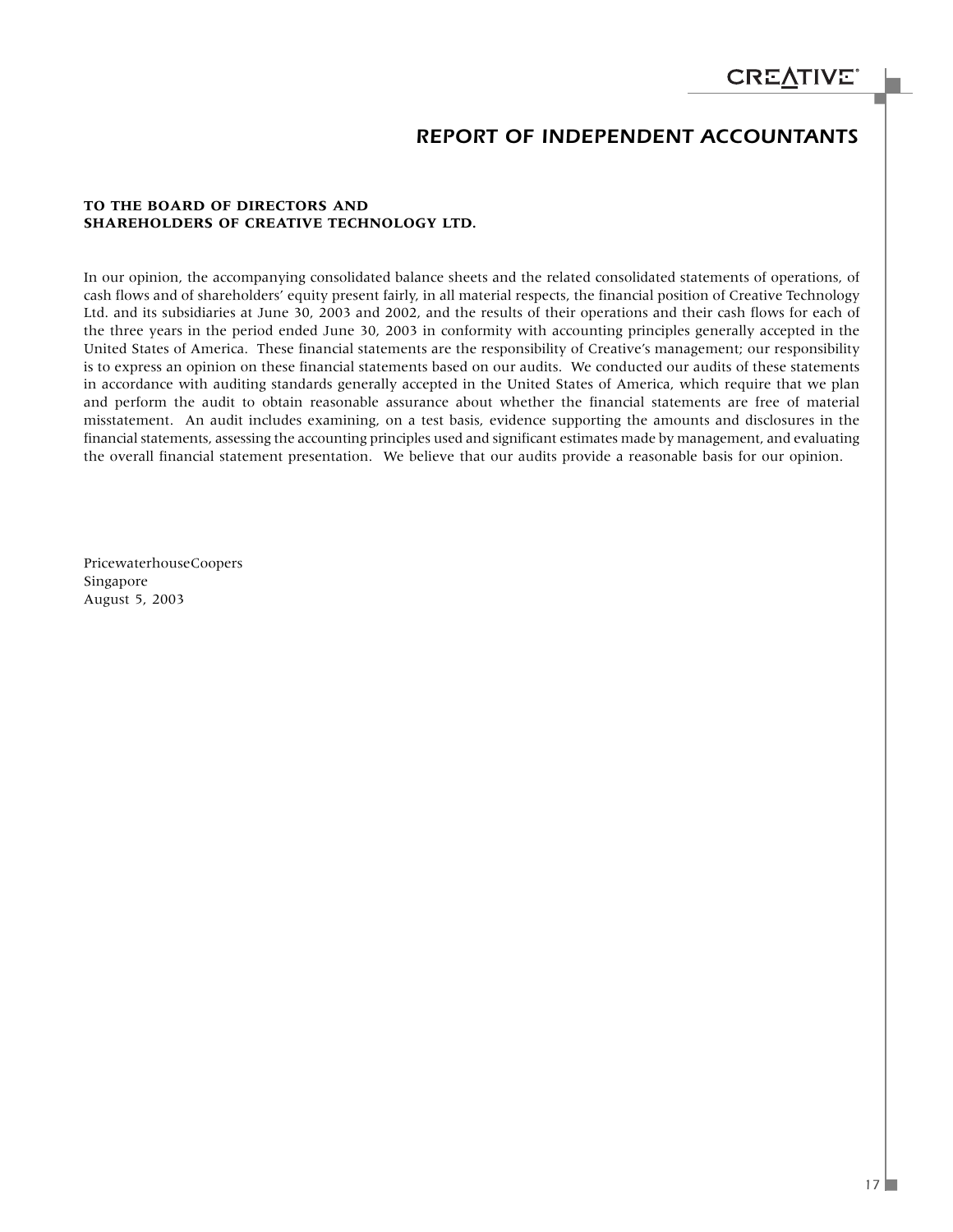### *CONSOLIDATED BALANCE SHEETS*

(In US\$'000, except per share data)

|                                                               | <b>June 30</b><br>2003 | <b>June 30</b><br>2002 |
|---------------------------------------------------------------|------------------------|------------------------|
| <b>ASSETS</b>                                                 |                        |                        |
| <b>Current assets:</b>                                        |                        |                        |
| Cash and cash equivalents                                     | \$<br>232,053          | \$<br>166,917          |
| Marketable securities                                         |                        | 1,388                  |
| Accounts receivable, less allowances of \$18,417 and \$22,159 | 61,225                 | 85,193                 |
| Inventory                                                     | 80,367                 | 108,549                |
| Other assets and prepaids                                     | 11,269                 | 17,773                 |
| Total current assets                                          | 384,914                | 379,820                |
| Property and equipment, net                                   | 104,404                | 104,748                |
| Investments                                                   | 49,168                 | 66,688                 |
| Other non-current assets                                      | 108,357                | 115,122                |
| <b>Total Assets</b>                                           | \$<br>646,843          | \$<br>666,378          |
| LIABILITIES AND SHAREHOLDERS' EQUITY                          |                        |                        |
| <b>Current liabilities:</b>                                   |                        |                        |
| Accounts payable                                              | \$<br>52,869           | \$<br>64,809           |
| Accrued liabilities                                           | 79,573                 | 77,831                 |
| Income taxes payable                                          | 37,564                 | 43,794                 |
| Current portion of long term obligations and others           | 5,519                  | 27,441                 |
| <b>Total current liabilities</b>                              | 175,525                | 213,875                |
| Long term obligations                                         | 39,027                 | 16,782                 |
| Minority interest in subsidiaries                             | 3,454                  | 11,769                 |
| Shareholders' equity:                                         |                        |                        |
| Ordinary shares ('000); S\$0.25 par value;                    |                        |                        |
| Authorized: 200,000 shares                                    |                        |                        |
| Outstanding: 79,714 and 78,866 shares                         | 7,713                  | 7,592                  |
| Additional paid-in capital                                    | 314,572                | 311,445                |
| Unrealized holding gains on quoted investments                | 14,189                 | 20,636                 |
| Deferred share compensation                                   | (4, 305)               | (8,836)                |
| Retained earnings                                             | 96,668                 | 93,115                 |
| Total shareholders' equity                                    | 428,837                | 423,952                |
| Total Liabilities and Shareholders' Equity                    | 646,843<br>\$          | \$<br>666,378          |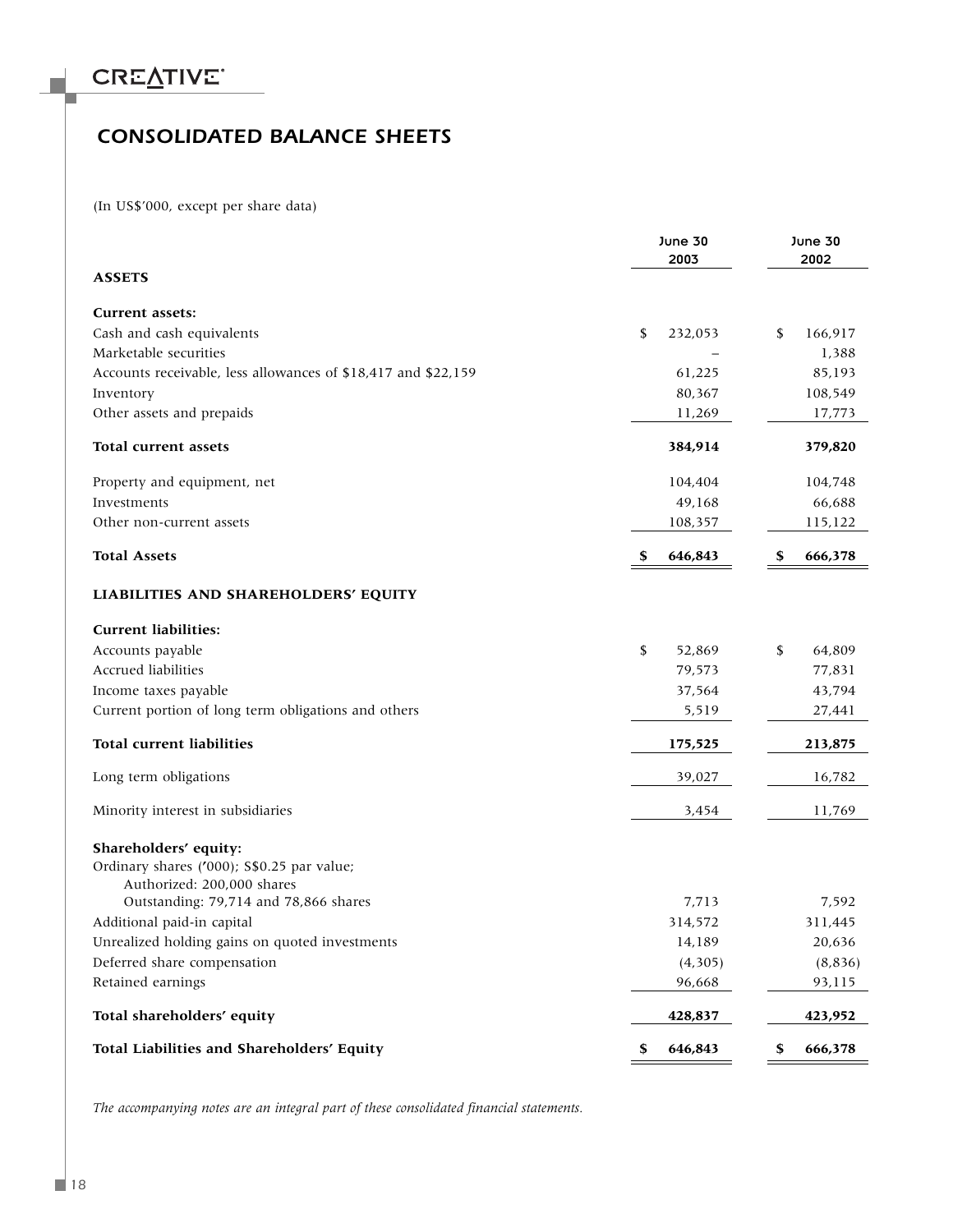### *CONSOLIDATED STATEMENTS OF OPERATIONS*

(In US\$'000, except per share data)

|                                                                        | Years ended June 30 |         |    |           |    |             |
|------------------------------------------------------------------------|---------------------|---------|----|-----------|----|-------------|
|                                                                        |                     | 2003    |    | 2002      |    | 2001        |
| Sales, net                                                             | \$                  | 701,769 | \$ | 805,905   |    | \$1,226,068 |
| Cost of goods sold                                                     |                     | 452,952 |    | 543,382   |    | 894,236     |
| Gross profit                                                           |                     | 248,817 |    | 262,523   |    | 331,832     |
| Operating expenses:                                                    |                     |         |    |           |    |             |
| Selling, general and administrative                                    |                     | 162,839 |    | 170,122   |    | 230,417     |
| Research and development                                               |                     | 58,775  |    | 38,248    |    | 54,022      |
| Other charges (Notes 13 and 16)                                        |                     |         |    | 26,080    |    | 22,814      |
| <b>Operating income</b>                                                |                     | 27,203  |    | 28,073    |    | 24,579      |
| Loss from investments, net                                             |                     | (6,049) |    | (45, 414) |    | (148, 490)  |
| Interest income and other, net                                         |                     | 4,864   |    | 5,155     |    | 2,416       |
| Income (loss) before income taxes and minority interest                |                     | 26,018  |    | (12, 186) |    | (121, 495)  |
| Provision for income taxes                                             |                     | (2,720) |    | (5,698)   |    | (8, 409)    |
| Minority interest in loss (income)                                     |                     | 79      |    | (1, 843)  |    | (469)       |
| Net income (loss)                                                      | \$                  | 23,377  | S  | (19, 727) | \$ | (130, 373)  |
| Basic earnings (loss) per share                                        | \$                  | 0.30    | \$ | (0.27)    | \$ | (1.65)      |
| Weighted average ordinary shares outstanding ('000)                    |                     | 79,202  |    | 73,182    |    | 79,049      |
| Diluted earnings (loss) per share                                      | \$                  | 0.29    | \$ | (0.27)    | \$ | (1.65)      |
| Weighted average ordinary shares and<br>equivalents outstanding ('000) |                     | 80,851  |    | 73,182    |    | 79,049      |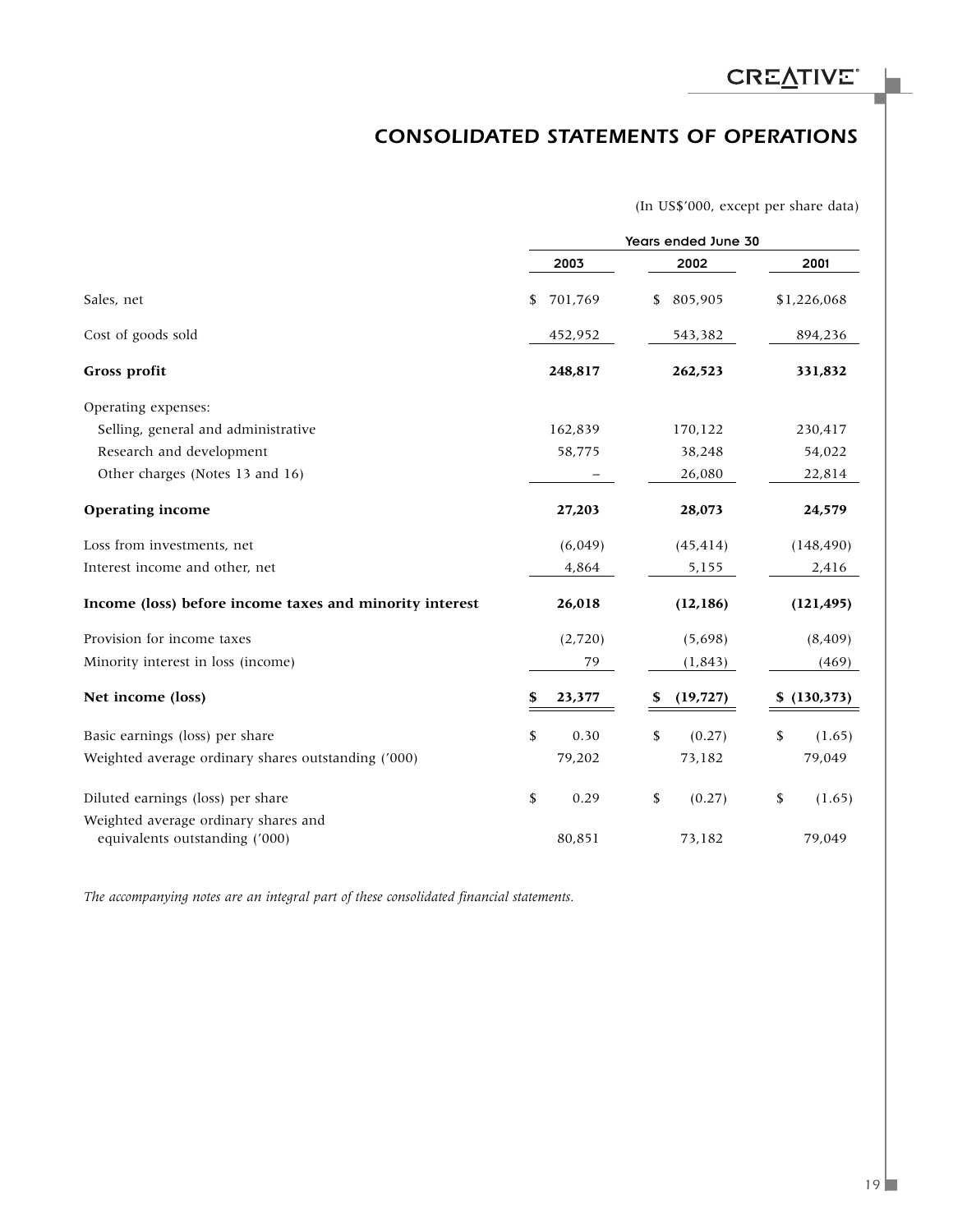### *CONSOLIDATED STATEMENTS OF CASH FLOWS*

Increase (decrease) in cash and cash equivalents (in US\$'000)

|                                                                      |              | Years ended June 30 |                  |  |  |
|----------------------------------------------------------------------|--------------|---------------------|------------------|--|--|
|                                                                      | 2003         | 2002                | 2001             |  |  |
| Cash flows from operating activities:                                |              |                     |                  |  |  |
| Net income (loss)                                                    | \$<br>23,377 | \$<br>(19, 727)     | (130, 373)<br>\$ |  |  |
| Adjustments to reconcile net income (loss) to net cash               |              |                     |                  |  |  |
| provided by operating activities:                                    |              |                     |                  |  |  |
| Depreciation of fixed assets                                         | 19,094       | 24,636              | 20,706           |  |  |
| Amortisation of intangible assets                                    | 9,129        | 5,233               | 6,298            |  |  |
| Deferred share compensation amortization                             | 3,706        | 2,759               | 3,254            |  |  |
| Write off of acquired in-process technology                          |              | 26,080              |                  |  |  |
| Minority interest in (loss) income                                   | (79)         | 1,843               | 469              |  |  |
| Equity share in loss of unconsolidated investments                   | 2,186        | 1,220               | 927              |  |  |
| (Gain) loss on disposal of fixed assets                              | (113)        | 215                 | 329              |  |  |
| Write downs of investments and other non-current assets              | 13,618       | 49,303              | 214,754          |  |  |
| Gain from investments, net                                           | (7, 777)     | (5, 341)            | (49, 934)        |  |  |
| Changes in assets and liabilities, net:                              |              |                     |                  |  |  |
| Accounts receivable                                                  | 23,968       | 18,243              | 4,478            |  |  |
| Inventory                                                            | 28,182       | 50,589              | 75,066           |  |  |
| Marketable securities                                                | 1,388        | 2,193               | 17,575           |  |  |
| Other assets and prepaids                                            | 6,368        | 1,298               | 15,673           |  |  |
| Accounts payable                                                     | (11, 940)    | (33, 659)           | (94, 608)        |  |  |
| Accrued and other liabilities                                        | (3, 125)     | (29, 431)           | (6, 360)         |  |  |
| Income taxes, including deffered tax                                 | (8, 294)     | (6,014)             | (749)            |  |  |
| Net cash provided by operating activities                            | 99,688       | 89,440              | 77,505           |  |  |
| Cash flows from investing activities:                                |              |                     |                  |  |  |
| Capital expenditures, net                                            | (15, 695)    | (8, 730)            | (34, 957)        |  |  |
| Proceeds from sale of fixed assets                                   | 2,605        | 383                 | 138              |  |  |
| Proceeds from sale of quoted investments                             | 11,248       | 13,936              | 88,874           |  |  |
| Purchase of new subsidiaries (net of cash acquired)                  |              | (25, 806)           |                  |  |  |
| Purchase of investments                                              | (5, 516)     | (9, 152)            | (110, 397)       |  |  |
| Increase in other non current assets, net                            | (4, 914)     | (20, 629)           | (13, 106)        |  |  |
| Net cash used in investing activities                                | (12, 272)    | (49,998)            | (69, 448)        |  |  |
| Cash flows from financing activities:                                |              |                     |                  |  |  |
| (Decrease) increase in minority shareholders' loan                   |              |                     |                  |  |  |
| and equity balance                                                   | (6,690)      | 229                 | 1,071            |  |  |
| Net proceeds from issuance of preference shares                      |              |                     |                  |  |  |
| to minority shareholders                                             |              |                     | (670)            |  |  |
| Buyout of subsidiary's preference shares issued to minority interest |              | (10, 019)           |                  |  |  |
| Buyout of subsidiary's minority interest                             | (3,992)      |                     |                  |  |  |
| Proceeds from exercise of ordinary share options                     | 4,073        | 8,195               | 9,265            |  |  |
| Repurchase of ordinary shares                                        |              | (18, 013)           | (91, 029)        |  |  |
| Proceeds from debt obligations                                       | 30,802       |                     |                  |  |  |
| Repayments of debt obligations                                       | (21, 697)    | (2,758)             | (4,671)          |  |  |
| Repayments of capital leases                                         | (2,887)      | (292)               | (54)             |  |  |
| Dividends paid to ordinary shareholders                              | (19, 824)    | (18, 024)           | (39, 414)        |  |  |
| Dividends paid to minority interest                                  | (2,065)      |                     | (155)            |  |  |
| Net cash used in financing activities                                | (22, 280)    | (40, 682)           | (125, 657)       |  |  |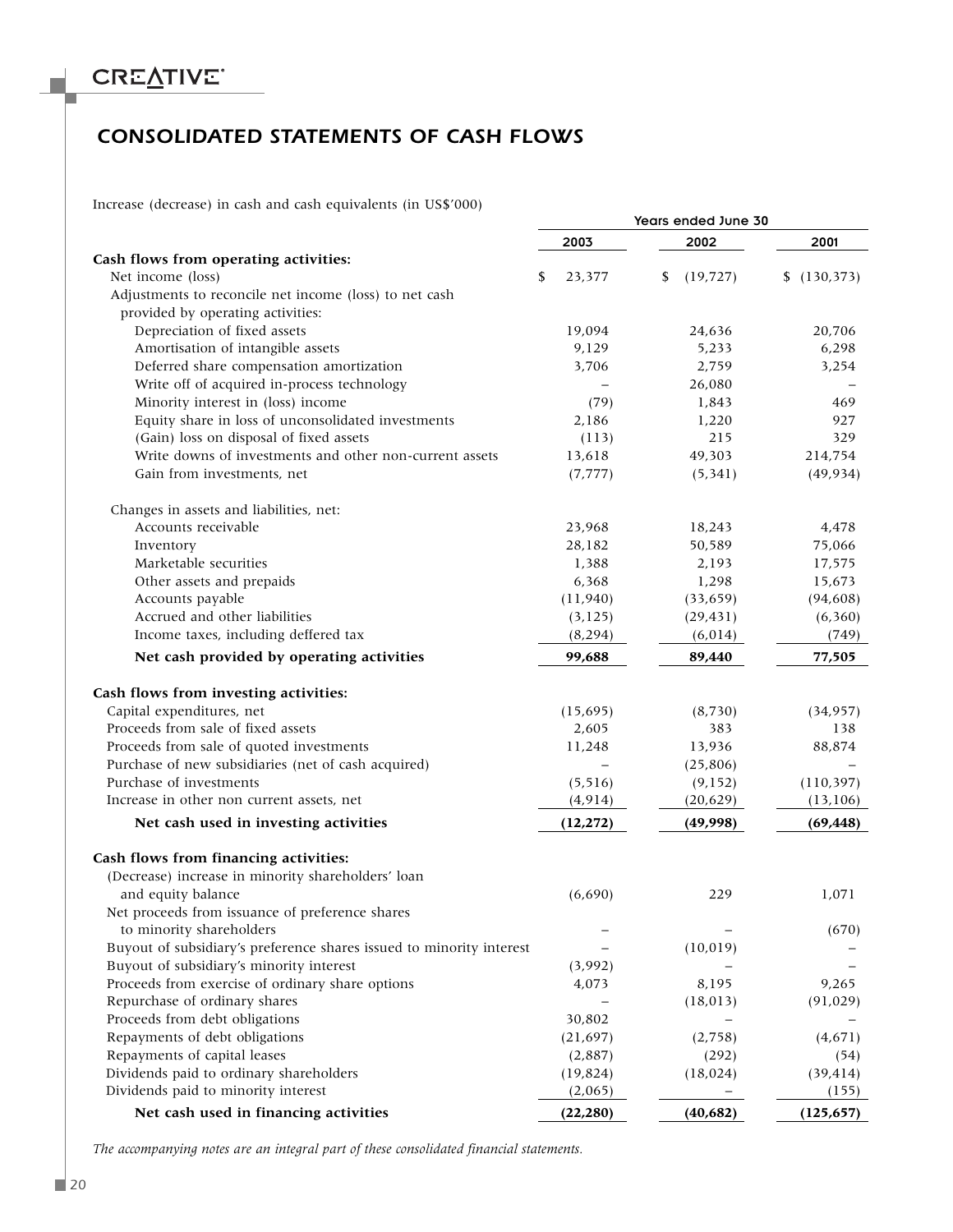|                                                               | Years ended June 30 |         |           |  |  |
|---------------------------------------------------------------|---------------------|---------|-----------|--|--|
|                                                               | 2003                | 2002    | 2001      |  |  |
| Net increase (decrease) in cash and cash equivalents          | 65,136              | (1,240) | (117,600) |  |  |
| Cash and cash equivalents at beginning of year                | 166,917             | 168,157 | 285,757   |  |  |
| Cash and cash equivalents at end of year                      | 232,053             | 166,917 | 168,157   |  |  |
| Supplemental disclosure of cash flow information:             |                     |         |           |  |  |
| Interest paid                                                 | 1,061               | 752     | 1,028     |  |  |
| Income taxes paid, net                                        | 10,951              | 11,711  | 9,158     |  |  |
| Non cash transaction:                                         |                     |         |           |  |  |
| Buyout of a subsidiary's preference shares                    |                     | 11,789  |           |  |  |
| Shares issued for aqcuisition of subsidiary                   |                     | 71,724  |           |  |  |
| Purchase of property and equipment financed by capital leases |                     |         | 228       |  |  |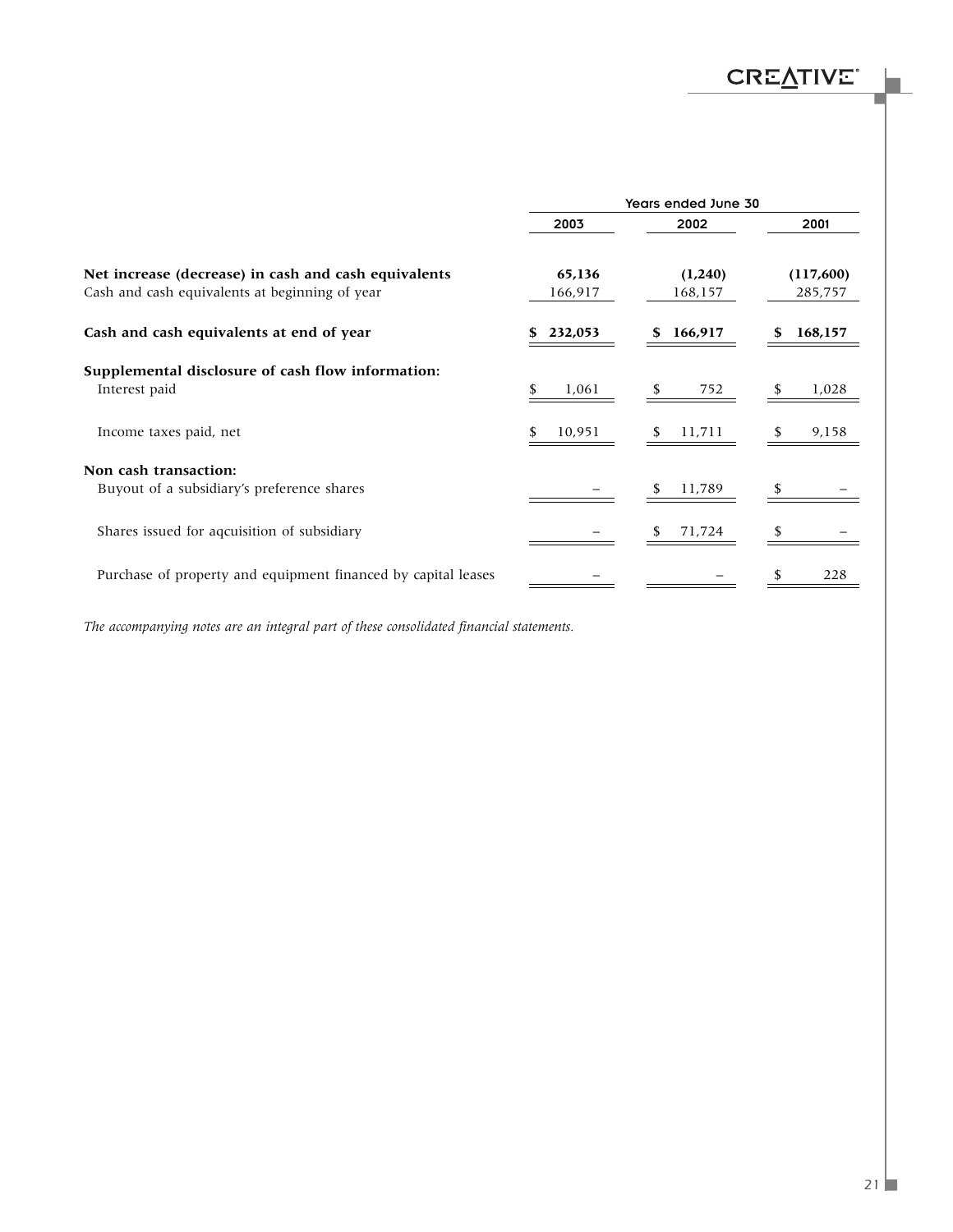### *CONSOLIDATED STATEMENTS OF SHAREHOLDERS' EQUITY*

(In US\$'000, except share data)

|                                                                     | Ordinary<br><b>Shares</b><br>(000) | Ordinary<br>Share<br>Capital | Additional<br>Paid In<br>Capital | Unrealised<br><b>Holding Gains</b><br>(Losses) on<br><b>Investments</b> | Deferred<br>Share<br>Compensation | Retained<br>Earnings | Total              |
|---------------------------------------------------------------------|------------------------------------|------------------------------|----------------------------------|-------------------------------------------------------------------------|-----------------------------------|----------------------|--------------------|
| Balance at June 30, 2000                                            | 80,325 \$                          | 7,808 \$                     | 203,111 \$                       | 173,948 \$                                                              | $(15, 924)$ \$                    | 409,695 \$           | 778,638            |
| Shares issued under<br>employee options and<br>share purchase plans | 1,153                              | 165                          | 9,100                            |                                                                         |                                   |                      | 9,265              |
| Repurchase of ordinary shares                                       | (7, 742)                           | (1,089)                      | 1,089                            |                                                                         |                                   | (91, 029)            | (91, 029)          |
| Shares issued for purchase of<br>Aureal assets                      | 208                                | 30                           | 3,214                            |                                                                         |                                   |                      | 3,244              |
| Dividends paid                                                      |                                    |                              |                                  |                                                                         |                                   | (39, 414)            | (39, 414)          |
| Reversal of unvested deferred<br>share compensation, net            |                                    |                              | (6,959)                          |                                                                         | 6,959                             |                      |                    |
| Amortization of deferred share<br>compensation                      |                                    |                              |                                  |                                                                         | 3,254                             |                      | 3,254              |
| Comprehensive loss                                                  |                                    |                              |                                  | (151, 699)                                                              | $\qquad \qquad -$                 | (130, 373)           | (282, 072)         |
| Balance at June 30, 2001                                            | 73,944                             | 6,914                        | 209,555                          | 22,249                                                                  | (5, 711)                          | 148,879              | 381,886            |
| Shares issued under<br>employee options and                         |                                    |                              |                                  |                                                                         |                                   |                      |                    |
| share purchase plans<br>Repurchase of ordinary shares               | 1,319<br>(2, 722)                  | 180<br>(381)                 | 8,015<br>381                     |                                                                         |                                   | (18, 013)            | 8,195<br>(18, 013) |
| Dividends paid                                                      |                                    |                              |                                  |                                                                         |                                   | (18, 024)            | (18, 024)          |
| Reversal of unvested deferred<br>share compensation, net            |                                    |                              | (1, 169)                         |                                                                         | 1,169                             |                      |                    |
| Amortization of deferred share<br>compensation                      |                                    |                              |                                  |                                                                         | 2,759                             |                      | 2,759              |
| Comprehensive loss                                                  |                                    |                              |                                  | (1,613)                                                                 |                                   | (19, 727)            | (21, 340)          |
| Buyout of a subsidiary's<br>preference shares                       |                                    |                              | 11,789                           |                                                                         |                                   |                      | 11,789             |
| Shares and share options issued<br>for acquisition of 3Dlabs        | 6,325                              | 879                          | 82,874                           |                                                                         | (7,053)                           |                      | 76,700             |
| Balance at June 30, 2002                                            | 78,866                             | 7,592                        | 311,445                          | 20,636                                                                  | (8,836)                           | 93,115               | 423,952            |
| Shares issued under<br>employee options and                         |                                    |                              |                                  |                                                                         |                                   |                      |                    |
| share purchase plans                                                | 848                                | 121                          | 3,952                            |                                                                         |                                   |                      | 4,073              |
| Dividends paid<br>Reversal of unvested deferred                     |                                    |                              |                                  |                                                                         |                                   | (19, 824)            | (19, 824)          |
| share compensation, net                                             |                                    |                              | (825)                            |                                                                         | 825                               |                      |                    |
| Amortization of deferred share<br>compensation                      |                                    |                              |                                  |                                                                         | 3,706                             |                      | 3,706              |
| Comprehensive income (loss)                                         |                                    |                              |                                  | (6, 447)                                                                |                                   | 23,377               | 16,930             |
| Balance at June 30, 2003                                            | 79,714 \$                          |                              | 7,713 \$ 314,572 \$              | 14,189 \$                                                               | $(4,305)$ \$                      | 96,668 \$            | 428,837            |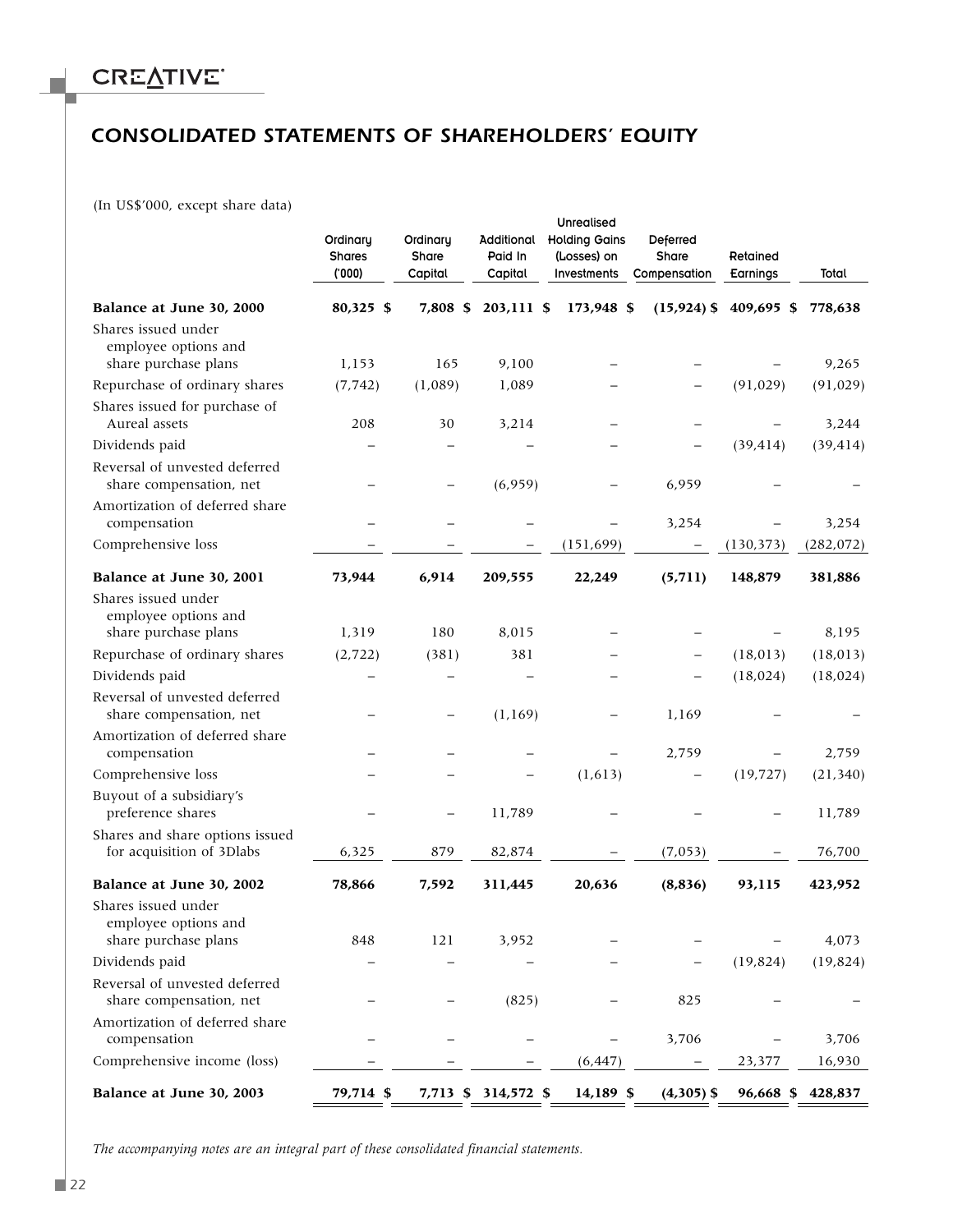### *NOTES TO CONSOLIDATED FINANCIAL STATEMENTS*

#### **NOTE 1 – SUMMARY OF SIGNIFICANT ACCOUNTING POLICIES**

#### **Basis of presentation**

The consolidated financial statements include the financial statements of Creative Technology Ltd and Creative's subsidiaries under its effective control from their respective dates of acquisition, after elimination of intercompany transactions and balances. The consolidated financial statements are presented in accordance with accounting principles generally accepted in the United States of America ("US GAAP"). The preparation of financial statements in accordance with US GAAP requires management to make estimates and assumptions that affect the amounts reported in the consolidated financial statements and accompanying notes. Actual results could differ from those estimates. Creative conducts a substantial portion of its business in United States dollars ("US\$" or "\$"). All dollar amounts included in the financial statements and in the notes herein are United States dollars unless designated as Singapore dollars ("S\$"). Creative's fiscal year-end is June 30. Creative generally operates on a thirteen week calendar closing on the Friday closest to the natural calendar quarter. For convenience, all quarters are described by their natural calendar dates.

#### **Foreign exchange**

The functional currency of Creative and its subsidiaries is predominantly US dollar and accordingly, gains and losses resulting from the translation of monetary assets and liabilities denominated in currencies other than the US dollar are reflected in the determination of net income (loss). Creative enters into forward exchange contracts to reduce its exposure to foreign exchange translation gains and losses. Forward exchange contracts are marked to market each period and the resulting gains and losses are included in the determination of net income or loss. No forward exchange contracts were outstanding at June 30, 2003. Included in interest and other expenses for fiscal years 2003, 2002 and 2001 are exchange gains of \$5.4 million and \$3.9 million, and exchange losses of \$3.7 million, respectively.

At June 30, 2003, monetary assets and liabilities of Creative are denominated in the following currencies:

|                                      | Approximate Percentage of \$ Balance Denominated in: |        |             |                         |  |
|--------------------------------------|------------------------------------------------------|--------|-------------|-------------------------|--|
|                                      | USS                                                  | SS     | <b>EURO</b> | <b>Other Currencies</b> |  |
| Cash and cash equivalents            | 83 %                                                 | $0\%$  | 6 %         | $11\%$                  |  |
| Accounts receivable, less allowances | $72\%$                                               | $0\%$  | $15\%$      | $13\%$                  |  |
| Total current liabilities            | 79 %                                                 | $9\%$  | 6 $\%$      | $6\%$                   |  |
| Long-term obligations                | 32 %                                                 | $67\%$ | —           | $\frac{6}{6}$           |  |

The exchange rates for the S\$ and Euro utilized in translating the balance sheet at June 30, 2003, expressed in US\$ per one S\$ and Euro was 0.5704 and 1.1413, respectively.

#### **Cash equivalents**

Cash equivalents consist of highly liquid investment instruments with original or remaining maturities of three months or less at the time of purchase. All deposits are in short term deposit and money market accounts with various banks. This diversification of risk is consistent with Creative's policy to maintain liquidity and ensure the safety of principal. Included in cash equivalents as of June 30, 2003 and 2002 are fixed rate deposits of \$188.2 million and \$128.0 million respectively.

In fiscal 2002, a total of \$4.5 million in the fixed rate deposits was held as collateral for one of the subsidiary's bank overdraft and short term loan facilities (see Note 11), but in fiscal 2003, the entire outstanding balances has been repaid and all liabilities were discharged.

#### **Marketable Securities**

Creative determines the appropriate classification of marketable securities at the time of acquisition and evaluates such designation at each balance sheet date. For all periods presented, Creative has classified marketable securities as trading securities, and accordingly such securities are stated at their market values based on the last transacted prices at each balance sheet date. The resulting net unrealized gains or losses on marketable securities are included in earnings in the period they are incurred.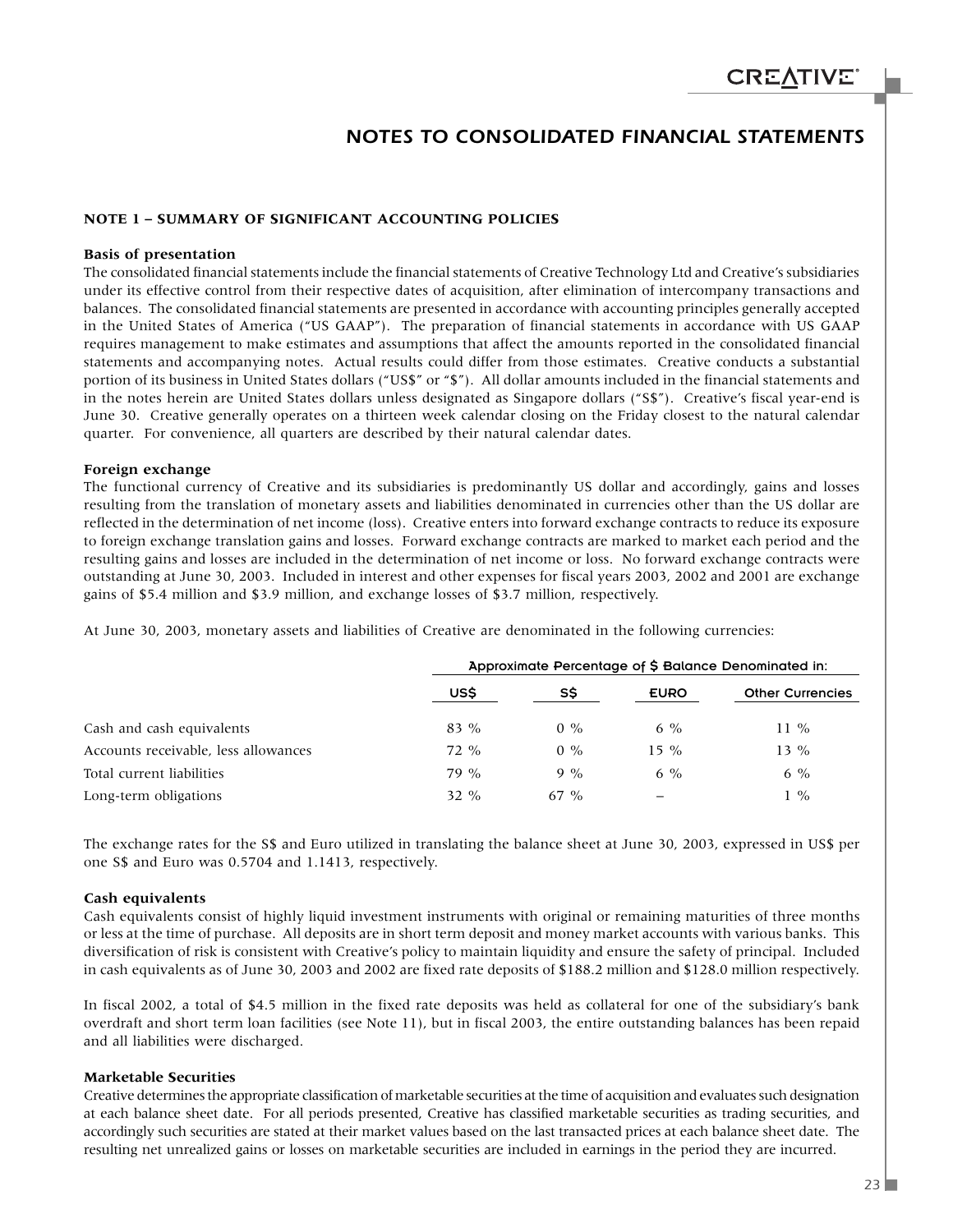### *NOTES TO CONSOLIDATED FINANCIAL STATEMENTS*

#### **NOTE 1 – SUMMARY OF SIGNIFICANT ACCOUNTING POLICIES (Cont'd)**

#### **Fair value of financial instruments**

For certain of Creative's financial instruments, including cash equivalents, accounts receivable, accounts payable and accrued expenses, the carrying amounts approximate fair value due to their short maturities. The amounts shown for long term obligations also approximate fair value because current interest rates charged to Creative for debts of similar maturities are substantially the same.

#### **Inventory**

Inventory is stated at the lower of cost or market. Cost is determined using standard cost, appropriately adjusted at balance sheet date to approximate actual cost on a weighted average basis. In the case of finished products and work-in-progress, cost includes materials, direct labor and an appropriate proportion of production overheads.

Management performs a detailed assessment of inventory at each balance sheet date to establish provisions for excess and obsolete inventories. Evaluation includes a review of, among other factors, historical sales, current economic trends, forecasted sales, demand requirements, product lifecycle and product development plans, quality issues, and current inventory levels.

#### **Property and equipment**

Property and equipment are stated at cost less accumulated depreciation. Depreciation is computed using the straight-line method over the estimated useful lives of the assets. Leasehold improvements are amortized over the shorter of the remaining facility lease term or the estimated useful lives of the improvements. No depreciation is provided on freehold land and construction in progress.

#### **Investments**

Creative holds equity investments in various companies pursuant to which it has acquired anywhere from less than 1% to 100% of the issuer's outstanding capital stock. Investments in which Creative acquires more than 50% of the outstanding capital stock of an entity, or which are under the effective control of Creative, are treated as investments in subsidiaries, and the balance sheets and results of operations of these subsidiaries are fully consolidated after making allowance for any minority interests. Companies in which Creative's investment totals between 20% and 50% of such company's capital stock are treated as associated companies and recorded on an equity basis, whereby Creative adjusts its cost of investments to recognize its share of all post acquisition results of operations.

Non quoted investments of less than 20% in an entity are carried at cost, less provisions for permanent impairment where necessary.

In accordance with SFAS 115, "Accounting for Certain Investments in Debt and Equity Securities," quoted investments of less than 20% in an entity are classified as available-for-sale. Such investments are reported at fair value with the unrealized gains and losses included as a separate component of shareholders' equity. Unrealized losses are charged against income when a decline in fair value is determined to be other than temporary. Realized gains and losses upon the sale or disposition of such investments are based on the average cost of the specific investments sold.

The investment portfolio is monitored on a periodic basis for impairment. Creative's investments in these companies are inherently risky because the markets for the technologies or products they have under development are typically in the early stages and may never develop. In the event that the carrying value of an investment exceeds its fair value and the decline in value is determined to be other-than-temporary, an impairment charge is recorded and a new cost basis for the investment is established. Fair values for investments in public companies are determined using quoted market prices. Fair values for investments in privately-held companies are estimated based upon one or more of the following: pricing models using historical and forecasted financial information and current market rates, liquidation values, the values of recent rounds of financing, or quoted market prices of comparable public companies.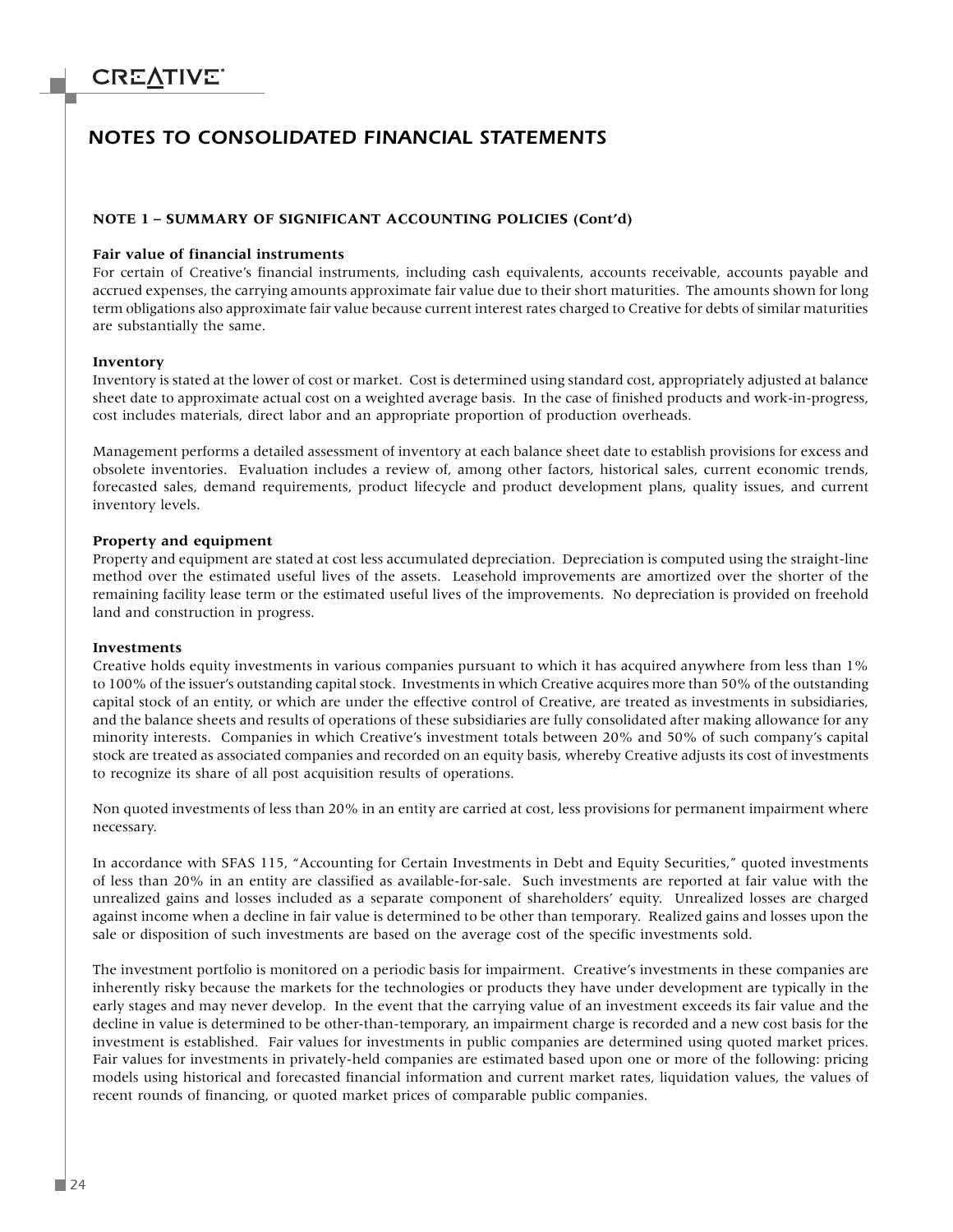In order to determine whether a decline in value is other-than-temporary, Creative evaluates, among other factors: the duration and extent to which the fair value has been less than the carrying value; the financial condition of and business outlook for the company, including key operational and cash flow metrics, current market conditions and future trends in the company's industry, and the company's relative competitive position within the industry; and Creative's intent and ability to retain the investment for a period of time sufficient to allow for any anticipated recovery in fair value.

A summary of investments is as follows (in US\$'000):

|                          | As of June 30 |        |   |        |  |
|--------------------------|---------------|--------|---|--------|--|
|                          |               | 2003   |   | 2002   |  |
| Non quoted investments   | S             | 12,944 | S | 15,924 |  |
| Quoted investments       |               | 36,224 |   | 50,764 |  |
| <b>Total investments</b> |               | 49,168 | S | 66,688 |  |

#### **Acquisitions**

Creative acquired 3Dlabs in fiscal 2002 (Note 16). The acquisition was accounted for under the purchase method of accounting, and accordingly, the estimated fair value of assets acquired and liabilities assumed and the results of operations were included in Creative's consolidated financial statements as of the effective date of the acquisition through the end of the period. There were no significant differences between the accounting policies of Creative and 3Dlabs.

#### **Goodwill and other intangible assets**

Goodwill and other intangible assets are stated at cost and relate principally to the acquisition of new subsidiaries accounted for under the purchase method. Under this method, the purchase price has been allocated to the assets acquired, liabilities assumed and in-process technology based on their estimated fair market values at the dates of acquisition. Amounts allocated to acquired in-process technology are expensed in the period in which the acquisition is consummated. The goodwill and identifiable intangible assets acquired in connection with the acquisition of 3Dlabs have been accounted for in accordance with SFAS 141 and SFAS 142, "Business Combinations" and "Goodwill and Other Intangible Assets." Intangible assets are amortized on a straight line basis over the estimated useful lives of the assets, ranging from one to seven years. Goodwill is not subject to amortization, but will be evaluated at least annually for impairment.

Creative reviews for impairment of goodwill on an annual basis. Reviews for impairment of goodwill and other intangible assets are also conducted whenever events indicate that the carrying amount might not be recoverable. Factors that Creative may consider important which could trigger an impairment review include the followings:

- significant under performance relative to expected historical or projected future operating results;
- significant changes in the manner of use of the acquired assets or the strategy for Creative's overall business;
- significant negative industry or economic trends;
- significant decline in Creative's stock price for a sustained period; and
- Creative market capitalization relative to net book value.

When the existence of one or more of the above factors indicates that the carrying value of the goodwill or intangible assets may be impaired, Creative measures any impairment based on a projected discounted cash flow method using a discount rate determined by the management to be commensurate with the risk inherent in Creative's current business model. Creative performed an assessment for goodwill impairment as at June 30, 2003 and accordingly no impairment of goodwill is assessed.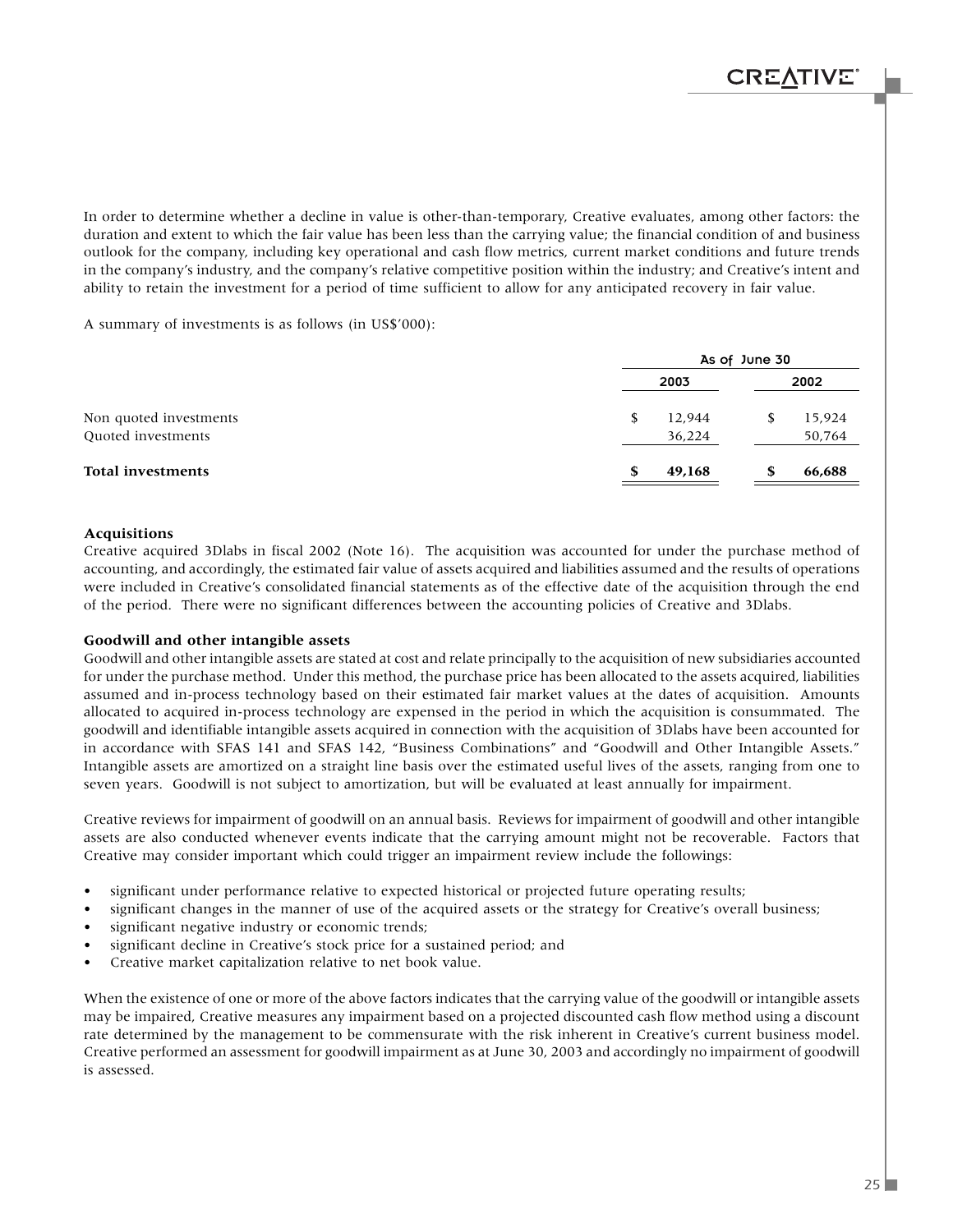### *NOTES TO CONSOLIDATED FINANCIAL STATEMENTS*

#### **NOTE 1 – SUMMARY OF SIGNIFICANT ACCOUNTING POLICIES (Cont'd)**

#### **Goodwill and other intangible assets (Cont'd)**

A summary of goodwill and other intangible assets are as follows (in US\$'000):

|                                                     | As of June 30 |                     |    |                     |
|-----------------------------------------------------|---------------|---------------------|----|---------------------|
|                                                     |               | 2003                |    | 2002                |
| Other intangible assets<br>Accumulated amortization | S             | 33,682<br>(24, 917) | S  | 33,682<br>(15, 788) |
| Other intangible assets, net                        | S             | 8,765               | \$ | 17,894              |
| Goodwill                                            |               | 91,976              |    | 91,976              |
| Net goodwill and other intangible assets            |               | 100,741             | \$ | 109,870             |

Goodwill and other intangible assets fully amortized were excluded from above. Other intangible assets amortization expense was \$9.1 million, \$5.2 million and \$6.3 million for fiscal year 2003, 2002 and 2001, respectively, and estimated to be \$1.8 million each in fiscal year 2004 to fiscal 2007 and \$1.4 million in fiscal 2008.

#### **Revenue recognition**

Creative generally recognizes revenue when persuasive evidence of an arrangement exists, title and risk of loss transferred, delivery has occurred, price is fixed or determinable, and collectibility is probable. Allowances are provided for estimated returns, discounts and warranties, based on historical experience, current economic trends and changes in customer demand and acceptance of its products. Such allowances are adjusted periodically to reflect actual and anticipated experience. When recognizing revenue, Creative records estimated reductions to revenue for customer and distributor programs and incentive offerings, including price protection, promotions, other volume-based incentives and rebates.

#### **Research and development**

Research and development costs are charged to operations as incurred.

#### **Restructuring costs and accruals for excess facilities**

In accordance with the provisions of EITF Issue No. 94-3, "Accounting for Restructuring Charges," and Staff Accounting Bulletin No.100, "Restructuring and Impairment Charges," Creative records restructuring costs when it commits to an exit plan and significant changes to the exit plan are not likely. The estimated loss on facilities which Creative intends to sublease is based on estimates of the timing and amount of sublease income. Creative reassesses this liability quarterly based on market conditions. Exit activities initiated after December 31, 2002, will be accounted for in accordance with SFAS No. 146, "Accounting For Costs Associated With Exit Or Disposal Activities."

#### **Assessment of the probability of the outcome of current litigation**

Creative records accruals for loss contingencies when it is probable that a liability has been incurred and the amount of loss can be reasonably estimated.

#### **Income taxes**

Deferred tax assets and liabilities, net of valuation allowances, are established for the expected future tax consequences of events resulting from the differences between the financial reporting and income tax bases of Creative's assets and liabilities and from tax credit carry forwards. No provision has been made for the undistributed earnings of Creative's subsidiaries outside of Singapore since it is Creative's intention to reinvest these earnings in those subsidiaries. Reinvested earnings of such subsidiaries have been immaterial to date.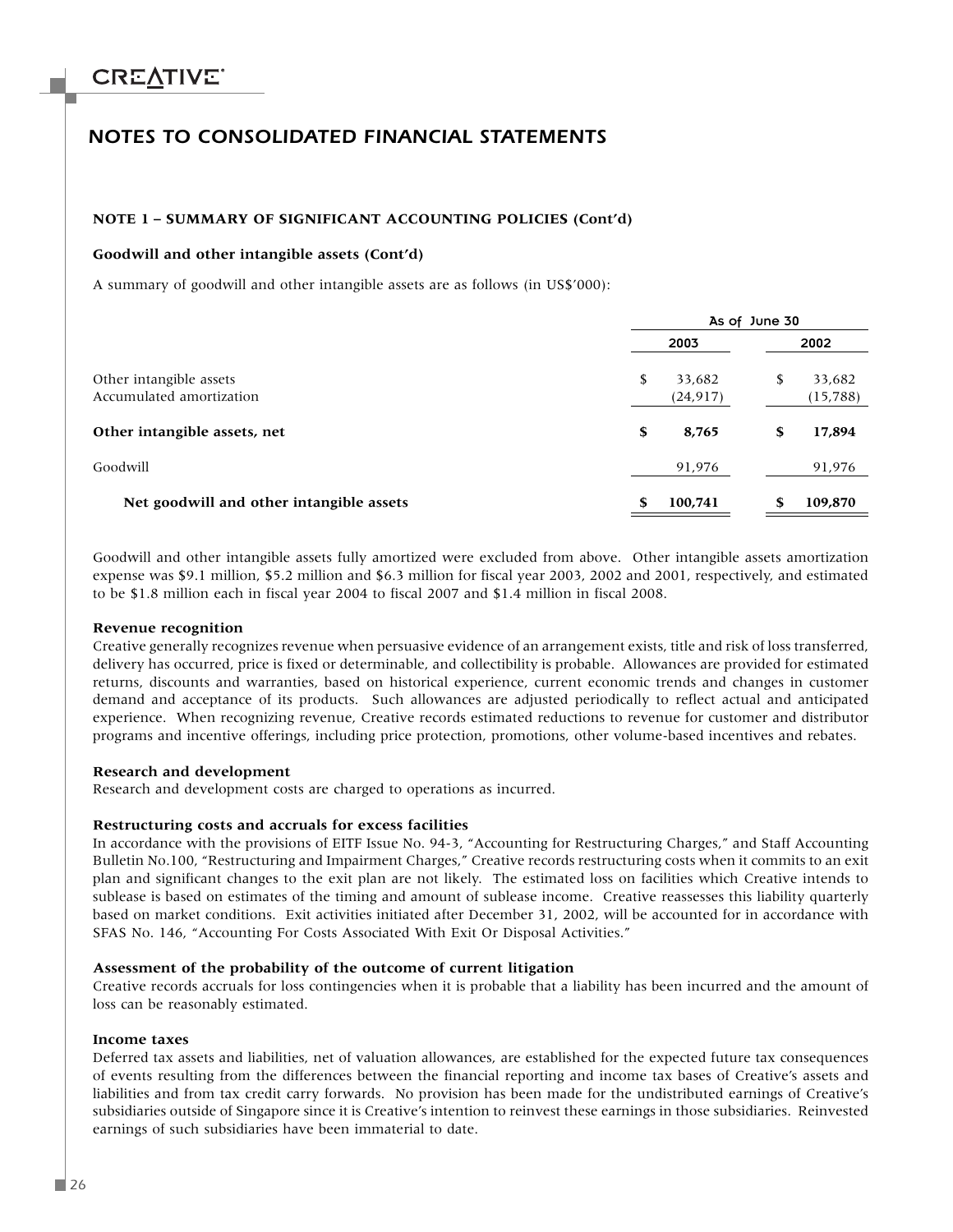#### **Concentrations of credit risk**

Financial instruments that potentially subject Creative to significant concentrations of credit risk consist principally of cash and cash equivalents and trade accounts receivable. Creative limits the amount of credit exposure to any one financial institution. Creative sells its products to original equipment manufacturers, distributors and key retailers. Creative believes that the concentration of credit risk in its trade receivables is substantially mitigated due to performance of ongoing credit evaluations of its customers' financial condition, use of short collection terms, use of letters of credit in certain circumstances, procurement of credit insurance coverage and the geographical dispersion of sales. Creative establishes allowances for doubtful accounts, returns and discounts for specifically identified doubtful accounts, returns and discounts based on credit profiles of its customers, current economic trends, contractual terms and conditions and historical payment, return and discount experience.

#### **Stock-based compensation**

Creative accounts for stock-based employee compensation in accordance with Accounting Principles Board Opinion ("APB") No. 25, "Accounting for Stock Issued to Employees," and related Interpretations, and complies with the disclosure provisions of Statement of Financial Accounting Standards ("SFAS") No. 123, "Accounting for Stock-Based Compensation," and SFAS 148, "Accounting for Stock-Based Compensation, Transition and Disclosures." Accordingly, compensation expense for stock options is measured as the excess, if any, of the fair market value of Creative's stock at the date of the grant over the stock option exercise price. See Note 9.

#### **Recently issued accounting pronouncements**

In December 2002, the FASB issued SFAS 148, "Accounting for Stock-Based Compensation, Transition and Disclosures." SFAS 148 provides alternative methods of transition for a voluntary change to the fair value based method of accounting for stock-based employee compensation. SFAS 148 also requires that disclosures of the pro forma effect of using the fair value method of accounting for stock-based employee compensation be displayed more prominently and in a tabular format. Additionally, SFAS 148 requires disclosure of the pro forma effect in interim financial statements. Creative has adopted the interim and annual disclosure requirements of SFAS 148 in this fiscal year 2003.

In January 2003, the Financial Accounting Standards Board issued FASB Interpretation ("FIN") No. 46, "Consolidation of Variable Interest Entities." Under that interpretation, certain entities known as Variable Interest Entities ("VIE") must be consolidated by the primary beneficiary of the entity. The primary beneficiary is generally defined as having the majority of the risks and rewards arising from the VIE. For VIEs in which a significant (but not majority) variable interest is held, certain disclosures are required. FIN 46 requires disclosure of VIE in financial statements issued after January 31, 2003, if it is reasonably possible that as of the transition date: (1) the Company will be the primary beneficiary of an existing VIE that will require consolidation or, (2) the Company will hold a significant variable interest in, or have significant involvement with, an existing VIE. Any VIEs created after January 31, 2002, are immediately subject to the consolidation guidance in FIN 46. The measurement principles of this interpretation will be effective for the Company's 2003 financial statements. Creative does not have any significant entities that require disclosure or new consolidation as a result of adopting the provisions of FIN 46.

In April 2003, the FASB issued SFAS 149, "Amendment of SFAS 133 on Derivative Instruments and Hedging Activities." SFAS 149 amends and clarifies accounting and reporting for derivative instruments, including certain derivative instruments embedded in other contracts, and for hedging activities under SFAS 133, "Accounting for Derivative Instruments and Hedging Activities." In particular, this Statement clarifies under what circumstances a contract with an initial net investment meets the characteristic of a derivative. It also clarifies when a derivative contains a financing component that warrants special reporting in the statement of cash flows. SFAS 149 is generally effective for contracts entered into or modified after June 30, 2003 and is not expected to have a material impact on Creative's financial position or results of operations.

In May 2003, the FASB issued SFAS 150, "Accounting for Certain Financial Instruments with Characteristics of both Liabilities and Equity." SFAS 150 establishes standards for how an issuer classifies and measures certain financial instruments with characteristics of both liabilities and equity. It requires that an issuer classify a financial instrument that is within its scope as a liability (or an asset in some circumstances). SFAS 150 is effective for interim periods beginning after June 15, 2003. The adoption of SFAS 150 is not expected to have a material impact on Creative's financial position or results of operations.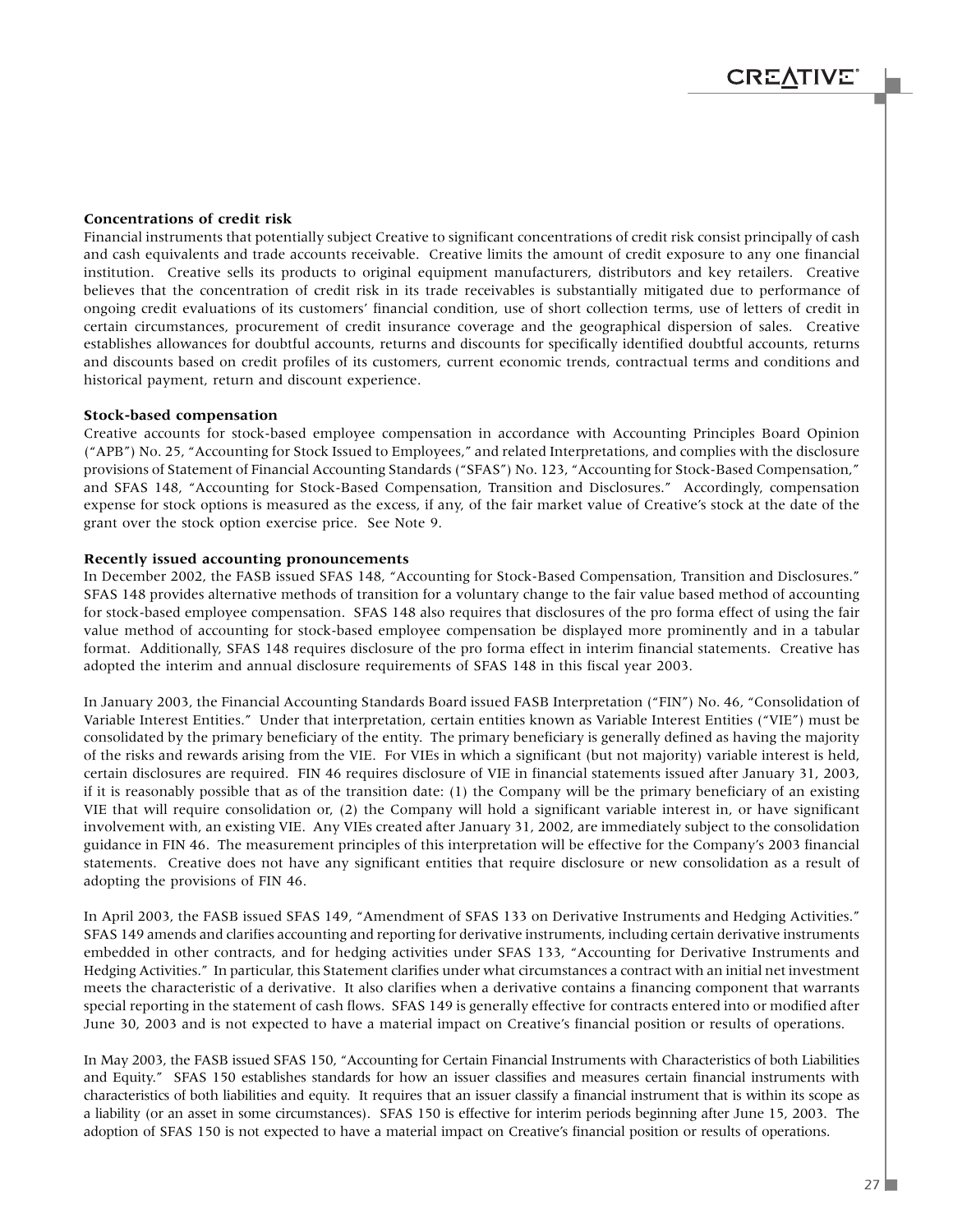### *NOTES TO CONSOLIDATED FINANCIAL STATEMENTS*

#### **NOTE 2 – NET INCOME (LOSS) PER SHARE**

In accordance with SFAS 128, "Earnings per Share," Creative reports both basic earnings per share and diluted earnings per share. Basic earnings per share is computed using the weighted average number of ordinary shares outstanding during the period. Diluted earnings per share is computed using the weighted average number of ordinary and potentially dilutive ordinary equivalent shares outstanding during the period. Ordinary equivalent shares are excluded from the computation if their effect is anti-dilutive. In computing the diluted earnings per share, the treasury stock method is used to determine, based on average stock prices for the respective periods, the ordinary equivalent shares to be purchased using proceeds received from the exercise of such equivalent shares. Other than the dilutive effect of stock options, there are no other financial instruments that would impact the weighted average number of ordinary shares outstanding used for computing diluted earnings per share. The potentially dilutive ordinary equivalent shares outstanding under the employee share purchase plan were not material.

Following is a reconciliation between the average number of ordinary shares outstanding and equivalent shares outstanding (in '000):

|                                                     | As of June 30 |        |        |
|-----------------------------------------------------|---------------|--------|--------|
|                                                     | 2003          | 2002   | 2001   |
| Weighted average ordinary shares outstanding        | 79.202        | 73.182 | 79.049 |
| Weighted average dilutive stock options outstanding | 1,649         |        |        |
| Weighted average ordinary shares and                |               |        |        |
| equivalents outstanding                             | 80,851        | 73,182 | 79,049 |

For fiscal 2003, approximately 0.5 million shares related to the convertible note were excluded from the computation of dilutive earnings per share as the effect would be anti-dilutive.

For the fiscal 2002 and 2001, approximately 2.4 million and 2.0 million potentially dilutive shares were excluded from the determination of diluted net loss per share, as the effect of including such shares is anti-dilutive.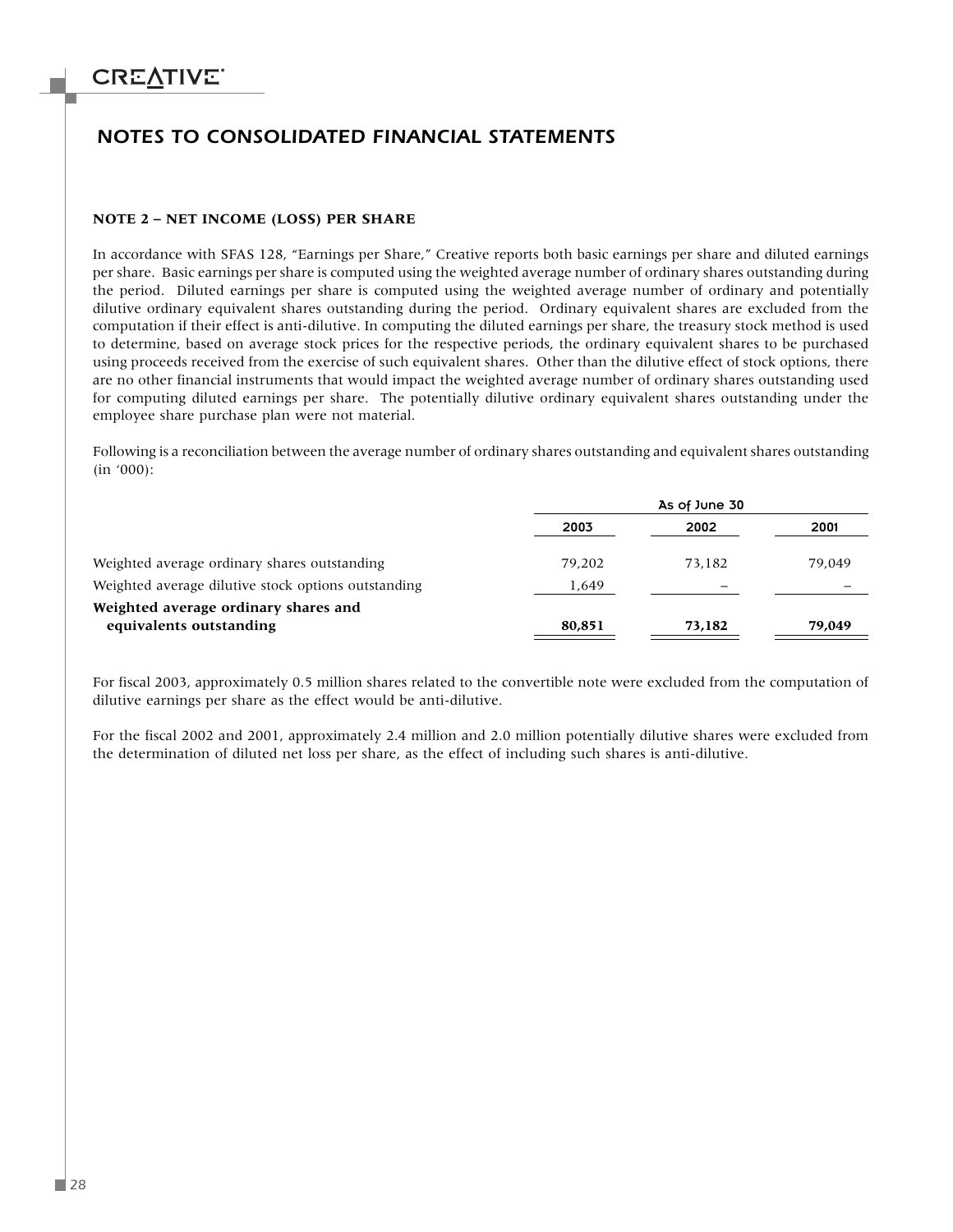### **NOTE 3 – BALANCE SHEET DETAIL (in US\$'000)**

|                        |              | As of June 30 |
|------------------------|--------------|---------------|
|                        | 2003         | 2002          |
| Inventory:             |              |               |
| Raw materials          | 20,189<br>S  | 33,826        |
| Work in progress       | 2,918        | 5,658         |
| Finished products      | 57,260       | 69,065        |
| <b>Total inventory</b> | 80,367<br>\$ | 108,549<br>S  |

|                                           | Estimated     |                | As of June 30 |
|-------------------------------------------|---------------|----------------|---------------|
|                                           | Useful Life   | 2003           | 2002          |
| Property and equipment:                   |               |                |               |
| Land and buildings                        | 25 years      | 92.719<br>S.   | 83.698<br>S   |
| Construction in progress                  |               |                | 1,013         |
| Machinery and equipment                   | $3 - 6$ years | 44.239         | 50.880        |
| Furniture, fixtures and office equipments | $2 - 8$ years | 79.659         | 82.690        |
| Leasehold improvements                    | Term of lease | 12,546         | 11,981        |
|                                           |               | 229,163<br>SS. | 230,262<br>S. |
| Accumulated depreciation                  |               | (124, 759)     | (125, 514)    |
| Net property and equipment                |               | 104,404<br>S   | 104,748<br>S  |

Included in property and equipment are assets purchased under capital lease obligations with a cost and accumulated depreciation of approximately \$9.0 million and \$4.6 million for fiscal 2003 and \$10.4 million and \$2.4 million for fiscal 2002, respectively.

|                                 | As of June 30 |               |  |
|---------------------------------|---------------|---------------|--|
|                                 | 2003          | 2002          |  |
| Other non-current assets:       |               |               |  |
| Goodwill                        | \$<br>91,976  | \$<br>91,976  |  |
| Other intangible assets         | 8,765         | 17,894        |  |
| Other non-current assets        | 7,616         | 5,252         |  |
| Total other non-current assets  | 108,357<br>S  | 115,122<br>S. |  |
|                                 |               | As of June 30 |  |
|                                 | 2003          | 2002          |  |
| Other accrued liabilities:      |               |               |  |
| Marketing accruals              | \$<br>20,732  | \$<br>20,764  |  |
| Payroll accruals                | 18,177        | 19,188        |  |
| Royalty accruals                | 6,319         | 5,092         |  |
| Other accruals                  | 34,345        | 32,787        |  |
| Total other accrued liabilities | \$<br>79,573  | \$<br>77,831  |  |

Other accruals of \$34.3 million and \$32.8 million as of June 30, 2003 and 2002 includes accruals for various operating expense items that individually account for less than 5% of the total current liabilities.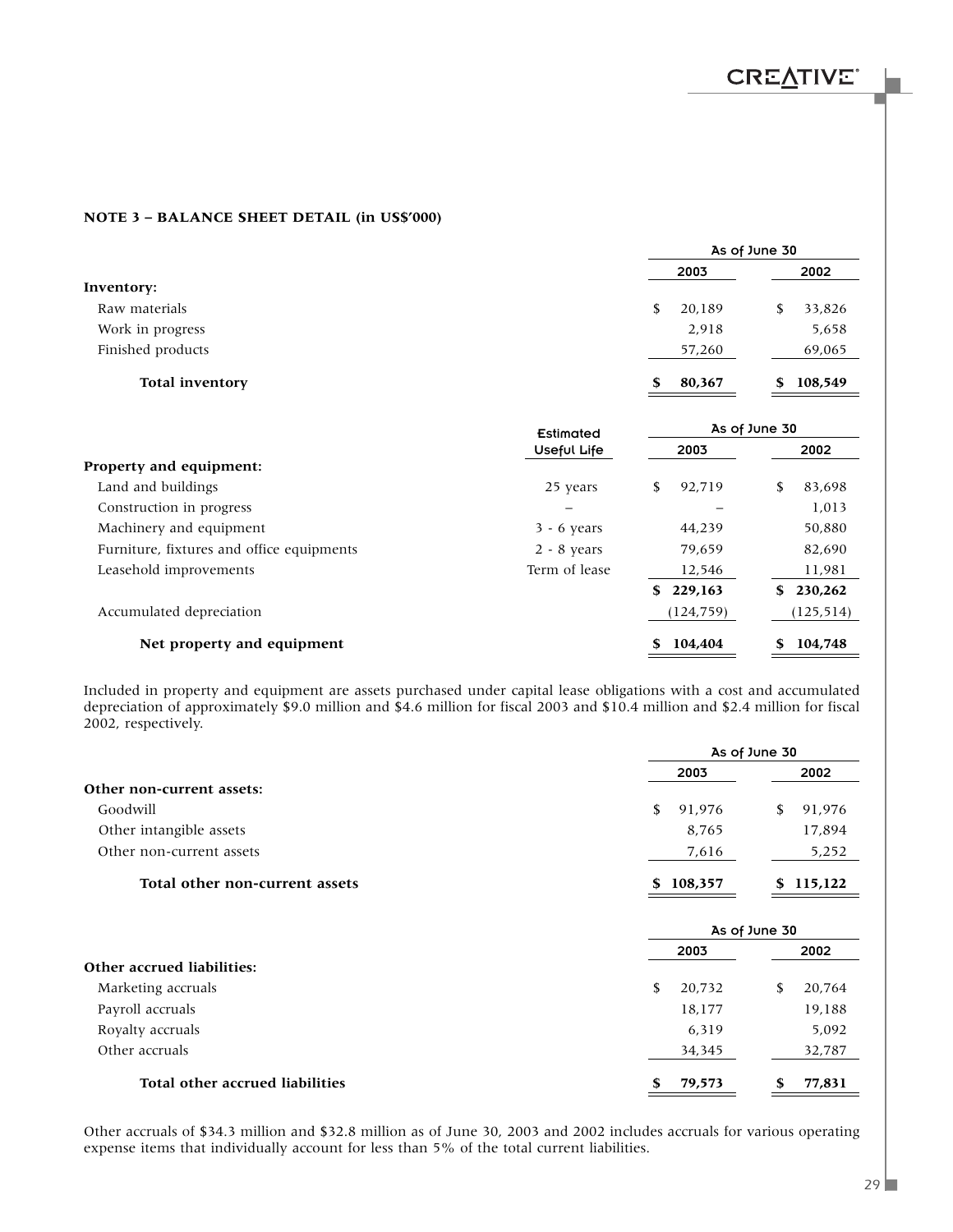### *NOTES TO CONSOLIDATED FINANCIAL STATEMENTS*

#### **NOTE 4 – PRODUCT WARRANTIES**

The warranty period for the bulk of Creative's products typically ranges between 1 to 3 years. The product warranty accrual reflects management's best estimate of probable liability under its product warranties. Management determines the warranty provision based on known product failures (if any), historical experience, and other currently available evidence.

Changes in the product warranty accrual for the fiscal year 2003 was as follows (in US\$'000):

|                                                                               | June 30.<br>2003 |         |
|-------------------------------------------------------------------------------|------------------|---------|
| Balance as of June 30, 2002                                                   |                  | 2.292   |
| Accruals for warranties issued during the period                              |                  | 2,660   |
| Adjustments related to pre-existing warranties (include changes in estimates) |                  | (94)    |
| Settlements made (in cash or in kind) during the period                       |                  | (2,023) |
| Balance as of June 30, 2003                                                   |                  | 2.835   |

#### **NOTE 5 – LEASES AND COMMITMENTS**

Creative leases the use of land and certain of its facilities and equipment under non-cancelable operating lease arrangements. The land and facility leases expire at various dates through 2052 and provide for fixed rental rates during the terms of the leases.

Minimum future lease payments for non-cancelable leases as of June 30, 2003, are as follows (in US\$'000):

|                              | Operating<br>Leases |
|------------------------------|---------------------|
| Fiscal years ended June 30,  |                     |
| 2004                         | \$<br>9,976         |
| 2005                         | 8,101               |
| 2006                         | 5,926               |
| 2007                         | 2,580               |
| 2008                         | 1,252               |
| Thereafter                   | 13,104              |
| Total minimum lease payments | \$<br>40,939        |

Rental expense under all operating leases was \$11.9 million, \$10.7 million and \$11.8 million for fiscal 2003, 2002 and 2001, respectively.

Future minimum lease obligations, which are secured by the underlying assets, as of June 30, 2003, under capital leases are as follows (in US\$'000):

|                                    |    | Capital<br>Leases |
|------------------------------------|----|-------------------|
| Fiscal years ended June 30,        |    |                   |
| 2004                               | \$ | 1,999             |
| 2005                               |    | 1,410             |
| 2006                               |    | 68                |
| 2007                               |    | 49                |
| 2008                               |    |                   |
| Thereafter                         |    |                   |
| Total minimum lease payments       | \$ | 3,526             |
| Less: Amount representing interest |    | (93)              |
| Total capital lease obligations    | S  | 3,433             |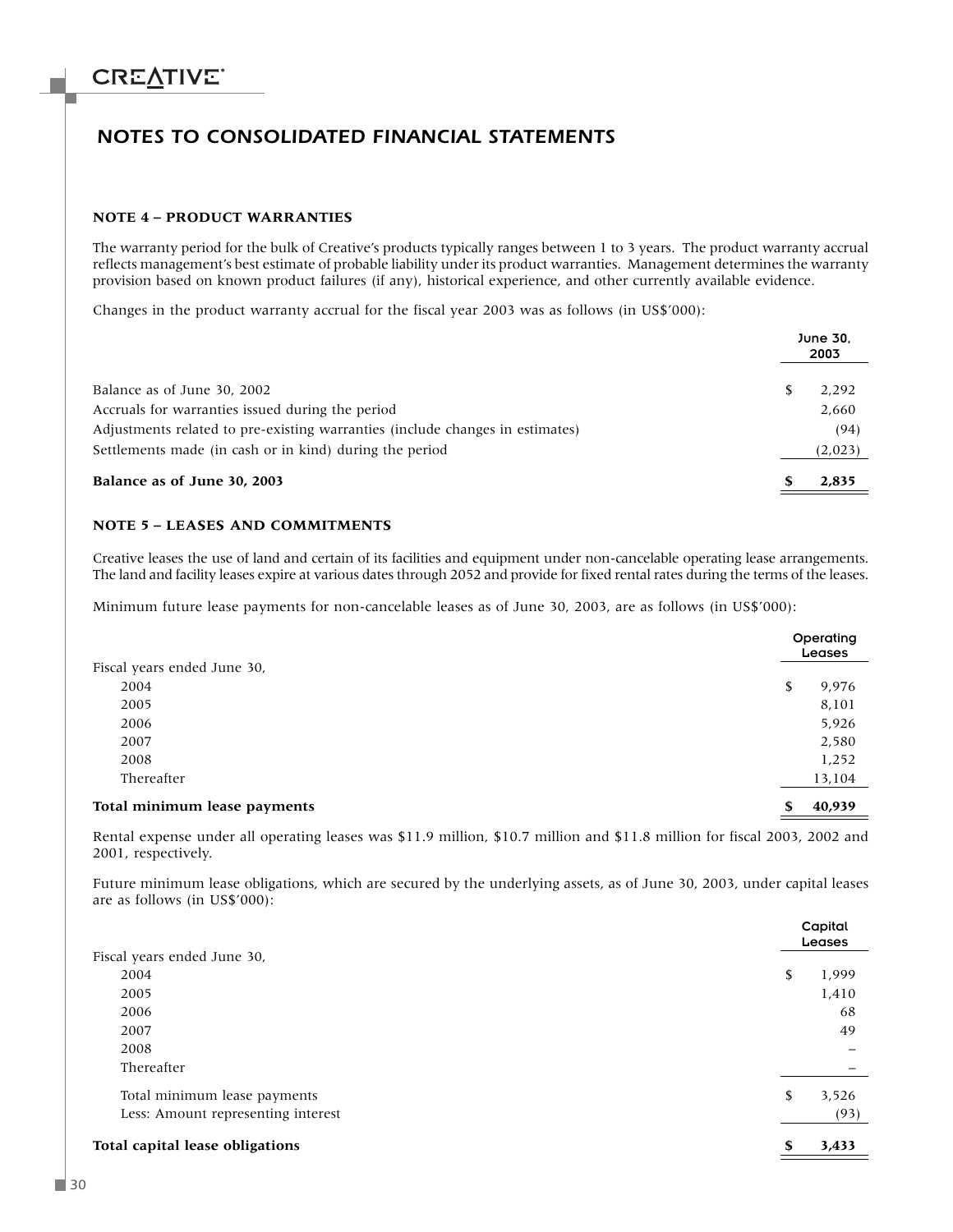### **NOTE 6 – COMPREHENSIVE INCOME**

The components of total comprehensive income are as follows (in US\$'000):

|                                                                                | Years ended June 30 |                 |                 |  |
|--------------------------------------------------------------------------------|---------------------|-----------------|-----------------|--|
|                                                                                | 2003                | 2002            | 2001            |  |
| Net income (loss)                                                              | 23,377<br>S         | (19, 727)<br>S. | (130, 373)      |  |
| Movement in unrealized holding gains (losses)<br>Reclassification adjustments: | (3, 110)            | 15,042          | (26, 899)       |  |
| - Gains (losses) included in net income (loss)                                 | (3, 337)            | (16, 655)       | (124, 800)      |  |
|                                                                                | (6, 447)            | (1,613)         | (151, 699)      |  |
| Total comprehensive income (loss)                                              | 16,930              | (21,340)        | (282,072)<br>S. |  |

#### **NOTE 7 – SHARE REPURCHASES**

Details of Share repurchases by Creative during the fiscal years since the commencement of the program on November 6, 1998 are set out below:

| Years ended June 30, | Number of Shares Repurchased<br>(in millions) | <b>Average Price</b><br>(US\$) |
|----------------------|-----------------------------------------------|--------------------------------|
| 1999                 | 10.0                                          | \$14                           |
| 2000                 | 5.9                                           | \$17                           |
| 2001                 | 7.7                                           | \$<br>12                       |
| 2002                 | 2.7                                           | 7<br>\$                        |
| 2003                 | $\overline{\phantom{0}}$                      | —                              |
| <b>Total</b>         | 26.3                                          | \$13                           |

At the 2002 Annual General Meeting ("AGM") held on November 20, 2002, the shareholders approved the share repurchase mandate allowing Creative to buy up to 10% of the issued share capital of Creative as at the date of the AGM. This amounts to approximately 7.9 million shares and the authority to repurchase these shares shall continue in force unless revoked or revised by the shareholders in a general meeting, or until the date that the next AGM of Creative is held or is required to be held, whichever is the earlier.

In accordance with Singapore statutes, such repurchases are recorded as a reduction in retained earnings.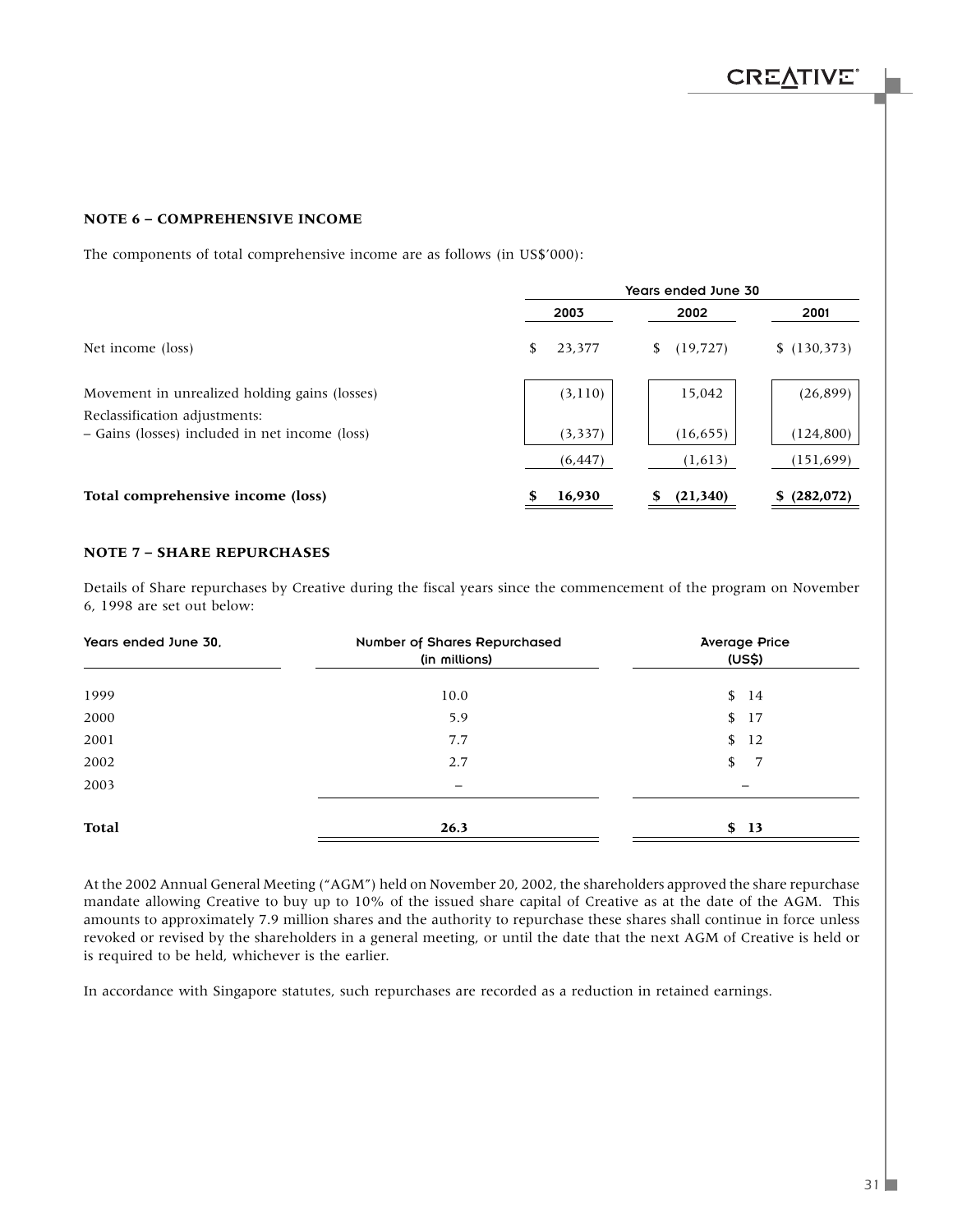### *NOTES TO CONSOLIDATED FINANCIAL STATEMENTS*

#### **NOTE 8 – DIVIDENDS**

At the Annual General Meeting held on November 20, 2002, Creative's shareholders approved an ordinary dividend of \$0.25 for each outstanding ordinary share of Creative for the fiscal year ending June 30, 2003. Dividends of \$19.8 million were paid on December 19, 2002 to all shareholders of record as of December 5, 2002. Creative paid an ordinary dividend of \$0.25 amounting to \$18.0 million in the fiscal year ended June 30, 2002 and an ordinary dividend of \$0.25 and a special dividend of \$0.25 amounting to \$39.4 million in the fiscal year ended June 30, 2001.

#### **NOTE 9 – EMPLOYEE SHARE PURCHASE AND STOCK OPTION PLANS**

#### **Creative Employee Share Purchase Plan**

As approved by the shareholders in November 1999, Creative has adopted the 1999 Employee Share Purchase Plan that permits substantially all employees to purchase ordinary shares of Creative. Participating employees may purchase ordinary shares through regular payroll deductions accumulated during each offering period at a purchase price of 85% of the lower of the fair market value on the offering date or on the purchase date. Each offering period consists of four six months purchase periods, except for the first purchase period in the first offering period, which was four months. A total of 1.0 million ordinary shares were reserved for issuance under this plan. In addition, on each July 1, the aggregate number of ordinary shares reserved for issuance under the plan shall be increased automatically by 1% of the total number of outstanding ordinary shares of Creative on the immediately preceding June 30; provided that the aggregate shares reserved under this plan shall not exceed 5.0 million shares.

In fiscal 2003, 2002 and 2001, 282,700, 248,000 and 225,000 shares were issued at a weighted average exercise price of \$5.24, \$5.19 and \$10.80 per share under Creative's Employee Share Purchase Plan respectively.

#### **Creative Employee Stock Option Plans**

In December 1994, Creative adopted the new Creative Technology Employees' Share Option Scheme (the "New Plan"). Options granted under this plan were in accordance with Section 422(a) of the US Internal Revenue Code of 1986, as amended. On November 13, 1996, at a special meeting, shareholders approved certain changes to the New Plan to make it less restrictive. Under the amended New Plan, the total number of shares that could be granted was increased to an overall maximum of 15% of the issued share capital of Creative. The amended New Plan also provided for incentive stock options to be granted to employees of Creative on a quarterly basis, at the average market price established on the five days closing immediately prior to the date of grant. The options vested at the rate of 25% at the end of each anniversary of the grant date and were exercisable over a period not exceeding five years from the date of grant.

As of October 6, 1998, Creative is no longer subject to the listing rules of the Singapore Exchange but is required only to comply with the listing rules of NASDAQ, including rules governing stock option plans. Since many of Creative employees and shareholders are located in the United States of America, Creative has obtained shareholders' approval on December 30, 1998 to replace the New Plan with the Creative Technology (1999) Share Option Scheme ("1999 Scheme"), which is more in accordance with US practice. The 1999 Scheme allows options to be granted to full-time employees as well as consultants and non-executive directors. The total number of shares that may be granted as options is 7.5 million provided that such amount shall be automatically increased on the first day (July 1) of each of the five fiscal years ending June 30, 2001, 2002, 2003, 2004 and 2005 by four percent of the issued share capital of Creative as at the last day of the immediate preceding fiscal year. The Option Committee has the discretion to decide the vesting schedule in the letter of offer. If it is not specifically stated in the letter of offer, 1/4 of the total amount of the grant vest on the first anniversary of the grant date and 1/48 of the total amount of the grant on the last day of each calendar month thereafter. The exercise price of options granted under the 1999 Scheme may be less than the fair market value of the shares as of the date of grant and the options expire after the tenth anniversary of the date of grant, except in the case of options granted to participants other than employees, options expire not later than the fifth anniversary of the date of grant.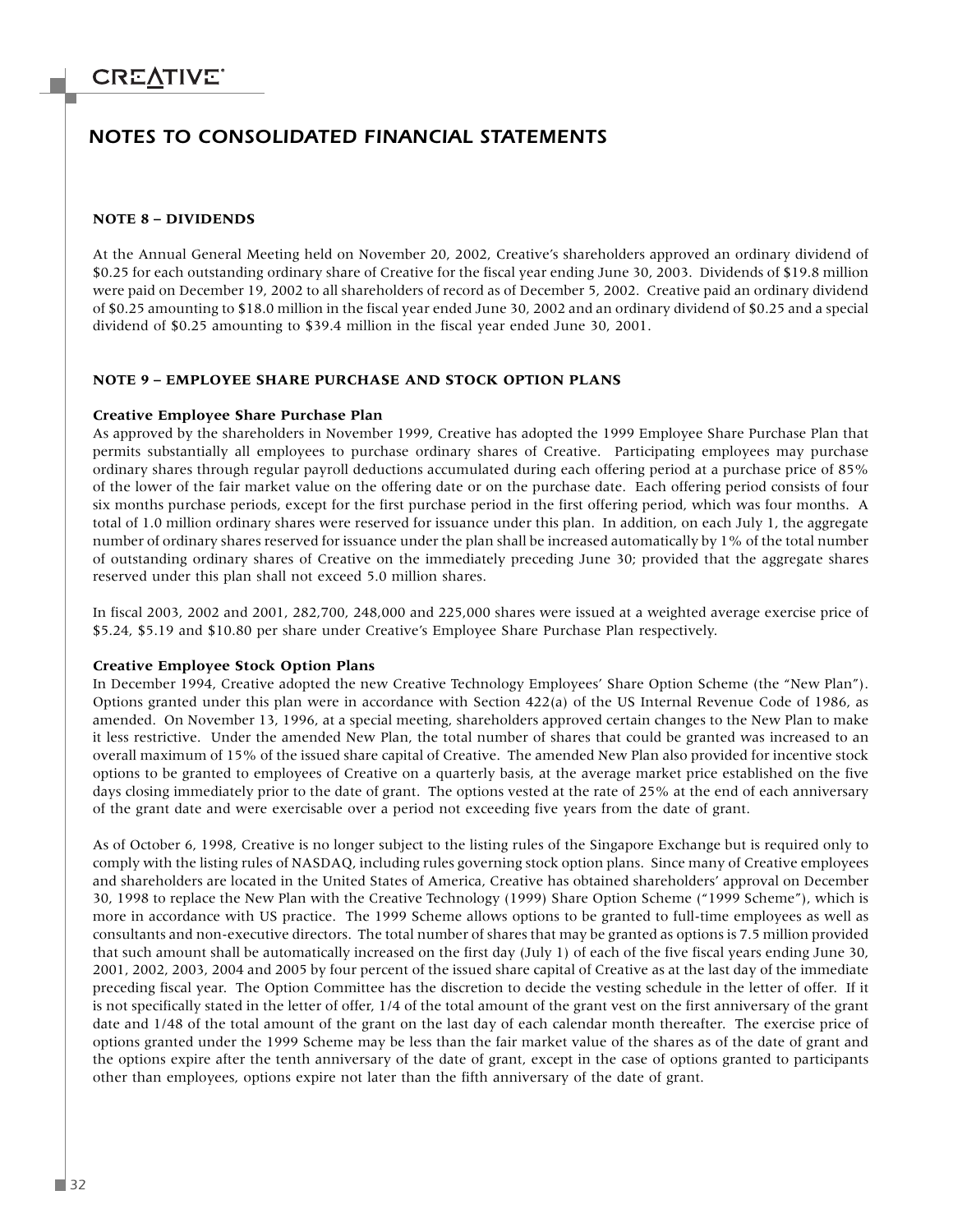No options were granted under the 1999 Scheme in fiscal 2001.

In fiscal 2002, Creative granted 7.1 million options under the 1999 Scheme at a weighted average exercise price of \$4.57. Options to acquire 2.9 million shares were granted in fiscal 2002 below fair market value, resulting in a deferred share compensation of \$0.8 million being amortized over the vesting period of the underlying options. The 7.1 million options that were granted in fiscal 2002 included 1.6 million Creative's options that were granted to assume 3Dlabs' outstanding employee stock options. (See Note 16)

In fiscal 2003, Creative granted 0.4 million options at fair market value under the 1999 Scheme at a weighted average exercise price of \$6.99.

#### **Creative Employee Stock Option Plans**

A summary of options granted to employees and non-employee directors under Creative's stock option plans is presented below:

|                                  |                           | <b>Options Outstanding</b>              |  |  |  |  |
|----------------------------------|---------------------------|-----------------------------------------|--|--|--|--|
|                                  | Number of Shares<br>(000) | Weighted Average<br>Exercise Price (\$) |  |  |  |  |
| Balance as of June 30, 2000      | 8,894                     | 9.44                                    |  |  |  |  |
| Granted                          |                           |                                         |  |  |  |  |
| Exercised                        | (928)                     | 7.31                                    |  |  |  |  |
| Canceled                         | (1, 185)                  | 13.49                                   |  |  |  |  |
| Balance as of June 30, 2001      | 6,781                     | 9.01                                    |  |  |  |  |
| Granted - at fair market value   | 2,509                     | 4.72                                    |  |  |  |  |
| - below fair market value        | 2,931                     | 4.80                                    |  |  |  |  |
| - pursuant to the acquisition of |                           |                                         |  |  |  |  |
| 3Dlabs (see Note 16)             | 1,641                     | 3.93                                    |  |  |  |  |
| Exercised                        | (1,070)                   | 6.45                                    |  |  |  |  |
| Canceled                         | (913)                     | 9.18                                    |  |  |  |  |
| Balance as of June 30, 2002      | 11,879                    | 6.56                                    |  |  |  |  |
| Granted – at fair market value   | 380                       | 6.99                                    |  |  |  |  |
| Exercised                        | (566)                     | 4.58                                    |  |  |  |  |
| Canceled                         | (1, 101)                  | 7.44                                    |  |  |  |  |
| Balance as of June 30, 2003      | 10,592                    | 6.59                                    |  |  |  |  |

The total number of options exercisable at June 30, 2003, 2002 and 2001 under the New Plan and 1999 Scheme were 6,866,000, 4,031,000 and 3,843,000, respectively.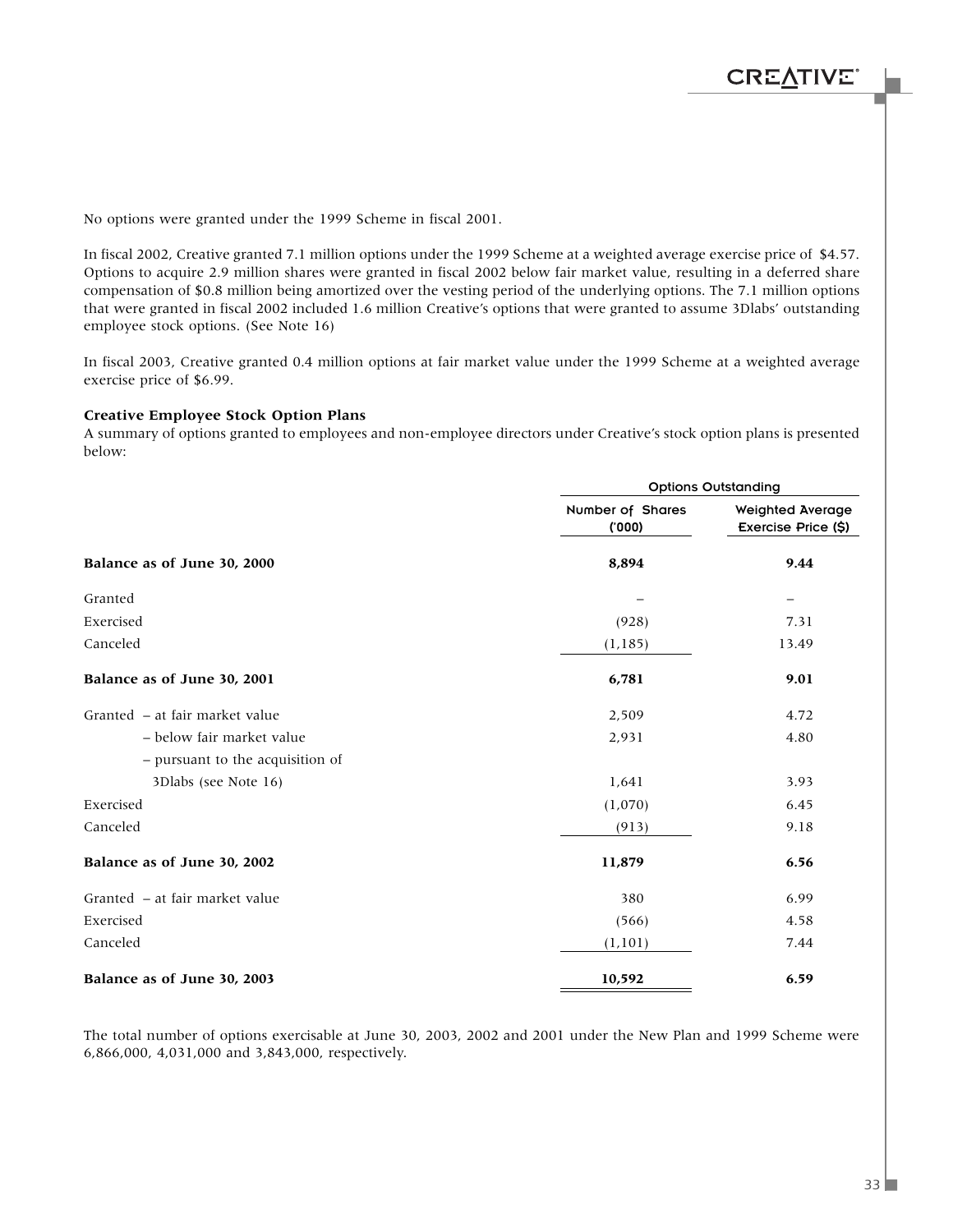### *NOTES TO CONSOLIDATED FINANCIAL STATEMENTS*

#### **NOTE 9 – EMPLOYEE SHARE PURCHASE AND STOCK OPTION PLANS (Cont'd)**

#### **Summary of outstanding options under Creative's employee stock option plans**

The following table summarizes option information for Creative's employee stock option plans (New Plan and 1999 Scheme) as at June 30, 2003.

|                                    |                                        | <b>Options Outstanding</b><br><b>Options Exercisable</b>           |                                                      |                                 |                                                      |  |
|------------------------------------|----------------------------------------|--------------------------------------------------------------------|------------------------------------------------------|---------------------------------|------------------------------------------------------|--|
| Range of<br><b>Exercise Prices</b> | <b>Number</b><br>Outstanding<br>('000) | Weighted<br>Average<br>Remaining<br>Contractual<br>Life<br>(years) | Weighted<br>Average<br><b>Exercise Price</b><br>(\$) | Number<br>Exercisable<br>('000) | Weighted<br>Average<br><b>Exercise Price</b><br>(\$) |  |
| \$1.00 to \$2.99                   | 478                                    | 7.86                                                               | 2.86                                                 | 195                             | 2.88                                                 |  |
| \$3.00 to \$4.99                   | 4,407                                  | 8.28                                                               | 4.46                                                 | 1,642                           | 4.45                                                 |  |
| \$5.00 to \$7.99                   | 1,115                                  | 7.90                                                               | 6.18                                                 | 640                             | 6.09                                                 |  |
| \$8.00 to \$10.99                  | 4,577                                  | 5.91                                                               | 9.10                                                 | 4,377                           | 9.11                                                 |  |
| \$11.00 to \$14.99                 | -                                      | —                                                                  |                                                      |                                 |                                                      |  |
| \$15.00 to \$22.00                 | 15                                     | 6.67                                                               | 18.40                                                | 12                              | 18.40                                                |  |
|                                    | 10,592                                 | 7.19                                                               | 6.59                                                 | 6,866                           | 7.55                                                 |  |

#### **Subsidiary Stock Option Plan**

Effective April 2000, unvested stock options to purchase 0.2 million shares of Creative's ordinary stock granted under the New Plan and 1999 Scheme to employees of a subsidiary were canceled in exchange for the right to receive options granted by the subsidiary. The employees were allowed to retain outstanding Creative options vested on March 31, 2000 until March 31, 2001 at which time unexercised options were canceled. In May 2000, the subsidiary adopted a separate stock option plan and employees were then granted options under this plan. The total number of shares that may be granted as options under the subsidiary 2000 Stock Option Plan ("2000 Plan") is 8 million shares provided that such amounts shall be automatically increased on the first day (July 1) of each of the five fiscal years ending June 30, 2001, 2002, 2003, 2004 and 2005 by the lesser of (i) three hundred thousand shares or (ii) one percent of the issued share capital of the Company as at the last day of the immediately preceding fiscal year. The exercise price of options granted under the 2000 Plan may be less than the fair market value of the shares as of the date of grant and the options expire after the tenth anniversary of the date of grant.

In fiscal 2001, the subsidiary granted 0.9 million options under the 2000 Plan at a weighted average exercise price of \$2.45. Included in the options granted during the fiscal year were replacement options granted to certain employees of Creative Technology Ltd to acquire 235,000 and 30,000 of the subsidiary company's shares at an exercise price of \$2.50 and \$1.00 per share respectively. These options were granted in lieu of the cancellation of 470,000 shares at an exercise price of \$2.50 per share and 60,000 shares at \$1.00 per share. The replacement options vested immediately on grant date and the share compensation expense arising from replacement of options amounted to \$0.7 million which was expensed in fiscal 2001.

The subsidiary did not grant options in fiscal 2002 and fiscal 2003.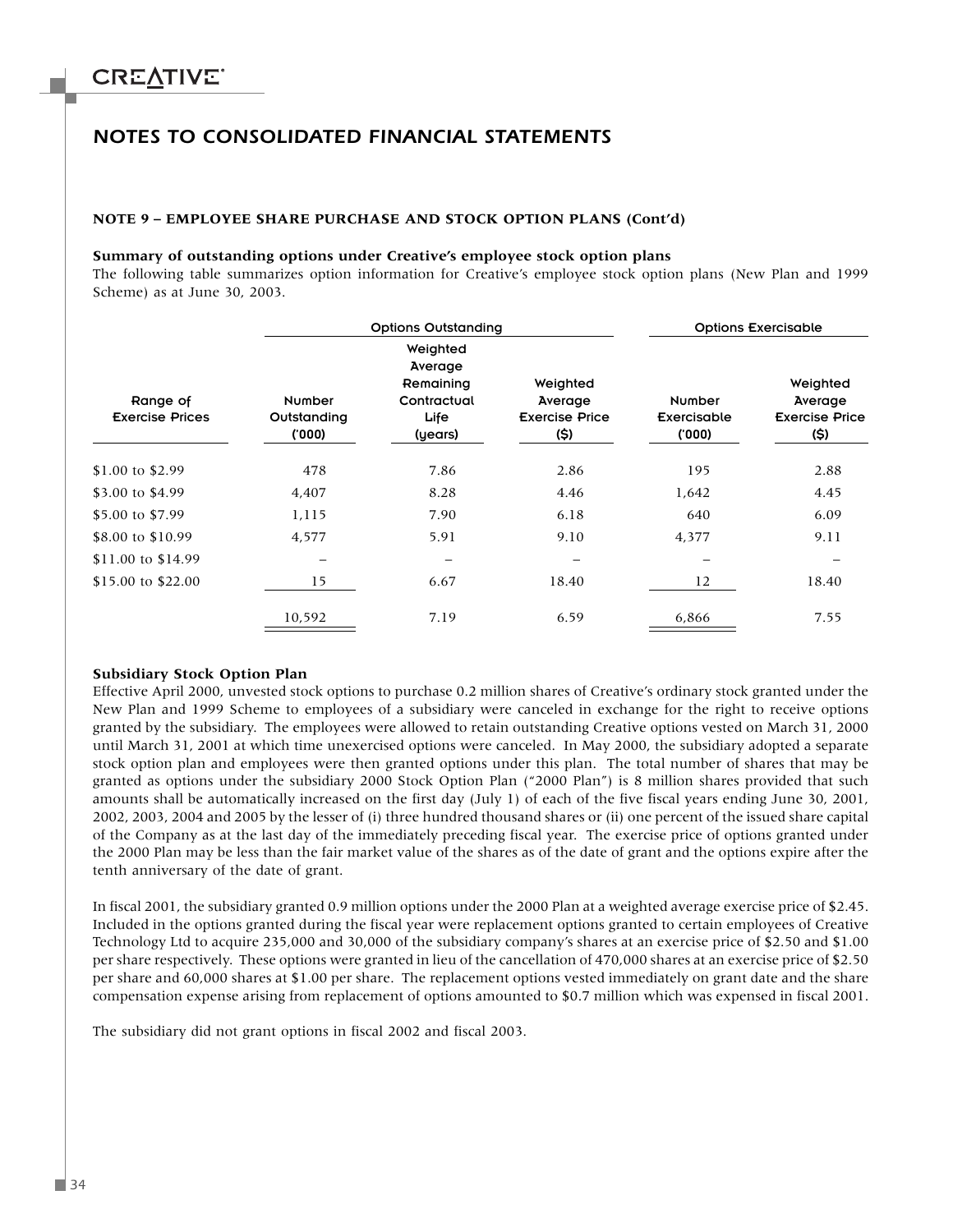A summary of options granted to employees, consultants and directors under the subsidiary's stock option plan is presented below:

|                             | <b>Options Outstanding</b>       |                                                          |
|-----------------------------|----------------------------------|----------------------------------------------------------|
|                             | <b>Number of Shares</b><br>(000) | <b>Weighted Average</b><br><b>Exercise Price</b><br>(\$) |
| Balance as of June 30, 2000 | 3,841                            | 1.98                                                     |
| Options granted             | 899                              | 2.45                                                     |
| Options canceled            | (2, 540)                         | 1.80                                                     |
| Balance as of June 30, 2001 | 2,200                            | 2.39                                                     |
| Options granted             |                                  |                                                          |
| Options canceled            | (2, 195)                         | 2.39                                                     |
| Balance as of June 30, 2002 | 5                                | 2.50                                                     |
| Options granted             |                                  |                                                          |
| Options canceled            | (5)                              | 2.50                                                     |
| Balance as of June 30, 2003 |                                  |                                                          |

#### **Creative and Subsidiary Pro Forma Disclosures**

The fair value of the purchase rights under the Creative employee share purchase plan and stock option plan is estimated using the Black-Scholes model based on the following assumptions:

|                          | Fiscal 2003<br>Fiscal 2002 |                            | Fiscal 2001      |
|--------------------------|----------------------------|----------------------------|------------------|
| Volatility               | 45%                        | 60%                        | 50%              |
| Risk-free interest rates |                            |                            |                  |
| Share purchase plan      | 2.18% to 3.26%             | 2.18% to 5.16%             | 3.78\% to 6.09\% |
| Stock options            | 1.27% to $3.01\%$          | 2.16% to 5.16%             |                  |
| Dividend yield           | $3.0\%$                    | $2.5\%$                    |                  |
| <b>Expected lives:</b>   |                            |                            |                  |
| Share purchase plan      | 6 months                   | 6 months                   | 6 months         |
| Stock options            | 0.01 years after vest date | 0.01 years after vest date |                  |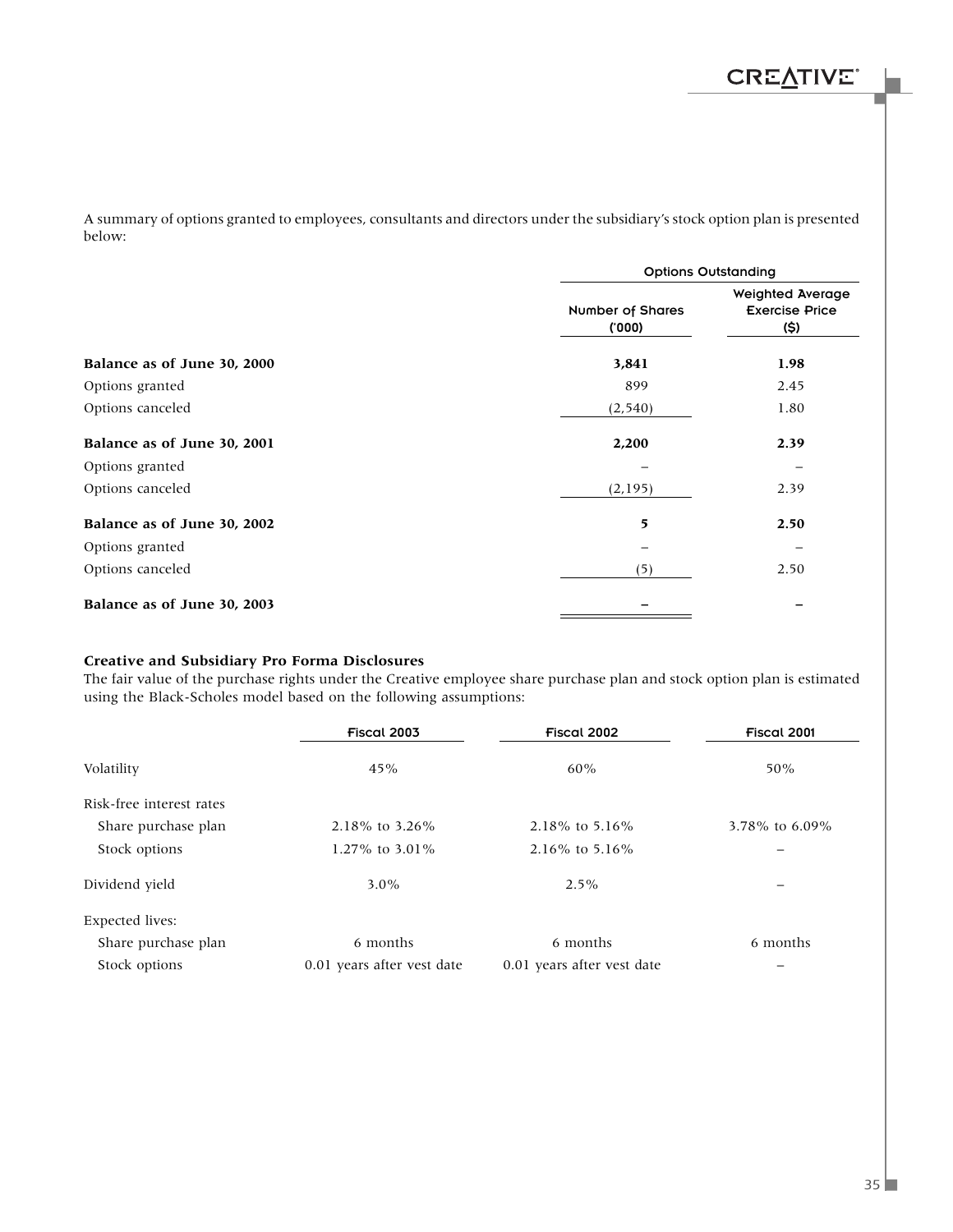### *NOTES TO CONSOLIDATED FINANCIAL STATEMENTS*

#### **NOTE 9 – EMPLOYEE SHARE PURCHASE AND STOCK OPTION PLANS (Cont'd)**

|                                                       | Years ended June 30 |                          |    |      |   |      |
|-------------------------------------------------------|---------------------|--------------------------|----|------|---|------|
| Weighted average fair value of stock options granted: |                     | 2003                     |    | 2002 |   | 2001 |
| Stock options:                                        |                     |                          |    |      |   |      |
| At market                                             | S.                  | 1.70                     | S. | 1.53 | S |      |
| Below market                                          | \$                  | $\overline{\phantom{m}}$ | S. | 3.74 | S |      |

The fair value of the purchase rights under the subsidiary stock option plan is estimated at the date of the grant using the Black-Scholes model based on the following assumptions:

|                          | Fiscal 2003 | Fiscal 2002 | Fiscal 2001                |  |  |
|--------------------------|-------------|-------------|----------------------------|--|--|
|                          |             |             |                            |  |  |
| Volatility               |             |             |                            |  |  |
| Risk-free interest rates |             |             | 3.78% to 6.34%             |  |  |
| Dividend yield           |             |             |                            |  |  |
| Expected lives           |             |             | 0.01 years after vest date |  |  |

The following table illustrates the effect on net income and earnings per share if the company had applied the fair value recognition provisions of SFAS 123, "Accounting for Stock-Based Compensation," to stock-based employee compensation:

#### **In US\$'000, except for per share data**

|                                                                                                                                                    | Years ended June 30 |          |    |           |    |            |
|----------------------------------------------------------------------------------------------------------------------------------------------------|---------------------|----------|----|-----------|----|------------|
|                                                                                                                                                    |                     | 2003     |    | 2002      |    | 2001       |
| Net income (loss) as reported                                                                                                                      | \$                  | 23,377   | \$ | (19, 727) |    | (130, 373) |
| Less: Total stock-based employee<br>compensation expense determined under<br>fair value based method for all awards,<br>net of related tax effects |                     | (7, 309) |    | (6,031)   |    | (6,960)    |
| Add: Stock-based employee compensation<br>expense included in reported net income,<br>net of related tax effects                                   |                     | 3,703    |    | 2,295     |    | 2,465      |
| Pro forma net income (loss)                                                                                                                        | S                   | 19,771   | S  | (23, 463) | S. | (134, 868) |
| Earnings (loss) per share:                                                                                                                         |                     |          |    |           |    |            |
| Basic – as reported                                                                                                                                | \$                  | 0.30     | \$ | (0.27)    | \$ | (1.65)     |
| Basic – pro forma                                                                                                                                  | \$                  | 0.25     | \$ | (0.32)    | \$ | (1.71)     |
| Diluted - as reported                                                                                                                              | \$                  | 0.29     | \$ | (0.27)    | \$ | (1.65)     |
| Diluted – pro forma                                                                                                                                | \$                  | 0.25     | \$ | (0.32)    | \$ | (1.71)     |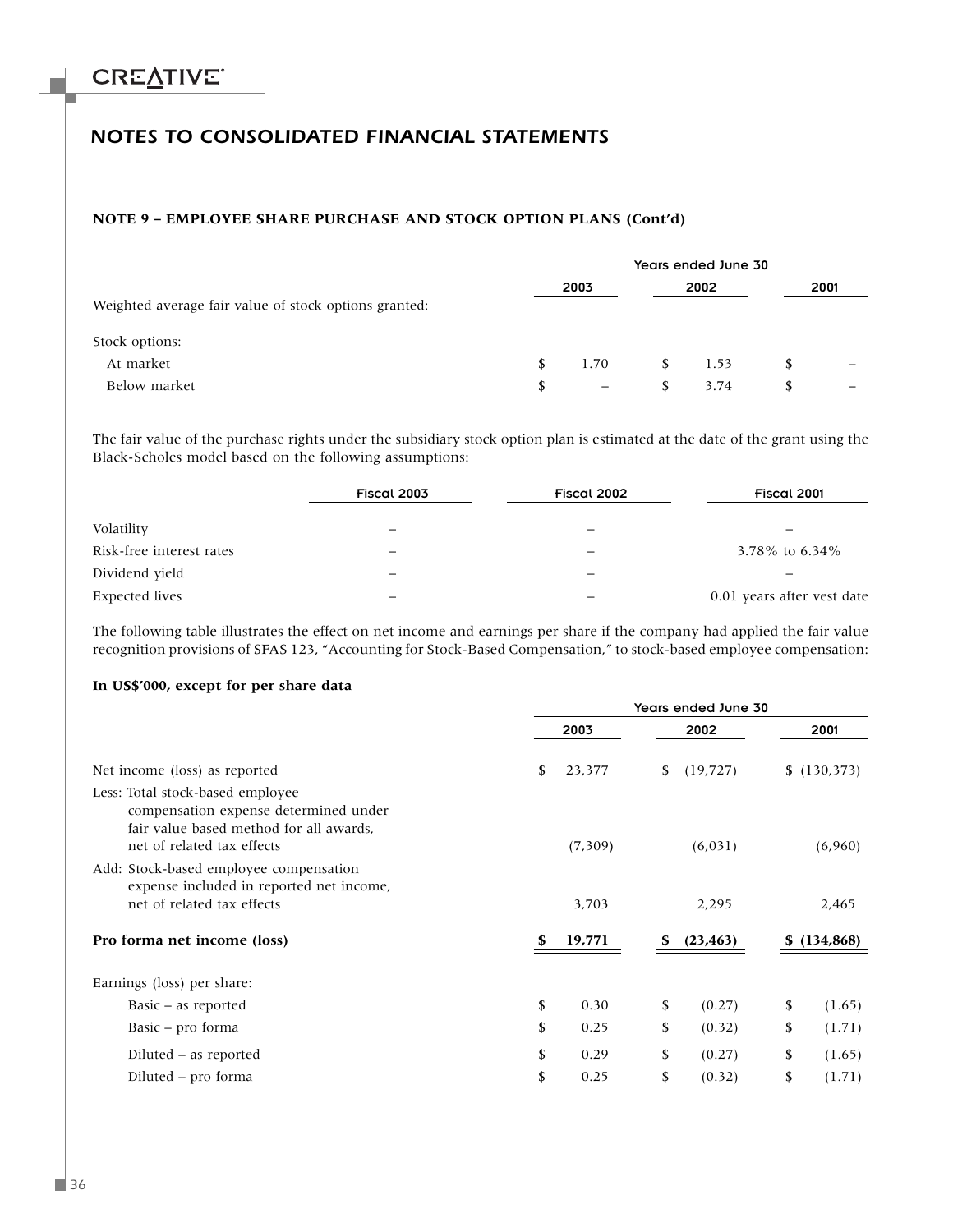#### **NOTE 10 – INCOME TAXES**

Creative was granted a Pioneer Certificate in 1990 under the Singapore Economic Expansion Incentives (Relief from Income Tax) Act, Cap. 86 for the design and manufacture of digital computer video, audio and multimedia products, including personal computers and related components, chipsets and software but not including interest income. The Pioneer Certificate exempted income derived from such activities ("Pioneer Income") from tax in Singapore, subject to certain conditions. The Pioneer Certificate expired in March 2000.

Creative has applied for a separate and new Pioneer Certificate. If Creative is awarded this new Pioneer Certificate, profits under the new Pioneer Certificate will be exempted from tax in Singapore. For fiscal 2001, 2002 and 2003, corporate tax was provided for in full based on the standard tax rates of 24.5% for fiscal 2001 and 22% for fiscal 2002 and 2003, as the terms and agreements of the new Pioneer Certificate is currently still under negotiation as at to-date. The new Pioneer Certificate is expected to result in the reduction of Creative's provision for income taxes, subject to the terms and agreement by the Singapore Comptroller of Income Tax.

The Singapore and other components of income (loss) before income taxes are as follows (in US\$'000):

|                                                         | Years ended June 30 |          |     |           |    |              |
|---------------------------------------------------------|---------------------|----------|-----|-----------|----|--------------|
|                                                         |                     | 2003     |     | 2002      |    | 2001         |
| Singapore                                               |                     | 36,199   | SS. | 45.738    | S. | 25,193       |
| Other countries                                         |                     | (10,181) |     | (57,924)  |    | (146,688)    |
| Income (loss) before income taxes and minority interest |                     | 26,018   |     | (12, 186) |    | \$(121, 495) |

The provisions for income taxes consists of (in US\$'000):

|                             | Years ended June 30 |       |    |       |  |       |  |
|-----------------------------|---------------------|-------|----|-------|--|-------|--|
|                             |                     | 2003  |    | 2002  |  | 2001  |  |
| Singapore                   |                     | 2,464 | S. | 4,780 |  | 7,971 |  |
| Other countries             |                     | 256   |    | 918   |  | 438   |  |
| Provisions for income taxes |                     | 2,720 |    | 5,698 |  | 8,409 |  |

Creative's effective tax provision for fiscal 2003, 2002 and 2001 reconciles to the amount computed by applying the Singapore statutory rate of 22.0% for 2003 and 2002 and 24.5% for 2001 to income before income taxes and minority interest, as follows (in US\$'000):

|                                                  | Years ended June 30 |         |    |         |    |           |
|--------------------------------------------------|---------------------|---------|----|---------|----|-----------|
|                                                  |                     | 2003    |    | 2002    |    | 2001      |
| Income tax (benefit) at Singapore statutory rate | \$                  | 5.724   | \$ | (2,681) | \$ | (29, 766) |
| Tax excempt income                               |                     |         |    |         |    |           |
| Singapore                                        |                     | (11)    |    | (13)    |    | (834)     |
| Others                                           |                     |         |    |         |    |           |
| Non-deductible expenses and write-offs           |                     | 1,433   |    | 3,013   |    | 5,486     |
| Change in valuation allowances                   |                     | (6,106) |    | (657)   |    | 8,699     |
| Rate differences and others                      |                     | 1,680   |    | 6,036   |    | 24,824    |
| <b>Provisions for income taxes</b>               | \$                  | 2,720   | \$ | 5,698   | S  | 8,409     |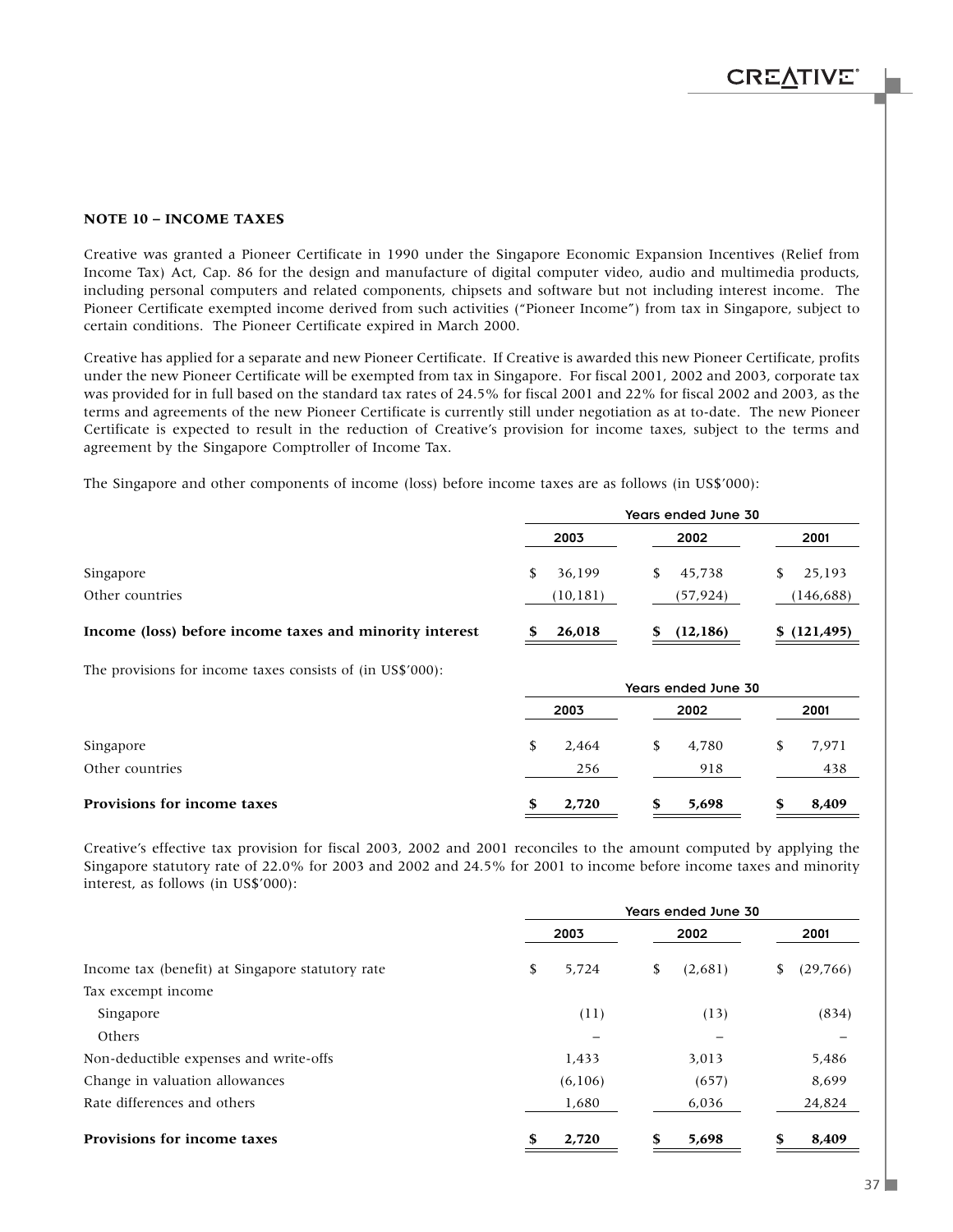### *NOTES TO CONSOLIDATED FINANCIAL STATEMENTS*

#### **NOTE 10 – INCOME TAXES (Cont'd)**

Deferred tax assets at June 30, 2003 and 2002 consisted of the following (in US\$'000):

|                                             | As of June 30 |           |    |           |  |
|---------------------------------------------|---------------|-----------|----|-----------|--|
|                                             |               | 2003      |    | 2002      |  |
| Non-deductible reserves                     | \$            | 26,110    | \$ | 33,778    |  |
| Net operating loss carryforwards            |               | 70,390    |    | 20,099    |  |
| Other                                       |               | 1,971     |    | 1,765     |  |
| Total deferred tax assets                   | \$            | 98,471    | \$ | 55,642    |  |
| Valuation allowance for deferred tax assets |               | (98, 471) |    | (55, 642) |  |
|                                             | S             |           | S  |           |  |

Creative had Irish net operating loss carryforward of nil and approximately \$1.9 million at June 30, 2003 and June 30, 2002. US net operating loss carryforward is approximately \$162.0 million and \$47.8 million as at June 30, 2003 and June 30, 2002. The Irish net operating losses have an indefinite carryforward period while the US net operating losses expire between 2005 to 2022. The utilization of these net operating losses by Creative is subject to certain conditions.

Valuation allowance is provided for Creative's deferred tax assets as management believes substantial uncertainty exists regarding the realizability of these assets.

Creative has United States tax deductions not included in the net operating loss carryforward described above aggregating approximately \$53.6 million at June 30, 2003 and June 30, 2002, as a result of the exercise of employee stock options, the tax benefit of which has not been realized. The tax benefit of the deductions, when realized will be accounted for as a credit to additional paid-in capital rather than a reduction of the income tax provision.

#### **NOTE 11 – DEBT OBLIGATIONS**

On March 13, 1996, Creative Technology Centre Pte Ltd ("CTC"), a Singapore subsidiary of Creative, entered into an agreement with two banks for an eight year term loan facility for up to S\$60.0 million (\$34.0 million) to finance the construction of Creative's headquarters building in Singapore. The loan is repayable in nineteen quarterly installments comprising eighteen installments of S\$1.5 million (\$0.9 million) and a final installment for the remaining S\$30.9 million (\$17.6 million). The repayment commenced on July 5, 1998. The interest on the outstanding loan balance is payable at the banks' cost of funds plus 1.25%. The interest rate charged for fiscal 2002 was at 2.19%. The loan is secured by a first mortgage on the building and by way of a fixed and floating charge over all assets of CTC. At June 30, 2002, S\$33.9 million (\$19.2 million) was outstanding. The outstanding balance was fully repaid by CTC in January 2003.

On November 21, 2002, CTC entered into a new nine year term loan facility for up to S\$54.0 million (\$30.8 million) with one of the banks. The loan is repayable in thirty-six quarterly installments of S\$1.5 million (\$0.9 million). The repayment commenced on March 31, 2003. The interest on the outstanding loan balance is based on bank's floating rate plus margin 1.5%. The interest rate charged for fiscal 2003 was at 2.15%. The loan is secured by a first mortgage on the building and by way of a fixed and floating charge over all assets of CTC. At June 30, 2003, S\$51.0 million (\$29.1 million) was outstanding.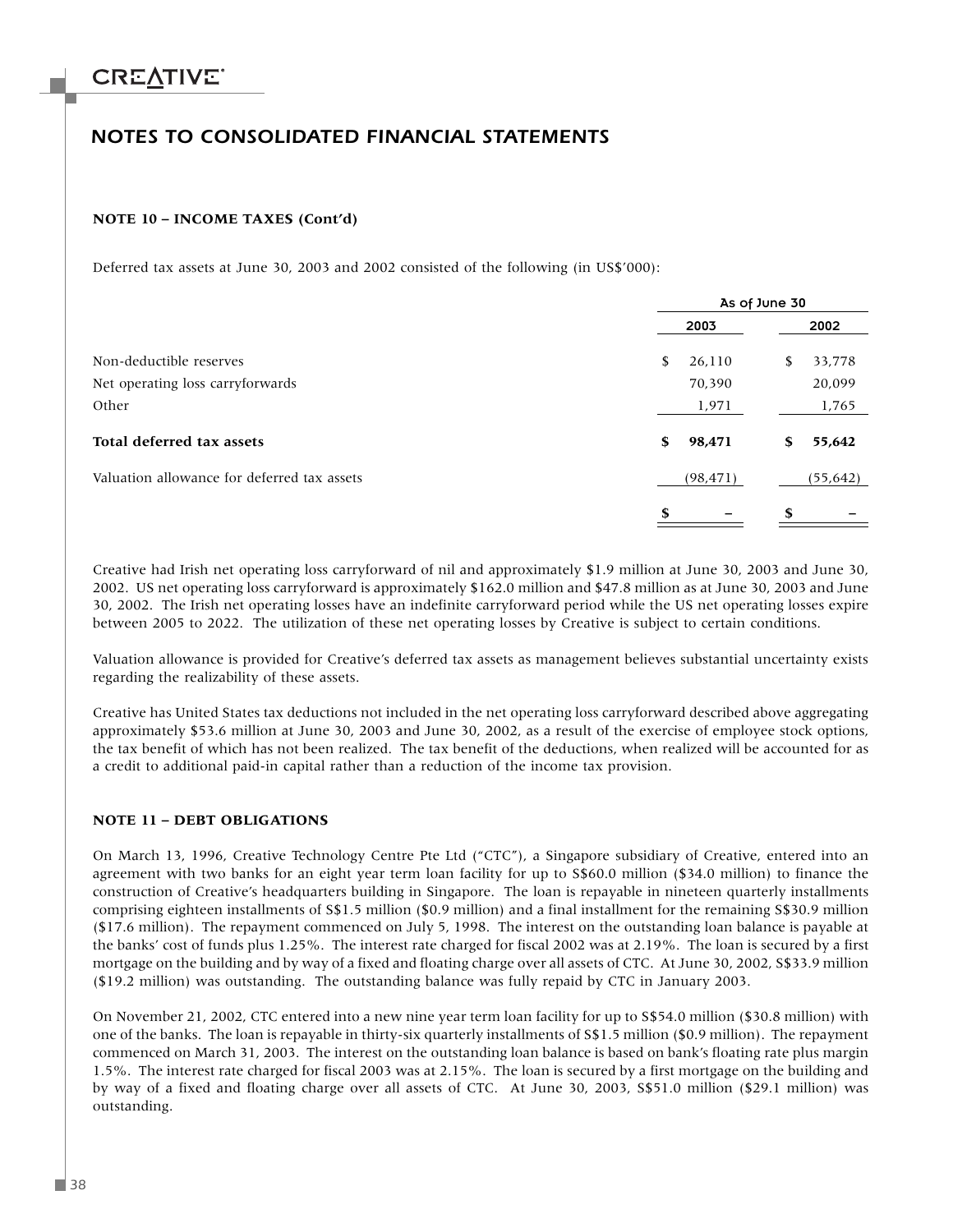3Dlabs has an overdraft facility for 2.0 million Pounds Sterling expiring on December 31, 2002 and the outstanding balance was \$3.7 million as at June 30, 2002. The facility charges interest at a rate of 1.0% above the bank's currency base rate if the overdraft balance is less than 2.0 million Pounds Sterling and 4.0% above the bank's currency base rate at any amount exceeding 2.0 million Pounds Sterling. The bank's currency base rate was 4.0% at June 30, 2002. A \$3.5 million restricted investment with a Bermuda financial institution was held as collateral for this facility in the form of a certificate of deposit (see Note 1). At June 30, 2003, the outstanding balance has been repaid in full and all liabilities discharged.

In August 2000, 3Dlabs entered into a \$1.0 million credit facility to finance certain software purchases. The facility requires equal quarterly installments of \$0.25 million and expired December 31, 2001. The repayments under the credit facility were revised in 2001, resulting in equal monthly repayments of \$0.08 million commencing January 2002. The advances under the facility accrue interest at a per annum rate of the bank's currency base rate of 4.0% plus 1%. At June 30, 2002, \$0.75 million was outstanding. A \$1.0 million restricted investment with a Bermuda financial institution was held as collateral for this facility in the form of a certificate of deposit (see Note 1). At June 30, 2003, the outstanding balance has been repaid in full and all liabilities discharged.

3Dlabs has entered into a Loan and Security Agreement with a financial institution in an amount up to \$20.0 million or 85% of the qualified accounts receivable of 3Dlabs' U.S. companies, whichever is less. The Agreement expires in July 2004 and is secured by all tangible and intangible assets of 3Dlabs. Borrowings under the Agreement bear interest at 1.25% above the institution's prime rate. The Agreement contains certain covenants, including that 3Dlabs meet certain agreedupon financial covenants. There were no borrowings outstanding under the Agreement as at June 30, 2003.

In December 1999, prior to its acquisition by Creative, 3Dlabs issued a subordinated convertible note to an investor in the principal amount of \$7.5 million which matures in December 2004. The outstanding unpaid principal balance under the note bears interest at a rate of 4.5% per annum, payable upon conversion, prepayment or at maturity. The holder of the note has the option to convert all or a portion of the outstanding unpaid principal balance under the note plus interest into shares of 3Dlabs' common stock at a conversion price of \$5.563 per share or to transfer the note to a third party. At any time after June 2002, 3Dlabs has the option to require the noteholder to convert all or a portion of the outstanding unpaid principal balance under the note plus interest, so long as the weighted average closing share price of 3Dlabs' common stock is equal to or greater than the conversion price of \$5.563 for twenty trading days prior to the conversion date. In August 2002, after the closing of the acquisition of 3Dlabs by Creative, 3Dlabs, the noteholder and Creative entered into an amendment of the convertible subordinated note agreement and convertible subordinated note to allow the outstanding unpaid principal balance under the note plus interest to be convertible into ordinary shares of Creative, at the conversion price equal to \$18.05. To-date, no conversion has been made. 3Dlabs may prepay the outstanding unpaid principal balance plus interest due upon thirty days' prior written notice to the noteholder.

The following table presents the payments due by period for the long term debt and capital lease obligations as of June 30, 2003:

|                               |              |                     |    | Payments Due by Period (US\$'000) |                   |    |                  |
|-------------------------------|--------------|---------------------|----|-----------------------------------|-------------------|----|------------------|
| <b>Debt Obligations</b>       | Total        | Less than<br>1 year |    | 1 to 3<br>years                   | $4$ to 5<br>years |    | After 5<br>years |
| Long Term Debt                | \$<br>29.091 | \$<br>3.423         | \$ | 6,845                             | 6.845             | \$ | 11.978           |
| Convertible Note              | 8,764        |                     |    | 8,764                             |                   |    |                  |
| Capital Lease Obligations     | 3,433        | 1,949               |    | 1,439                             | 45                |    |                  |
| <b>Total Debt Obligations</b> | 41,288       | \$<br>5,372         | s  | 17,048                            | 6,890             | S  | 11,978           |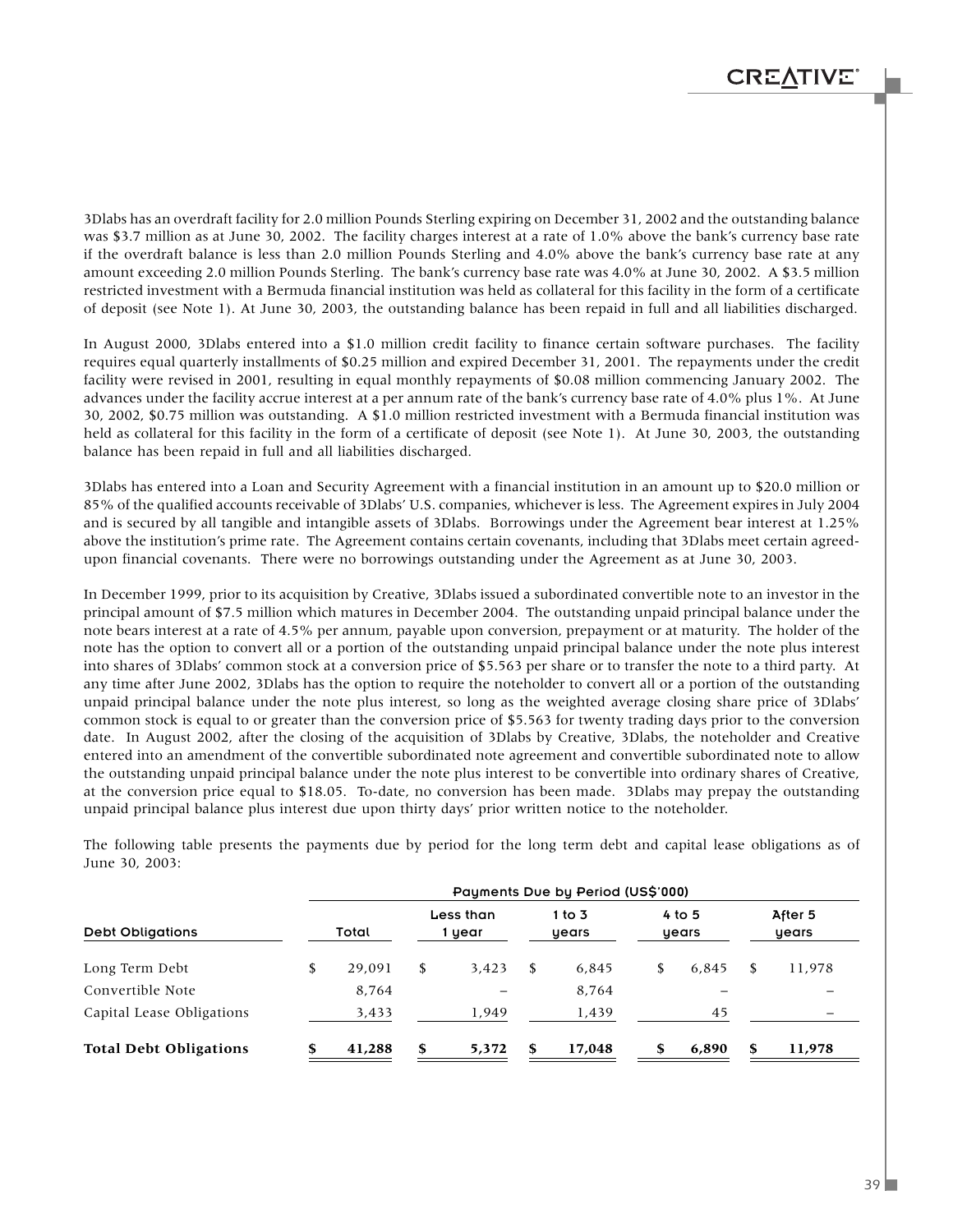### *NOTES TO CONSOLIDATED FINANCIAL STATEMENTS*

#### **NOTE 11 – DEBT OBLIGATIONS (Cont'd)**

Creative has various other credit facilities relating to overdrafts, letters of credit, bank guarantees and short term loans with several banks totaling approximately \$92.5 million at June 30, 2003. Within these credit facilities, sub-limits have been set on how Creative may utilize the overall credit facilities. At June 30, 2003, \$3.0 million in letters of credit and \$1.6 million in bank guarantees were drawn under these facilities. Facilities under letters of credit and bank guarantees bear interest at approximately the banks' prime rates, and for interest rates on overdraft and short term loan facilities, please see above comments.

#### **NOTE 12 – MINORITY INTEREST**

In May 2000, a wholly owned subsidiary issued 5.0 million convertible preference shares at \$4.50 per share, resulting in net proceeds to the subsidiary of \$22.5 million. In November 2001, Creative entered into agreements with the holders of these 5.0 million convertible preference shares to repurchase all such shares for \$10.0 million cash. The repurchase was completed during the quarter ended March 31, 2002 and the excess of carrying value over the repurchase price paid of \$11.8 million was credited to additional paid in capital.

In July 2002, CTC declared dividends of approximately \$4 million to its shareholders, namely Creative and Bukit Frontiers Pte Ltd ("BFPL"), a company owned by Creative's Chairman and CEO, Sim Wong Hoo. Creative and BFPL received a net dividend of approximately \$2 million each.

In accordance with the joint venture agreement with BFPL as approved by Creative's shareholders, in July 2002, Creative acquired from BFPL the remaining 50% interest that it did not currently own in its building located in the International Business Park in Singapore. The consideration payable by Creative for the 50% interest in CTC amounted to approximately \$4 million. Additionally, Creative repaid the outstanding building-related loans of \$7.1 million to BFPL. The financial consideration for the purchase of CTC shares was set at CTC's audited net asset valued at July 4, 2002, based on the value of the building as determined by an independent property appraiser. The acquisition was accounted for by the purchase method. The payment was allocated to land and buildings, deferred tax liability and against minority interest.

#### **NOTE 13 – OTHER CHARGES**

In fiscal 2002, Creative wrote off \$26.1 million of in-process technology arising from the acquisition of 3Dlabs (see Note 16).

In fiscal 2001, Creative recorded restructuring and other charges of \$22.8 million included in operating expenses and an inventory charge of \$8.2 million to cost of goods sold. The \$8.2 million inventory charge primarily related to digital video recorders and certain graphic cards written down to their estimated sales values. The \$22.8 million restructuring and other charges comprised \$5.1 million in employee separation costs, \$3.3 million in facility exit costs, fixed asset impairment write-downs of \$3.2 million and write-off of other assets acquired from Aureal amounting to \$11.2 million.

Employee separation costs represented the costs of involuntary severance benefits for approximately 400 positions. As of June 30, 2002, all the affected employees had separated from the Company and all payments were made. Facility exit costs primarily include lease termination and unutilized capacity costs. At June 30, 2003, there is no accrual for employee separation costs and accrual for exit costs of \$0.4 million were included in accrued liabilities in the consolidated balance sheet. During fiscal 2003, an adjustment for over accrual of facility exit costs of \$0.2 million was reversed to the selling, general and administrative expenses.

Fixed asset impairment write-downs of \$3.2 million and write-off of other assets acquired from Aureal of \$11.2 million in fiscal 2001 are attributed to manufacturing and other equipment associated with the facilities being closed as well as certain other intangible assets which have been impaired as a result of recent changes in market conditions.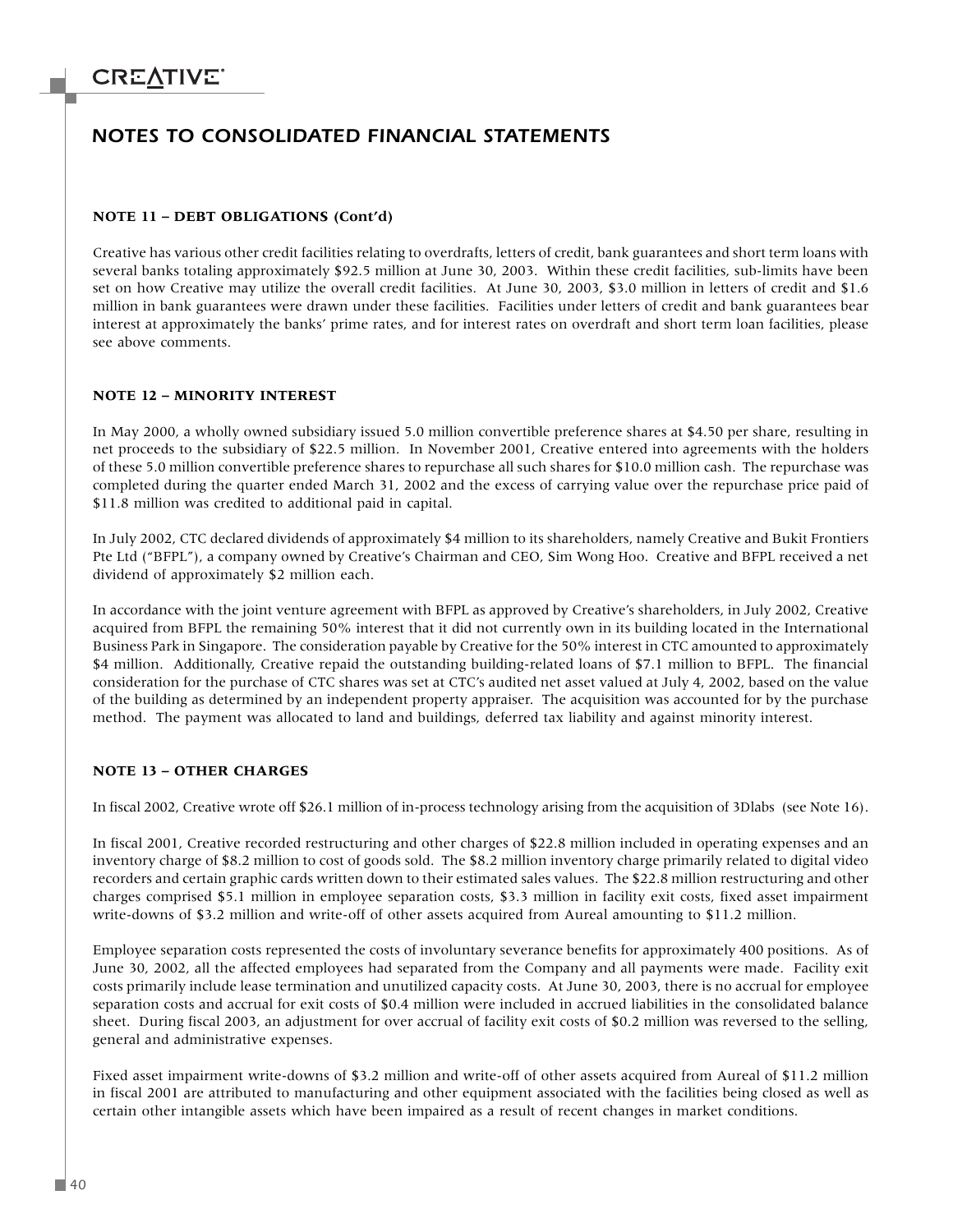#### **NOTE 14 – LITIGATION**

During the course of its normal business operations, Creative and its subsidiaries are involved from time to time in a variety of intellectual property and other disputes, including claims against Creative alleging copyright infringement, patent infringement, contract claims, employment claims and business torts. A lawsuit by a purported class of 3Dlabs shareholders against Creative and 3Dlabs has been dismissed in defendants' favor and is no longer pending. Ongoing disputes exist with, among other entities, the Lemelson Foundation (an action involving patent claims by Lemelson against over 500 entities, including Creative, which action has been stayed pending resolution of issues in third party litigation) and Extreme Audio Reality, Inc. (a patent infringement suit). Creative is subject to two actions alleging violations of California Business and Professions Code Section 17200 by representative purchasers of Audigy sound cards (an action for false advertising and unfair competition based on allegations that Creative's packaging and advertising falsely represent the Audigy sound card's audio processing capabilities) and purchasers of Nomad MuVo (an action alleging false advertising and unfair competition in connection with the available storage capacity contained in the flash memory MP3 players). Creative also from time to time receives licensing inquiries and/or threats of potential future patent claims from a variety of entities, including Lucent Technologies and Dyancore Holdings.

Creative believes it has valid defenses to the various claims asserted against it, and intends to defend the actions vigorously. However, should any of these claimants prevail in their suits or claims, Creative does not expect there to be any consequent material adverse effect on its financial position, cash flow or results of operations.

#### **NOTE 15 – INVESTMENTS**

Due to a continued downturn in global equity markets, Creative experienced a decline in its investment portfolio in fiscal 2003 and 2002, resulting in net investment losses of \$6.0 million and \$45.4 million, respectively. Net investment losses of \$6.0 million in fiscal 2003 include permanent write-downs of quoted and unquoted investments by \$13.6 million and net gains from quoted investments of \$7.6 million. Included in the results of operations for fiscal 2002 were permanent write-downs of quoted and unquoted investments by \$49.3 million and net gains from quoted investments of \$3.9 million.

#### **NOTE 16 – BUSINESS COMBINATION**

In May 2002, Creative completed the acquisition of 3Dlabs, a graphics vendor, supplying graphics accelerator solutions for professionals in Computer Aided Design ("CAD"), Digital Content Creation ("DCC"), and visual simulation markets. Creative believes that the acquisition will provide Creative a significant competitive advantage in the graphics space and allow Creative to re-emphasize graphics products.

To acquire the remaining outstanding capital stock of 3Dlabs, Creative paid approximately \$37.0 million in cash, issued approximately 6.3 million shares of Creative's ordinary shares valued at approximately \$71.7 million at the time of the closing, and assumed 3Dlabs' outstanding options exercisable into approximately 1.6 million shares of Creative ordinary shares valued at approximately \$12.0 million at the time of the closing. As a result of the acquisition, Creative also assumed 3Dlabs net liabilities of \$21.1 million. In addition, Creative incurred approximately \$1.3 million in transaction fees, including legal, valuation and accounting fees. The ordinary shares issued were valued in accordance with EITF Issue No. 99-12, "Determination of the Measurement Date for the Market Price of Acquirer Securities Issued in a Purchase Business Combination," using the average for the Creative closing prices ordinary shares during the two days before and two days after (and including) the day on which the total number of Creative shares issuable to holders of 3Dlabs common shares were fixed and determinable. The assumed stock options were valued using the Black-Scholes valuation model, with a volatility rate of 60%, a risk-free interest rate of 2.20% to 4.93%, expected dividend yield of 2.5%, and an estimated vest term of 0.01 years after vest date.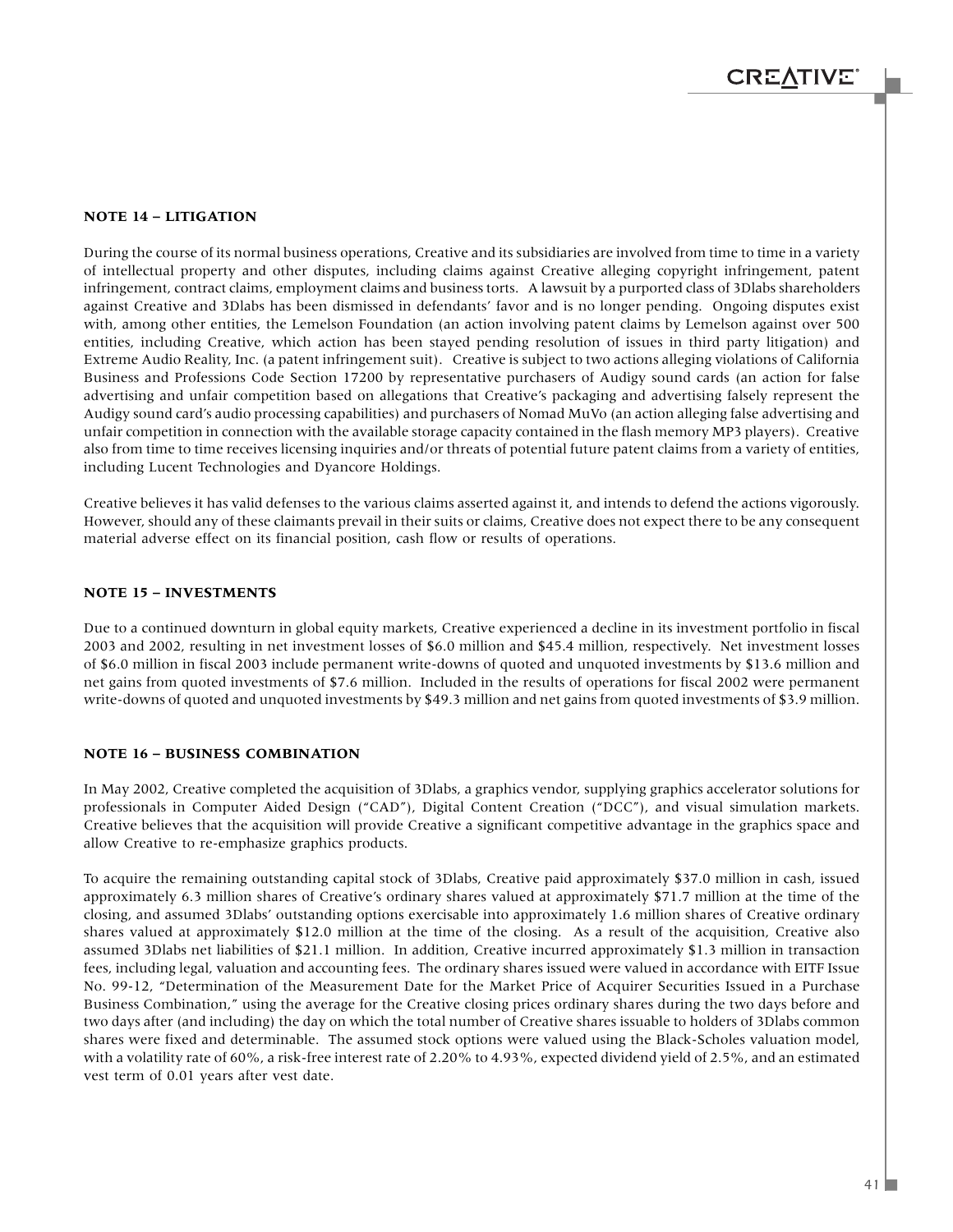### *NOTES TO CONSOLIDATED FINANCIAL STATEMENTS*

#### **NOTE 16 – BUSINESS COMBINATION (Cont'd)**

Of the total assumed stock options of 3Dlabs, approximately 1.3 million stock options with an intrinsic value of \$7.0 million were unvested. In accordance with FIN 44, "Accounting for Certain Transactions Involving Stock Compensation," these unvested options were accounted for as deferred stock-based compensation and are being recognized as compensation expense over their related vesting periods. Total stock-based compensation expense with respect to the unvested options totaled \$0.3 million in fiscal 2002.

Creative accounted for the acquisition using the purchase method of accounting and has included the results of 3Dlabs from the acquisition date of May 15, 2002. The allocation of the purchase price to in-process technology and identifiable intangible assets acquired was based on independent appraisals. The income approach, which includes an analysis of the markets, cash flows and risks associated with achieving such cash flows, was the primary technique utilized in valuing the existing technology, in-process technology and non-competition agreements. The estimated net free cash flows generated by the existing technology, in-process technology and non-competition agreements were discounted at rates ranging from 16% to 40%. In estimating the fair value of the patents/core technology and trade name/trademarks, royalty savings approach was used, whereby the value of an asset was estimated by capitalizing the royalties saved, with discount rates ranging from 18% to 28%.

The following table summarizes the estimated fair values of the tangible assets acquired and the liabilities assumed at the date of acquisition (in US\$'000):

| Cash                      |   | 11,285    |
|---------------------------|---|-----------|
| Other current assets      |   | 13,899    |
| Property and equipment    |   | 10,717    |
|                           |   |           |
| Total assets acquired     | S | 35,901    |
| Total liabilities assumed |   | (56, 963) |
|                           |   |           |
| Net liabilities assumed   |   | (21,062)  |

The following table summarizes the allocation of the purchase price to the tangible and identifiable intangible assets acquired and liabilities assumed (in US\$'000):

| Net liabilities assumed                                    | \$ | (21,062) |
|------------------------------------------------------------|----|----------|
| Goodwill                                                   |    | 91,976   |
| Acquired in-process technologies                           |    | 26,080   |
| Other intangible assets consisting of:                     |    |          |
| Existing technology                                        |    | 7,580    |
| Patent/core technology                                     |    | 6,910    |
| Non-competition agreement                                  |    | 620      |
| Trade name/trademarks                                      |    | 4,160    |
| Total purchase price excluding deferred share compensation | \$ | 116,264  |
| Total deferred share compensation                          |    | 7,053    |
| Total purchase price including deferred share compensation | S  | 123,317  |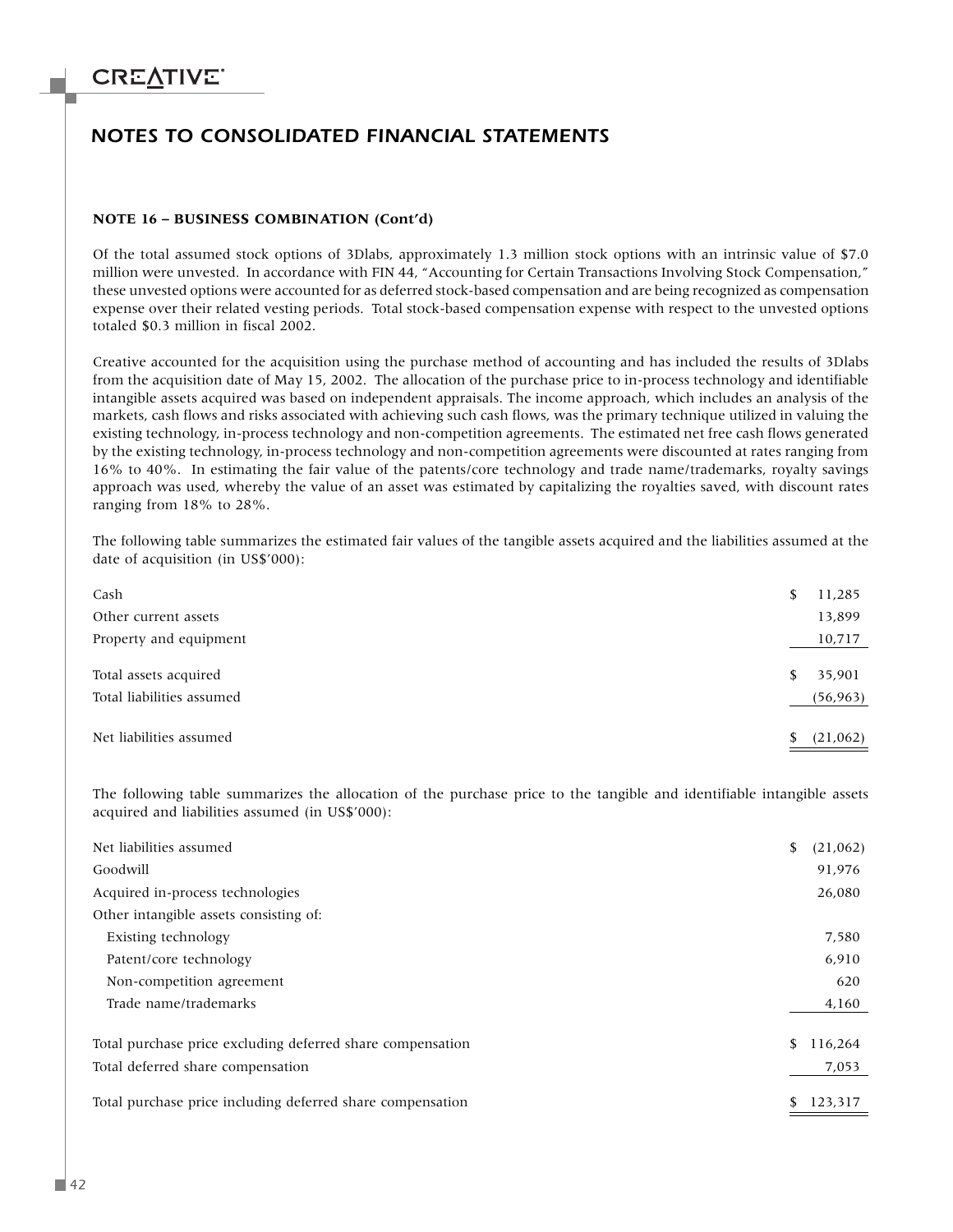The intangible assets are being amortized over their respective benefit periods, which range from one to six years. In accordance with SFAS 142, "Goodwill and Other Intangible Assets," Creative will assess goodwill for impairment at least annually.

In accordance with the prevailing accounting standards, the amount of \$26.1 million allocated to acquired in-process technology was written off as other charges in fiscal 2002. It is reasonably possible that the development of this technology could fail because of either prohibitive cost, inability to perform the required efforts to complete the technology or other factors outside of Creative's control such as a change in the market for the resulting developed products. In addition, at such time that the project is completed it is reasonably possible that the completed products do not receive market acceptance or that Creative is unable to produce and market the product cost effectively.

The following unaudited pro forma information has been prepared assuming that the above acquisitions had taken place at the beginning of the earliest periods presented. The amount of the aggregate purchase price allocated to in-process technology has been excluded from the pro forma information as it is a non-recurring item. The pro forma financial information is not necessarily indicative of the combined results that would have occurred had the acquisitions taken place at the beginning of the earliest period, nor is it necessarily indicative of results that may occur in the future.

| In US\$'000            | Unaudited Pro Forma<br>for the years ended June 30 |             |  |  |
|------------------------|----------------------------------------------------|-------------|--|--|
|                        | 2002                                               | 2001        |  |  |
| Sales, net             | \$859,096                                          | \$1,317,147 |  |  |
| Net loss               | (31, 778)                                          | (160, 611)  |  |  |
| Basic loss per share   | (0.43)                                             | (2.03)      |  |  |
| Diluted loss per share | (0.43)                                             | (2.03)      |  |  |

#### **NOTE 17 – SEGMENT REPORTING**

Creative operates primarily in one industry segment and provides advanced multimedia solutions for personal computers and personal digital entertainment products. Creative has manufacturing plants in Singapore, Malaysia and China with the European distribution center located in Dublin, Ireland and the Americas distribution center located in Milpitas, California. Creative focuses its worldwide sales and marketing efforts predominantly through sales offices in North America, Europe and the Asia Pacific region.

The following is a summary of operations by geographical regions (in US\$'000):

|                            |              | Years ended June 30 |               |  |  |  |  |
|----------------------------|--------------|---------------------|---------------|--|--|--|--|
|                            | 2003         | 2002                | 2001          |  |  |  |  |
| <b>External net sales:</b> |              |                     |               |  |  |  |  |
| Asia Pacific               | \$<br>95,711 | 141,966<br>S        | 227,146<br>\$ |  |  |  |  |
| The Americas               | 343,946      | 390,861             | 596,295       |  |  |  |  |
| Europe                     | 262,112      | 273,078             | 402,627       |  |  |  |  |
| Consolidated               | 701,769<br>S | 805,905<br>S        | 1,226,068     |  |  |  |  |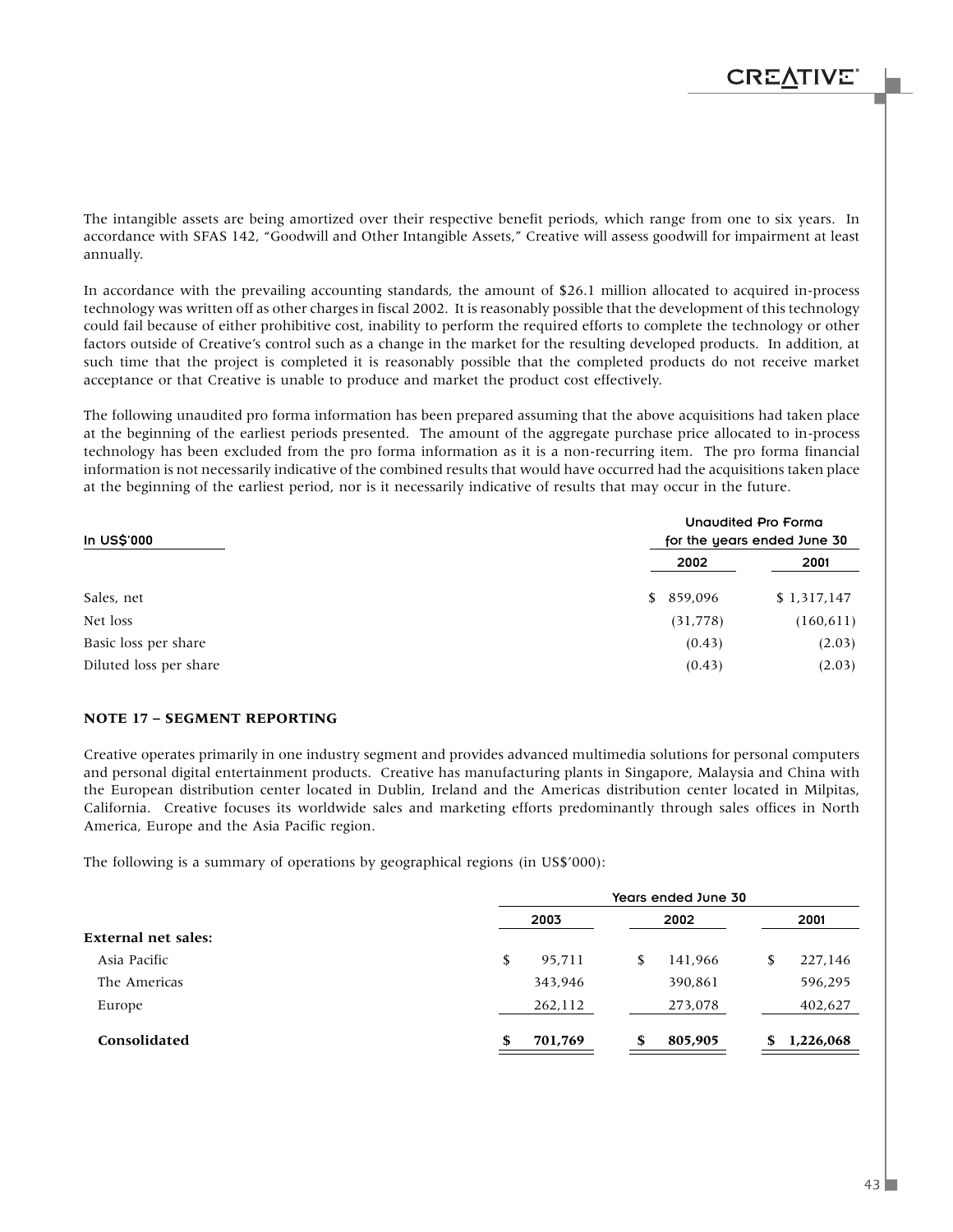### *NOTES TO CONSOLIDATED FINANCIAL STATEMENTS*

#### **NOTE 17 – SEGMENT REPORTING (Cont'd)**

|                          |               | Years ended June 30 |              |
|--------------------------|---------------|---------------------|--------------|
|                          | 2003          | 2002                | 2001         |
| Operating income (loss): |               |                     |              |
| Asia Pacific             | \$<br>25,353  | \$<br>11,126        | \$<br>26,913 |
| The Americas             | (10, 744)     | (5,290)             | (18, 954)    |
| Europe                   | 12,594        | 22,237              | 16,620       |
| Consolidated             | 27,203<br>\$  | 28,073<br>\$        | 24,579<br>\$ |
|                          |               | As of June 30       |              |
|                          | 2003          | 2002                |              |
| Identifiable assets:     |               |                     |              |
| Asia Pacific             | \$<br>496,646 | \$<br>468,227       |              |
| The Americas             | 89,683        | 122,651             |              |
| Europe                   | 60,514        | 75,500              |              |
| Consolidated             | 646,843<br>\$ | 666,378<br>\$       |              |

Long-lived assets are based on the physical location of the assets at the end of each of the fiscal years. Goodwill of \$92.0 million as of June 30, 2003 and 2002 was allocated to Asia Pacific region. Geographic revenue information for the three years ended June 30, 2003 is based on the location of the selling entity.

|                          | As of June 30 |    |         |  |
|--------------------------|---------------|----|---------|--|
|                          | 2003          |    | 2002    |  |
| Identifiable assets:     |               |    |         |  |
| Singapore                | \$<br>289,248 | \$ | 233,316 |  |
| United States of America | 89,683        |    | 122,651 |  |
| Ireland                  | 52,382        |    | 61,268  |  |
| Rest of World            | 215,530       |    | 249,143 |  |
| Consolidated             | \$<br>646,843 | \$ | 666,378 |  |

|                                            | Years ended June 30 |                   |                   |  |  |
|--------------------------------------------|---------------------|-------------------|-------------------|--|--|
|                                            | 2003                | 2002              | 2000              |  |  |
| Revenue by geographic region:<br>Singapore | \$<br>58.418        | \$<br>89.458      | 149,228<br>\$     |  |  |
| United States of America                   | 343.946             | 390,861           | 596,295           |  |  |
|                                            |                     |                   |                   |  |  |
| Ireland<br>Rest of World                   | 260.964<br>38,441   | 272,824<br>52,762 | 402,627<br>77,918 |  |  |
|                                            |                     |                   |                   |  |  |
| Consolidated                               | \$<br>701,769       | 805,905<br>S      | \$1,226,068       |  |  |

**Major customers:** In fiscal 2003, 2002 and 2001, no customer accounted for more than 10% of net revenues. As of June 30, 2003 and 2001, two and one customer(s) respectively accounted for more than 10% of net accounts receivable and as of June 30, 2002, no customer accounted for more than 10% of net accounts receivable.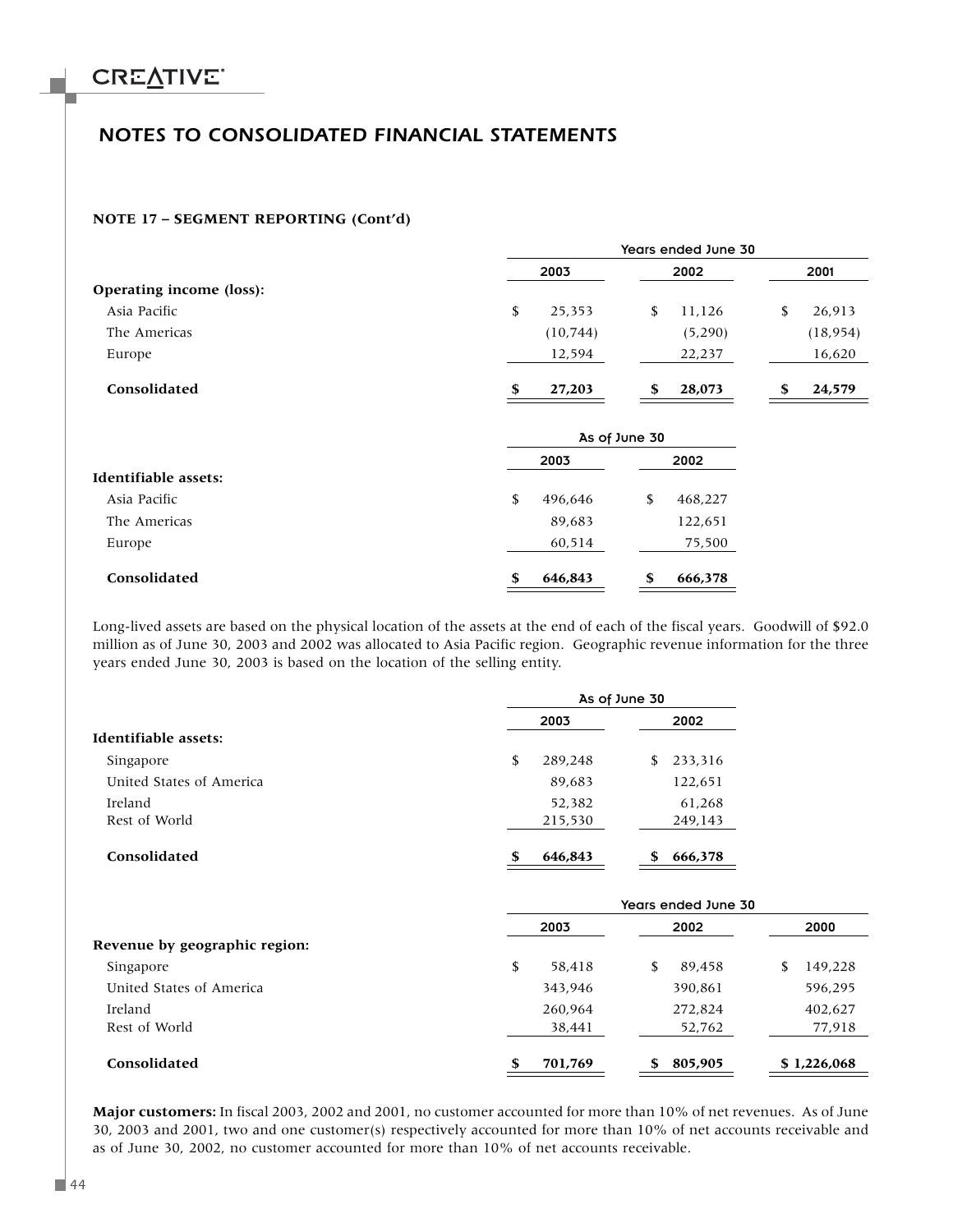### *STOCK MARKET INFORMATION*

Creative's ordinary shares have been traded on the NASDAQ National Market ("NASDAQ") since August 3, 1992, under the symbol "CREAF." Creative's ordinary shares have been traded on the Singapore Exchange ("SGX-ST") since June 15, 1994. In January 2003, Creative announced that it intends to move to a single primary stock exchange listing on the SGX-ST. Consequently, Creative intends to delist its ordinary shares from NASDAQ and will initiate steps that can facilitate the elimination of its U.S. public reporting obligations. On June 1, 2003, a flow back restriction was commenced. The flow back restriction stops the electronic transfer of Creative's ordinary shares from the register of The Central Depository (Pte) Limited in Singapore to accounts with brokers located in the United States. The delisting of Creative ordinary shares from NASDAQ would not affect the status of Creative's shares on the SGX-ST.

The following table presents, for the registered shares on the NASDAQ and SGX-ST: (i) the annual high and low market prices for the five most recent full fiscal years; (ii) the high and low market prices for each full fiscal quarter for the two most recent full fiscal years; and (iii) the high and low market prices for each month for the most recent six months. These prices do not include retail markups, markdowns, or commissions.

|                                                      | <b>NASDAQ</b><br>(Price in US\$/Share) |      | SGX-ST<br>(Price in Singapore \$/Share) |       |  |
|------------------------------------------------------|----------------------------------------|------|-----------------------------------------|-------|--|
|                                                      | High                                   | Low  | High                                    | Low   |  |
| <b>Annual High and Low</b>                           |                                        |      |                                         |       |  |
| Fiscal 1999                                          | 18.56                                  | 8.12 | 30.30                                   | 14.10 |  |
| Fiscal 2000                                          | 38.00                                  | 9.69 | 64.00                                   | 16.60 |  |
| Fiscal 2001                                          | 23.81                                  | 8.10 | 41.00                                   | 14.90 |  |
| Fiscal 2002                                          | 15.05                                  | 4.20 | 27.90                                   | 8.15  |  |
| Fiscal 2003                                          | 10.50                                  | 5.65 | 18.90                                   | 10.10 |  |
| <b>Quarterly High and Low</b><br><b>Fiscal 2002:</b> |                                        |      |                                         |       |  |
| First Quarter                                        | 9.00                                   | 4.20 | 16.90                                   | 8.15  |  |
| Second Quarter                                       | 8.30                                   | 4.24 | 15.10                                   | 8.25  |  |
| Third Quarter                                        | 15.05                                  | 8.16 | 27.90                                   | 14.80 |  |
| Fourth Quarter                                       | 12.20                                  | 8.40 | 22.90                                   | 15.10 |  |
| <b>Fiscal 2003</b>                                   |                                        |      |                                         |       |  |
| First Quarter                                        | 10.50                                  | 6.26 | 18.90                                   | 11.50 |  |
| Second Quarter                                       | 8.55                                   | 6.10 | 14.70                                   | 11.10 |  |
| Third Quarter                                        | 7.75                                   | 5.65 | 13.70                                   | 10.10 |  |
| Fourth Quarter                                       | 8.30                                   | 6.06 | 14.70                                   | 10.70 |  |
| Monthly High and Low                                 |                                        |      |                                         |       |  |
| March 2003                                           | 6.55                                   | 5.65 | 11.80                                   | 10.10 |  |
| April 2003                                           | 6.65                                   | 6.06 | 12.30                                   | 10.70 |  |
| May 2003                                             | 6.77                                   | 6.20 | 11.90                                   | 11.10 |  |
| June 2003                                            | 8.30                                   | 6.52 | 14.70                                   | 11.40 |  |
| <b>July 2003</b>                                     | 8.63                                   | 7.91 | 15.20                                   | 14.10 |  |
| August 2003                                          | 10.69                                  | 7.73 | 18.80                                   | 13.80 |  |

As of September 19, 2003, there were approximately 14,735 shareholders of record of the ordinary shares, of which approximately 282 were registered in the US, and approximately 14,453 in Singapore. Because many of the US shares are held by brokers and other institutions on behalf of shareholders, Creative is unable to estimate the total number of shareholders represented by these US record holders.

On September 19, 2003, the closing price of Creative's ordinary shares on the NASDAQ National Market was \$10.85 and on the SGX-ST was S\$18.80.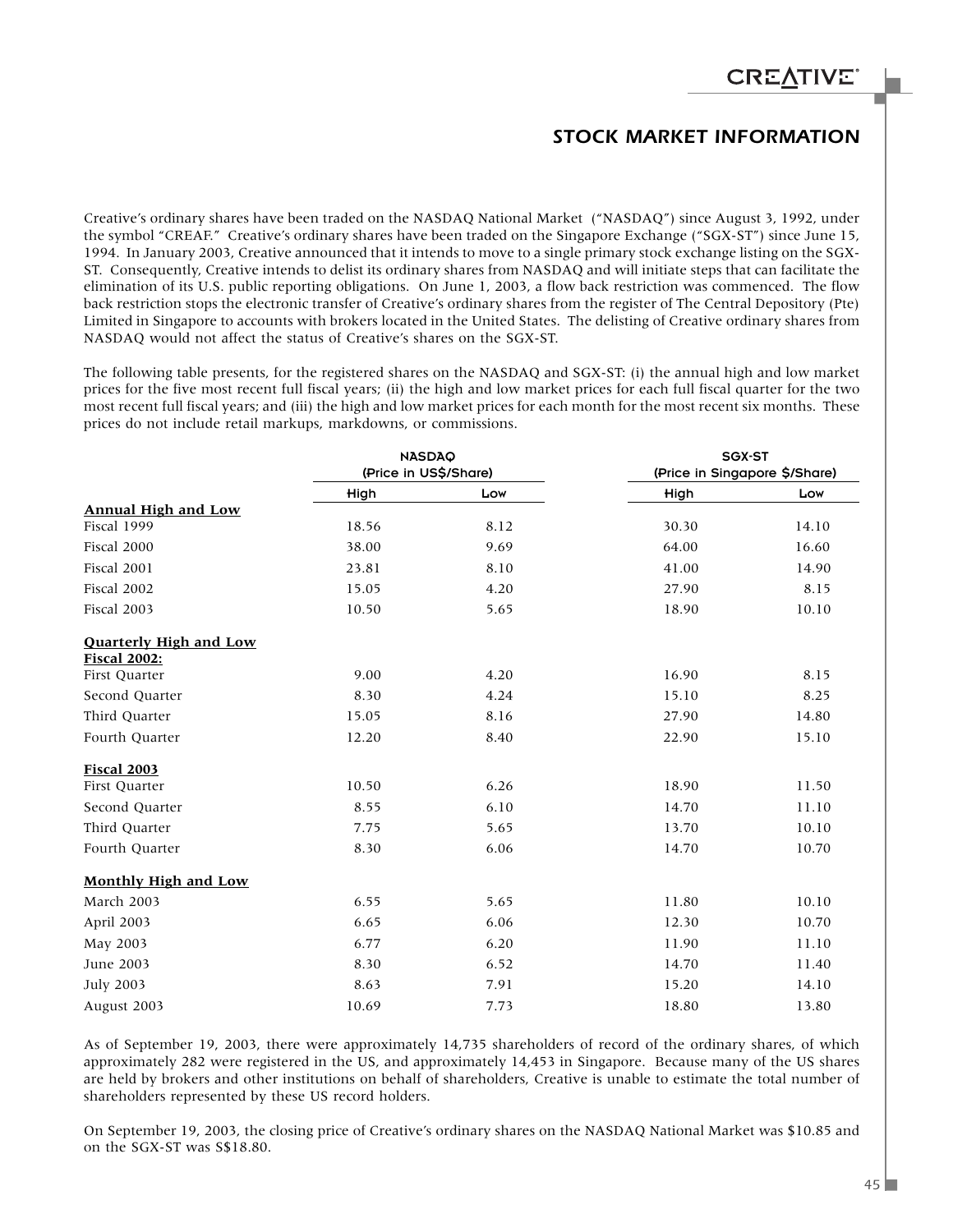### *THE CREATIVE NETWORK*

#### **Worldwide Corporate Headquarters**

Creative Technology Ltd. 31 International Business Park, Creative Resource, Singapore 609921 Tel: +65-6895 4000 Fax: +65-6895 4999 Website: www.creative.com

#### **US Headquarters**

Creative Labs, Inc. 1901 McCarthy Boulevard, Milpitas, CA 95035 Tel: +1-408-428 6600 Fax: +1-408-428 6611

#### **Europe Headquarters**

Creative Labs (Ireland) Ltd**.** Ballycoolin Business Park, Blanchardstown, Dublin 15, Ireland Tel: +353-1-820 6444 Fax: +353-1-820 9557

#### **INSIDE ASIA**

#### **Singapore**

Broadxent Pte Ltd 31 International Business Park, Creative Resource, Singapore 60991 Tel: +65-6890 5200 Fax: +65-6890 5269

#### **China**

Creative Future Computer Co. Ltd Creative Park, No.18, Anhuaxili Block 2, Chaoyang District, Beijing 100011 People's Republic of China Tel: +86-10-6425 5500 Fax: +86-10-6425 9314

#### **Hong Kong**

Creative Labs (HK) Limited Unit 927-931, 9/F., Hongkong International Trade & Exhibition Centre, 1 Trademart Drive, Kowloon Bay, Kowloon, Hong Kong Tel: +852-2331 2930 Fax: +852-2331 2151

#### **Japan**

Creative Media K.K. Kanda Eight Bldg., 3F, 4-6-7 Soto-Kanda, Chiyoda-ku, Tokyo 101-0021, Japan Tel: +81-3-3256 5577 Fax: +81-3-3256 5221

#### **Malaysia**

Cubic Electronics Sdn Bhd No.1, Jalan T.U.43, Taman Tasik Utama, Air Keroh, 75450 Melaka, Malaysia Tel: +60-6-251 2888 Fax: +60-6-251 2999

#### **Taiwan**

Creative Labs Taiwan Co., Ltd 15F, No. 163, Sec. 1, Keelung Road, Taipei, Taiwan, R.O.C. Zip Code: 110 Tel: +886-2-2748 2988 Fax: +886-2-2748 2989

#### **Australia/New Zealand**

Creative Labs Pty Ltd Shop 3 – 5, 524 Parramatta Road Petersham. NSW 2049 Australia Tel: +61-2-9021 9800 Fax: +61-2-9021 9899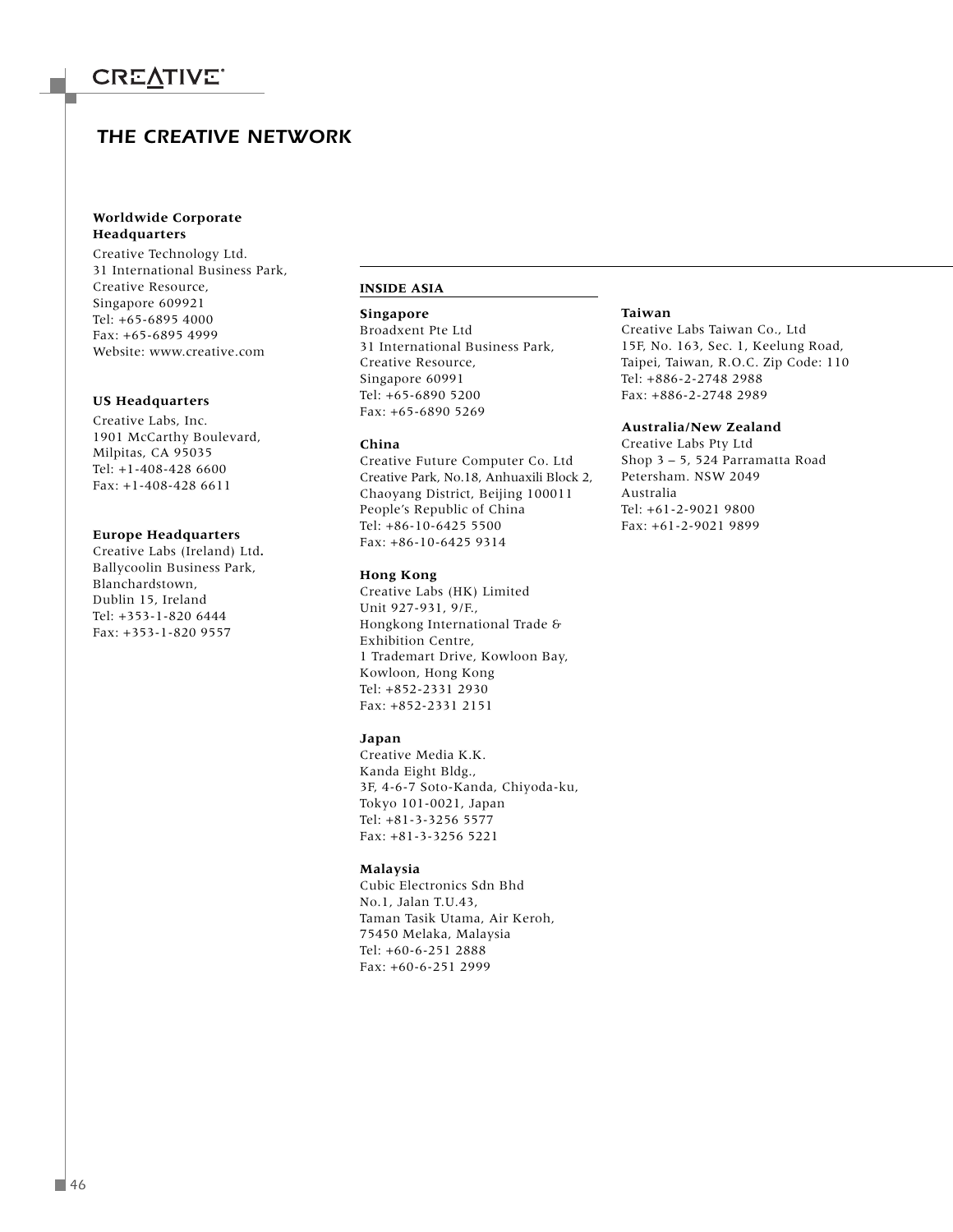#### **INSIDE USA**

Operations Center 5555 Auto Mall Parkway, Fremont, CA94538 Tel: +1-510-492 5000

Creative Labs Customer Response Center 1523 Cimarron Plaza, Stillwater, Oklahoma 74075 Tel: +1-405-742 6600 Fax: +1-405-742 6644

Cambridge SoundWorks, Inc. 100 Brickstone Square, Andover, MA 01810 Tel: +1-978-623 4400 Fax: +1-978-475 7265 Website: www.cambridgesoundworks.com

Broadxent, Inc. 188 Topaz Street, Milpitas, CA 95035 Tel: +1-408-719 5100 Fax: +1-408-262 1390 Website: www.broadxent.com

E-mu Systems, Inc. 1600 Green Hills Road, Scotts Valley, CA 95066-4924 Tel: +1-831-438 1921 Fax: +1-831-438 8612 Website: www.emu.com

Creative Advanced Technology Center 1500 Green Hills Road, Suite 101 Scotts Valley, CA 95067 Tel: +1-831-440 2800 Fax: +1-831-438 8509 Website: www.sei.com

3Dlabs (Alabama) Inc. 9668 Madison Boulevard, Madison, AL 35758 Tel: +1-256-319 1100 Fax: +1-256-319 1114 Website: www.3dlabs.com.

#### **INSIDE EUROPE**

**United Kingdom**

Creative Labs (UK) Ltd Unit 3, The Pavilions, Ruscombe Business Park, Ruscombe, Berkshire, RG10 9NN, UK Tel: +44-118-9344 322 Fax: +44-118-9320 271

3Dlabs Ltd Meadlake Place Thorpe Lea Road Egham, Surrey, TW20 8HE, UK Tel: +44-178-4470 555 Fax: +44-178-4470 699

#### **Benelux**

Creative Labs N.V. Royal House, Coremansstraat 34 bus 2, B-2600 Bercham Tel: +32-3-2878777 Fax: +32-3-2308550

#### **Denmark**

Creative Labs A/S Gydevang 39-41, DK-3450 Allerød, Denmark. Tel: +45-48-244 322 Fax: +45-48-244 323

#### **France**

Creative Labs, SA 47/53 rue Raspail 92594 Levallois Perret Cedex, France Tel: +33-1 55 21 33 50 Fax: +33-1 55 21 33 51

#### **Germany**

Creative Labs, GmbH Feringastrasse 4, 85774 München-Unterföhring, Germany Tel: +49-89-992 8710 Fax: +49-89-9928 7122

#### **Italy**

Creative Labs Srl Strada 4 ED A/2, 20090 Assago Milanofiori, (MI), Italy Tel: +39-02-822 8161 Fax: +39-02-5750 0768

#### **Poland**

Creative Labs Sp. z o.o 02-708 Warsaw ul. Bzowa 21, Poland Tel: +48-22-853 02 65 Tel/Fax: +48-22-843 2283

#### **Portugal**

Creative Labs Lda. Av. Eng. Duarte Pacheco, Torre 2 – Amoreiras, piso 4º, sala 4 1070-102 Lisboa, Portugal Tel: +351-21-383 97 20 Fax: +351-21-383 97 27

#### **Spain**

Creative Labs, S.L. Constitución 1-4º, 3 Edificio Diagonal 1, 08960 Sant Just Desvern Barcelona, Spain Tel: +34-93-470 3150 Fax: +34-93-499 0811

#### **Sweden**

Creative Technologies Scandinavia AB Spånga Center, Stormbyvägen 2-4, 163 29 Spånga, Sweden Tel: +46-8-564 72020 Fax: +46-8-795 7835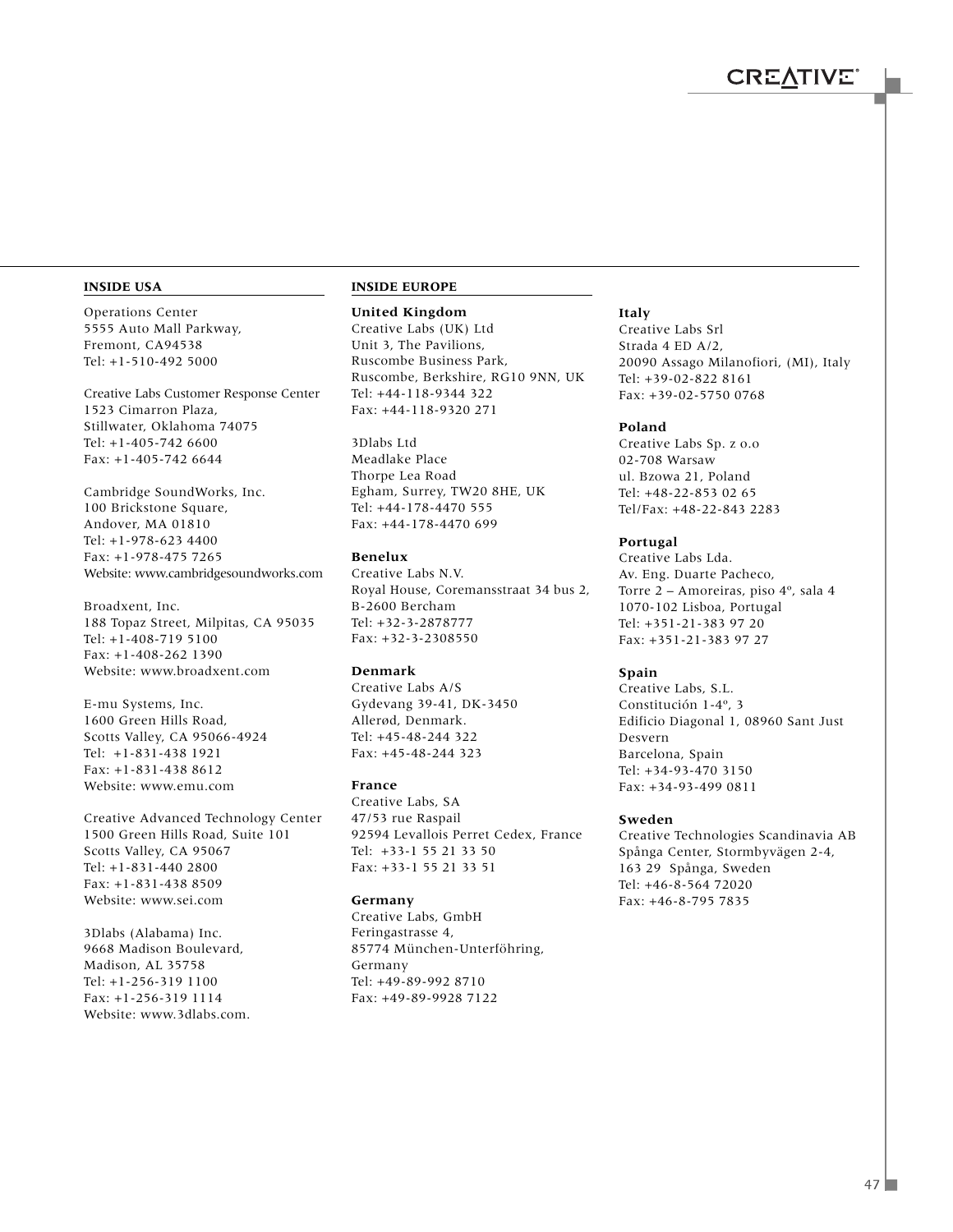### *CORPORATE DIRECTORY*

#### **BOARD OF DIRECTORS**

Sim Wong Hoo, Chairman Tan Lip-Bu, Director Tang Chun Choy, Director Lee Kheng Nam, Director

#### **CORPORATE HEADQUARTERS COMPANY SECRETARY**

31 International Business Park Ng Keh Long Singapore 609921 Creative Resource Tel: 65-6895-4000 Singapore 609921

1901 McCarthy Boulevard Lim Associates Pte Ltd Milpitas CA 95035 USA 10 Collyer Quay Tel: 1-408-428-6600 #19-08 Ocean Building

#### **EUROPE HEADQUARTERS** Mellon Investor Services

Ballycoolin Business Park 23rd Floor Republic of Ireland Tel: 353-1-820-6444

#### **CORPORATE COUNSEL** PricewaterhouseCoopers

ASG Law Corporation **PWC Building** 30 Raffles Place Singapore 048424 #12-00 Caltex House Singapore 048622 & Morrison & Foerster LLP Attorneys at Law 425 Market Street San Francisco, CA 94105-2482 USA

Creative Resource 31 International Business Park

#### US HEADQUARTERS **REGISTRAR/TRANSFER AGENT**

Singapore 049315 & 235 Montgomery Street Blanchardstown, Dublin 15 San Francisco CA 94104 USA

#### **INDEPENDENT ACCOUNTANTS**

8 Cross Street #17-00